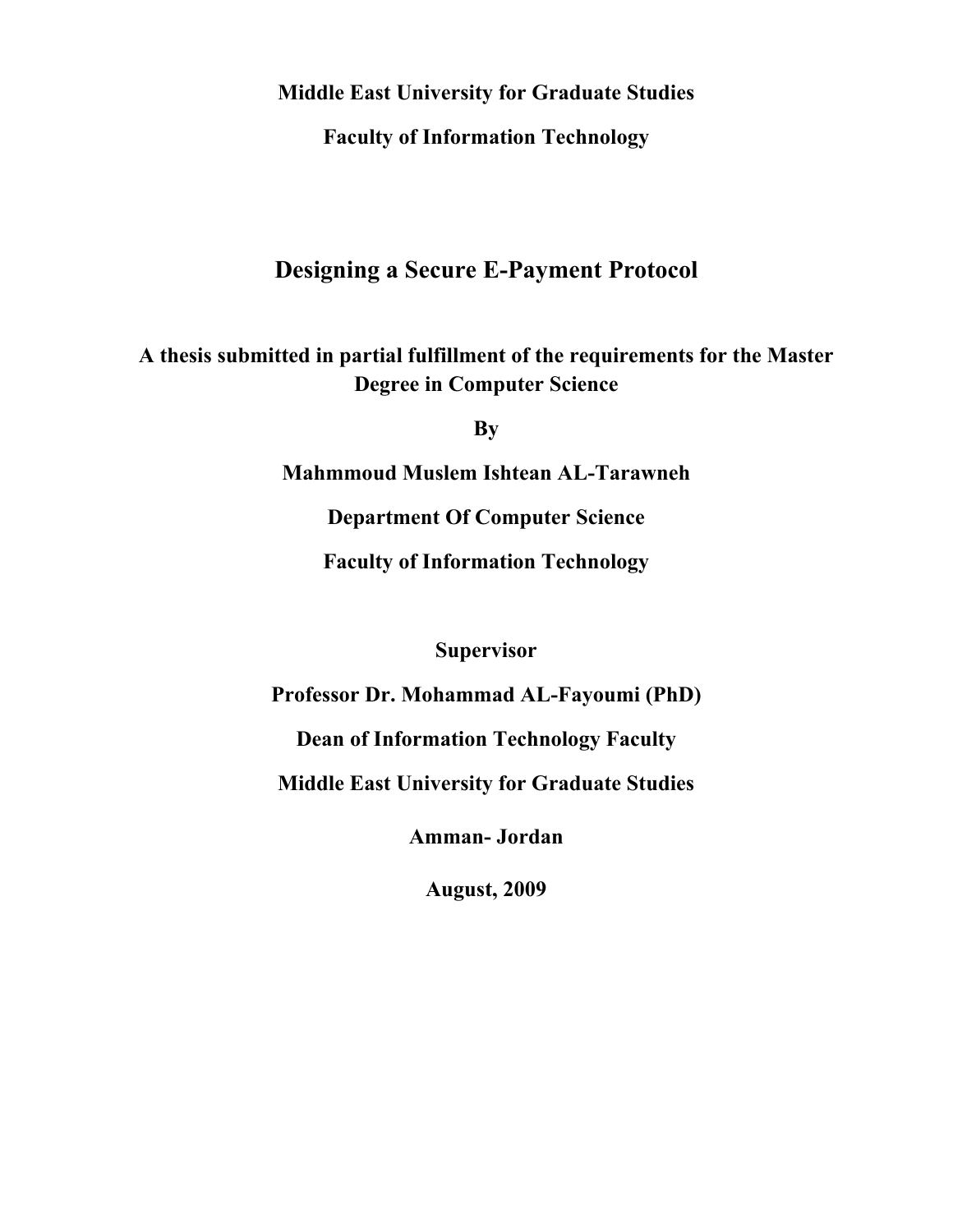# **إقرار تفويض**

<span id="page-1-0"></span>أنا محمود مسلم اشتيان الطراونه أفوض جامعة الشرق الأوسط للدراسات العليا بتزويد نسخ من رسالتي للمكتبات أو المؤسسات أو الهيئات أو الأفراد عند طلبها.

**التوقيع :**

**التاريخ:**

## **Authorization Statement**

I am **Mahmmoud Muslem Ishtean Al-Tarawneh;** authorize the Middle East University for Graduate Studies to supply copies of my thesis to libraries, establishments or individuals upon their request.

**Signature:** 

**Date:**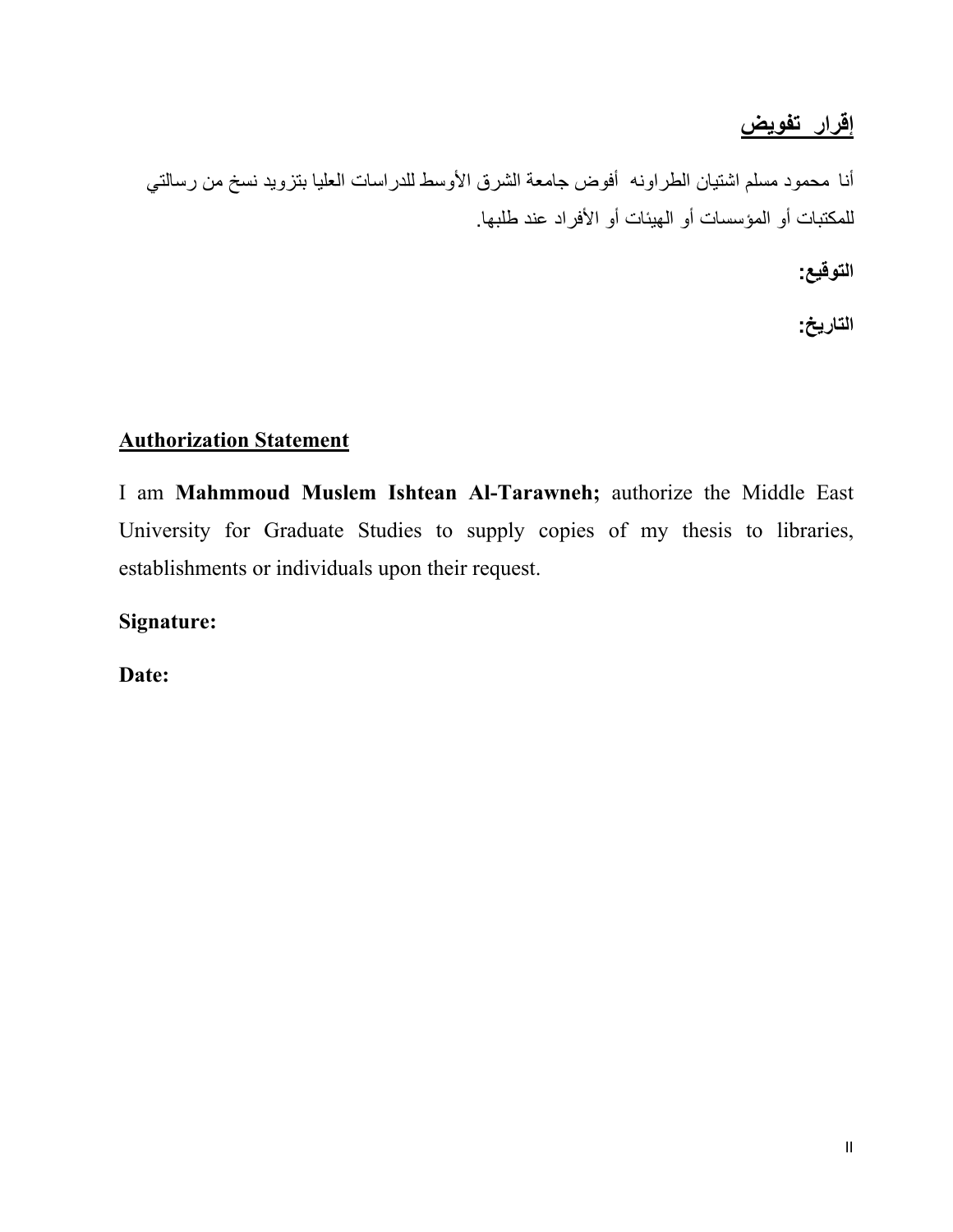## <span id="page-2-0"></span>**Committee Decision**

This Thesis (**Designing a Secure E-Payment Protocol**) was successfully defended and approved on

**Examination Committee signatures:**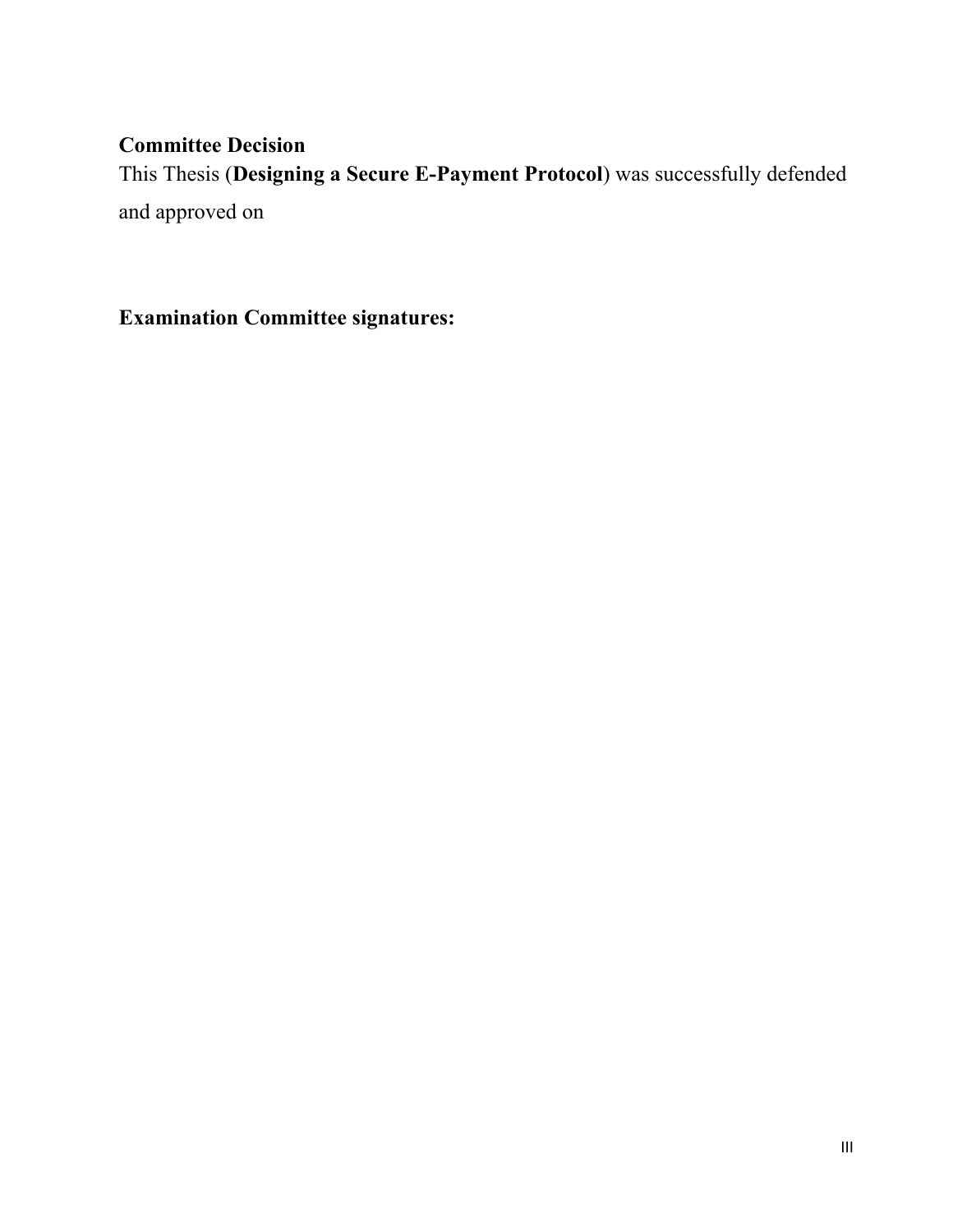## <span id="page-3-0"></span>**Declaration**

I do, hereby, declare the present research work has been carried out by me under the supervision of Professor Dr. Mohammad Al Fayoumi and this work has not been submitted elsewhere for any other degree, fellowship or any other similar title.

Name: Mahmmoud Al -Tarawneh

Signature:

Date: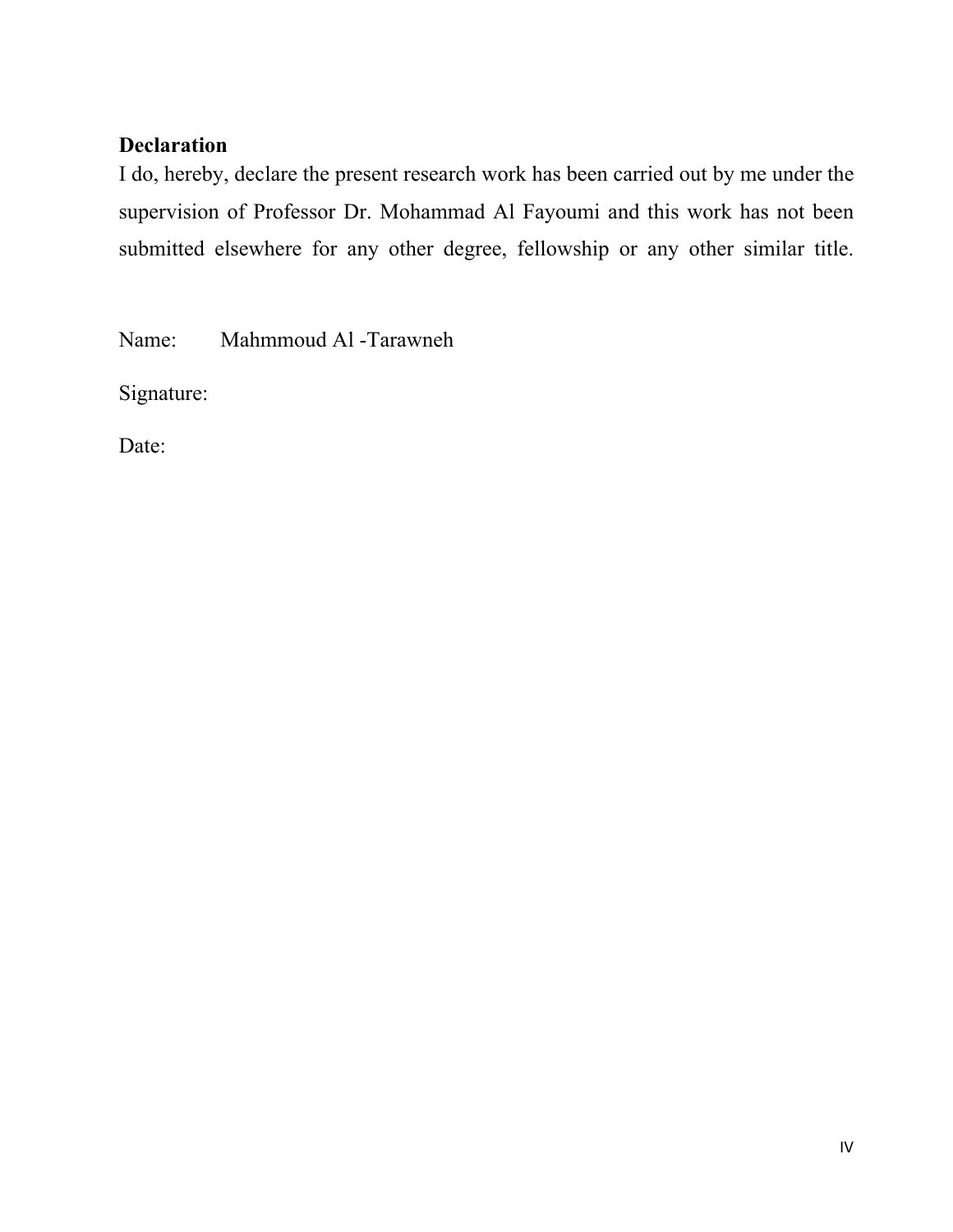# <span id="page-4-0"></span>**Dedication**

*I dedicate my thesis to my loving parents.*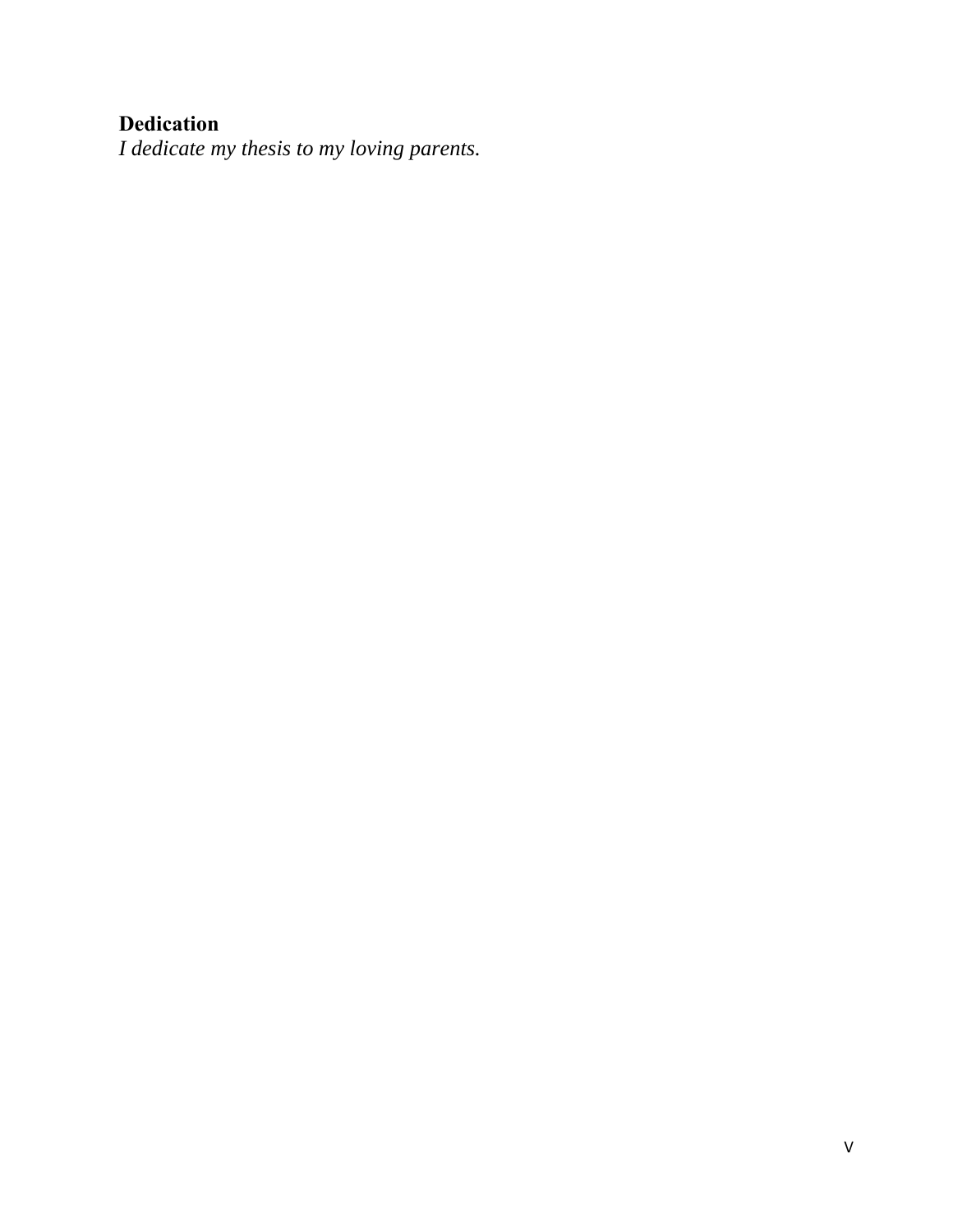### <span id="page-5-0"></span>**Acknowledgments**

 I would like to express my gratitude to my supervisor Professor Dr. Mohammad Ahmed Al-Fayoumi and to other people who helped me through my thesis; to all those who provided support, talked things over, read, wrote, offered comments, allowed me to quote their remarks and assisted in the editing, proof reading and design.

 Last and not least, I beg forgiveness of all those who have been with me over the courses of the years and whose names I have failed to mention.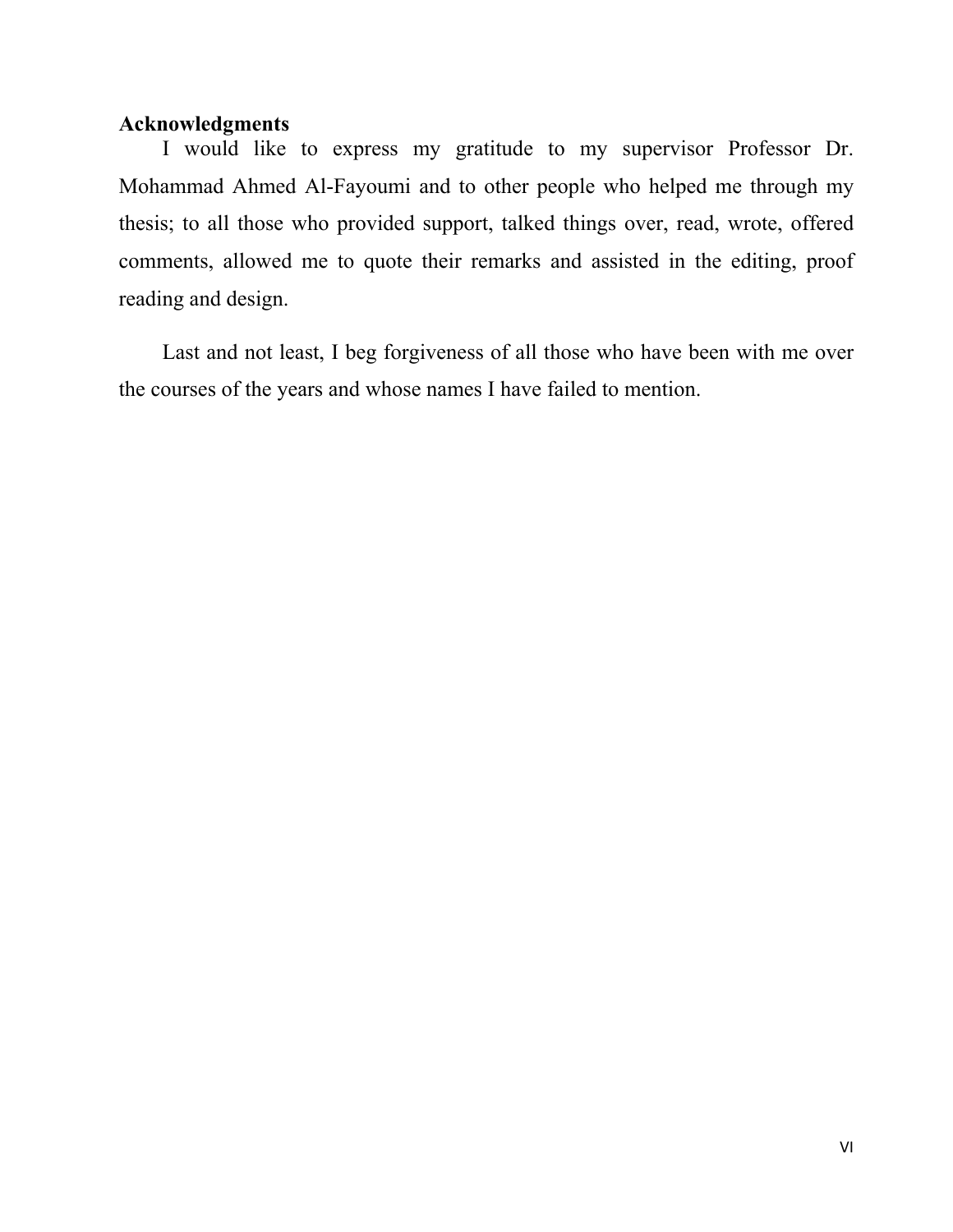## <span id="page-6-0"></span>**Contents**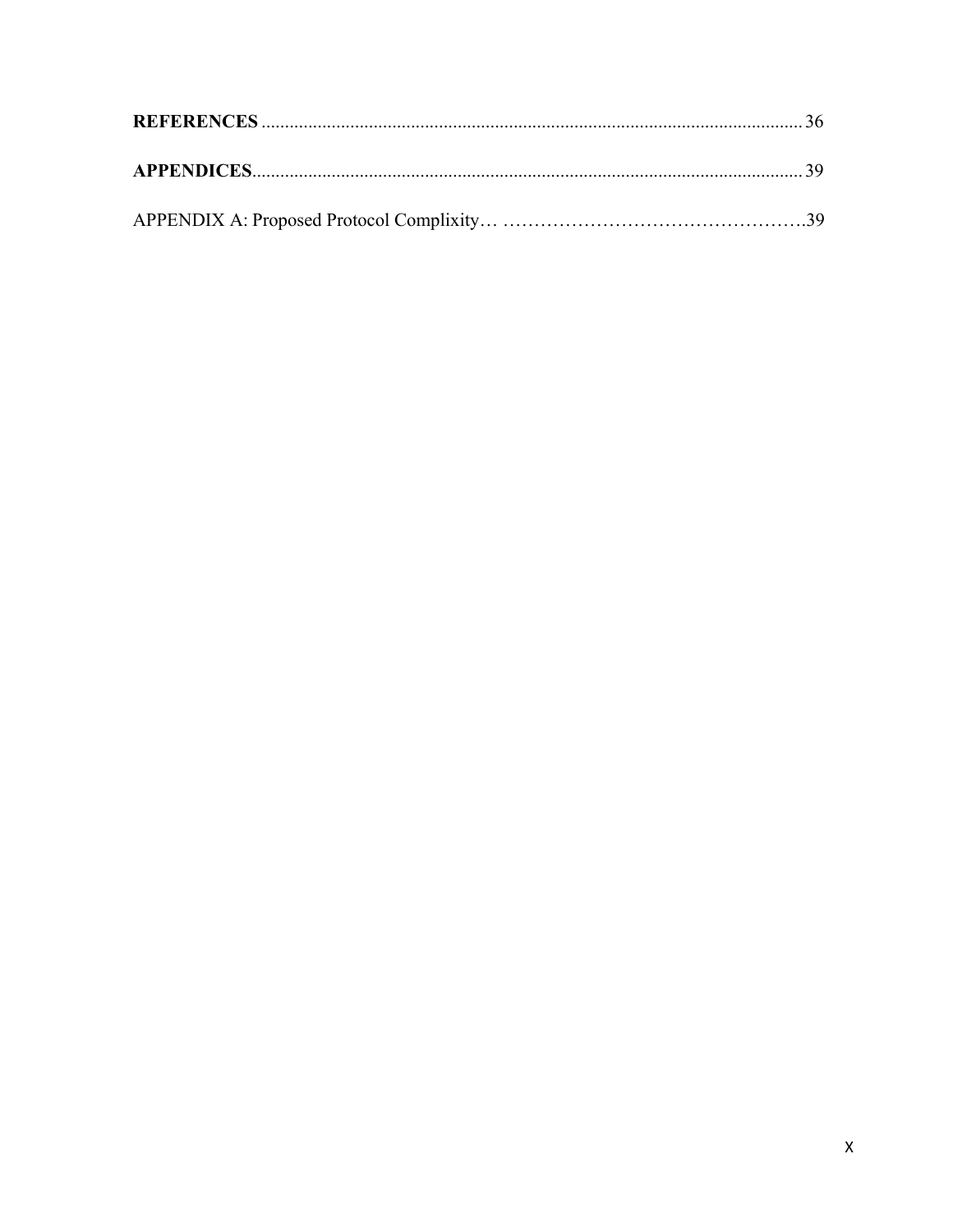# <span id="page-10-0"></span>**List of Figures**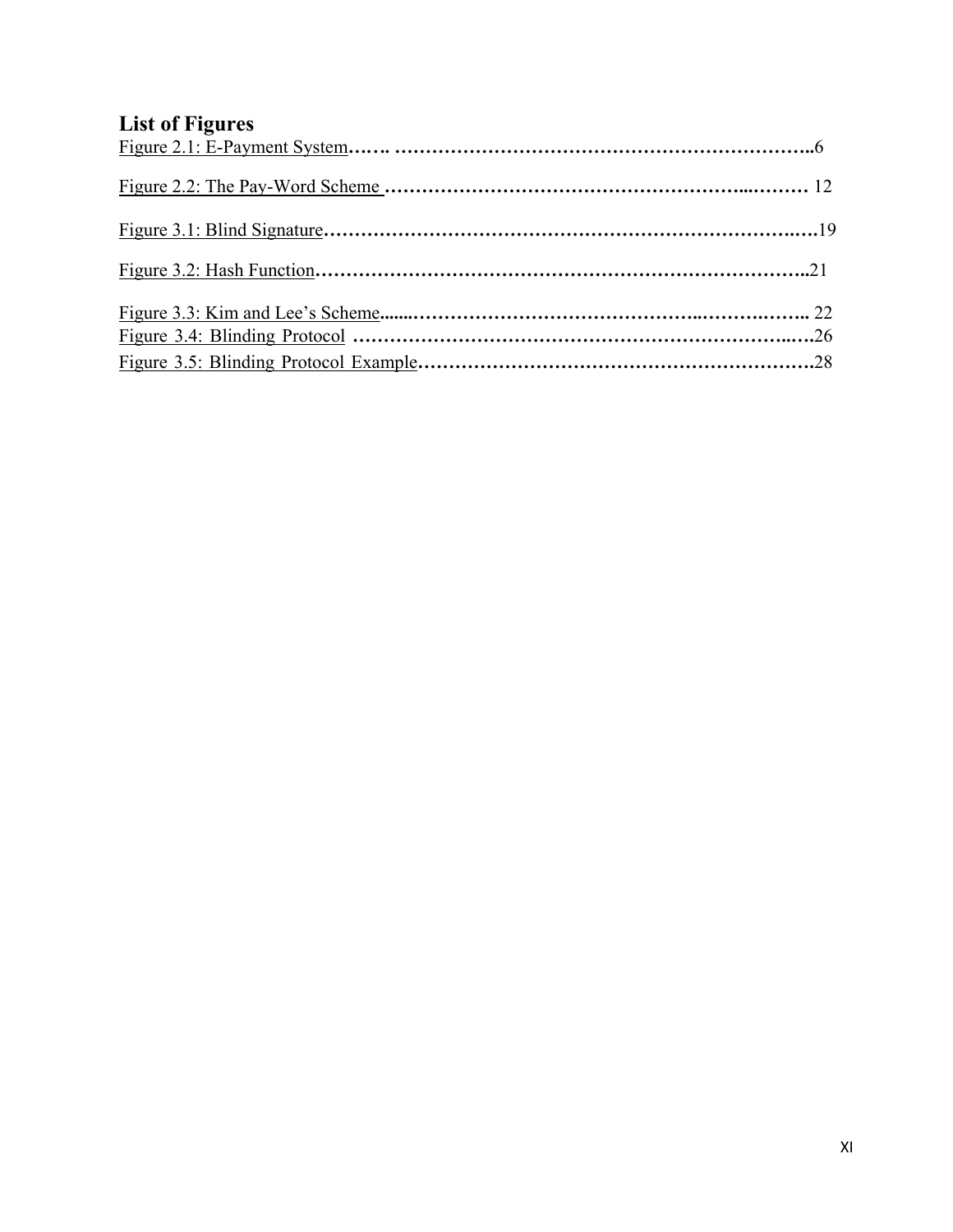# **List of Tables**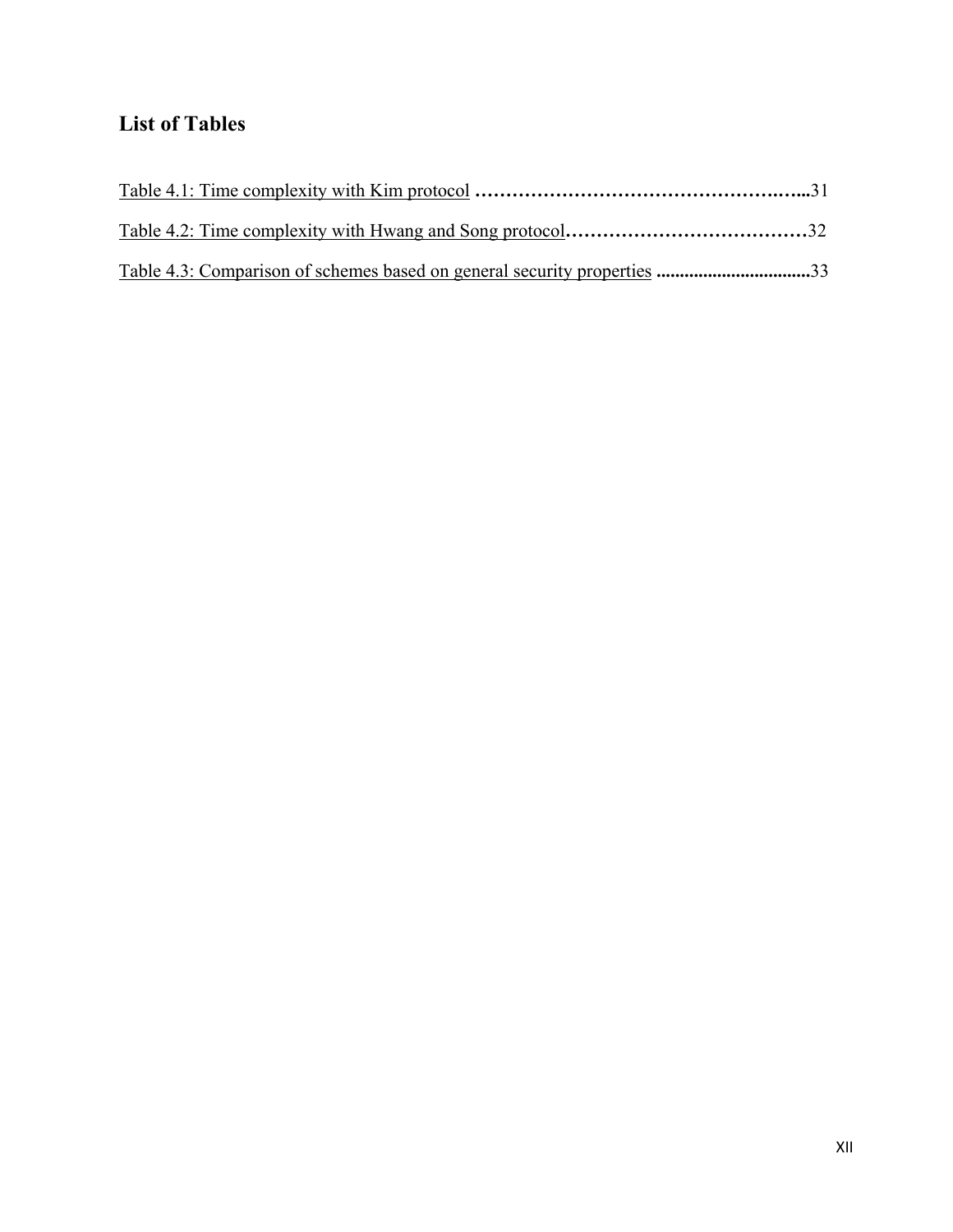## <span id="page-12-0"></span>**List of Abbreviations**

- $U:$  User
- *M* : Merchant
- *B* : Bank
- $ID_E$ : Identity of entity *E*, such that  $E \in \{U, M, B\}$
- *AE* : Address of entity *<sup>E</sup>*
- *m* : Message
- ⊕ : *XOR*
- $PK_E$ : Public key of entity *E*
- $SK_E$ : Private Key of entity *E*
- *K* : Secret key of bank *B*
- $r_E$ : Arbitrary number selected by entity *E*
- $C_U$ : User certificate
- $CE_U$  : User certificate expiry information
- $I_U$ : User certificate serial number credit card information
- *OI* : Order information (category, amount, etc)
- $EI_R$ : Expiry information for redemption
- *h* : Secure hash function
- $\|$ : Concatenation
- *DoS* : Denial of Service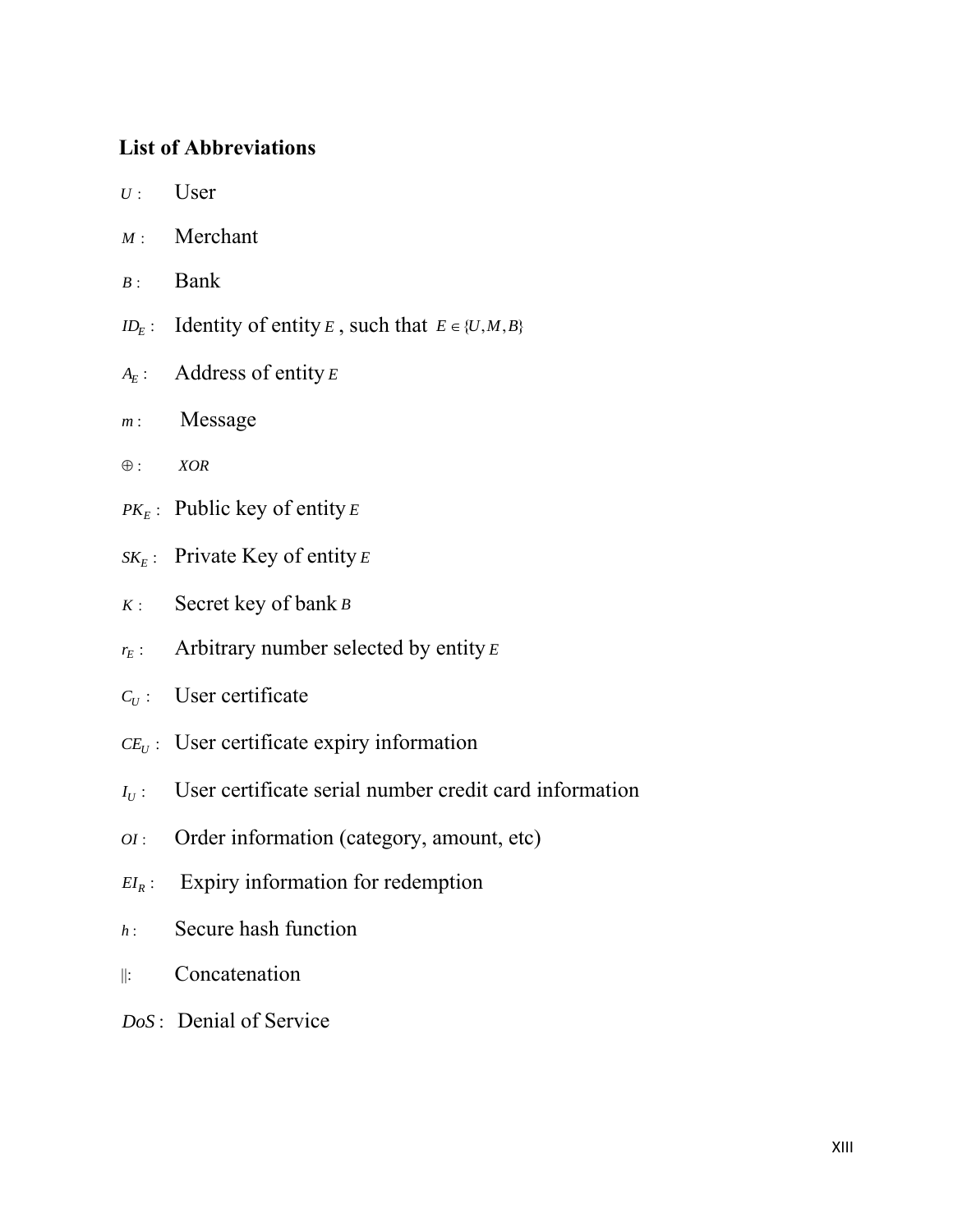### Abstract

 The vast spread of information in the last decade has led to great development in e-commerce. This has become a very important issue in the Internet services that implement e-transaction from any place in the world. This helps the merchant and bank to ease the financial transaction process and to give the user friendly services at any time.

 The cost of communications falls down considerably while the cost of the trusted authority and protecting information is increased. E-payment operations are now one of the most central research areas in e-commerce, mainly, regarding online and payment scenarios.

 In this thesis, we will discuss an important e-payment protocol; namely, Kim and Lee's scheme and examine its advantages and delimitations. This encourages the researcher to develop more efficient scheme that keeps all characteristics intact without concession of the security robustness of the protocol. The suggested protocol employs the idea of public key encryption scheme using the thought of hash function. We will compare the proposed protocol with Kim and Lee's protocol and demonstrate that the proposed protocol offers more security and efficiency; which makes the proposed protocol practicable for the real world services.

**Keywords:** e-payment protocol, public key cryptography, signature scheme, blind signature scheme, e-commerce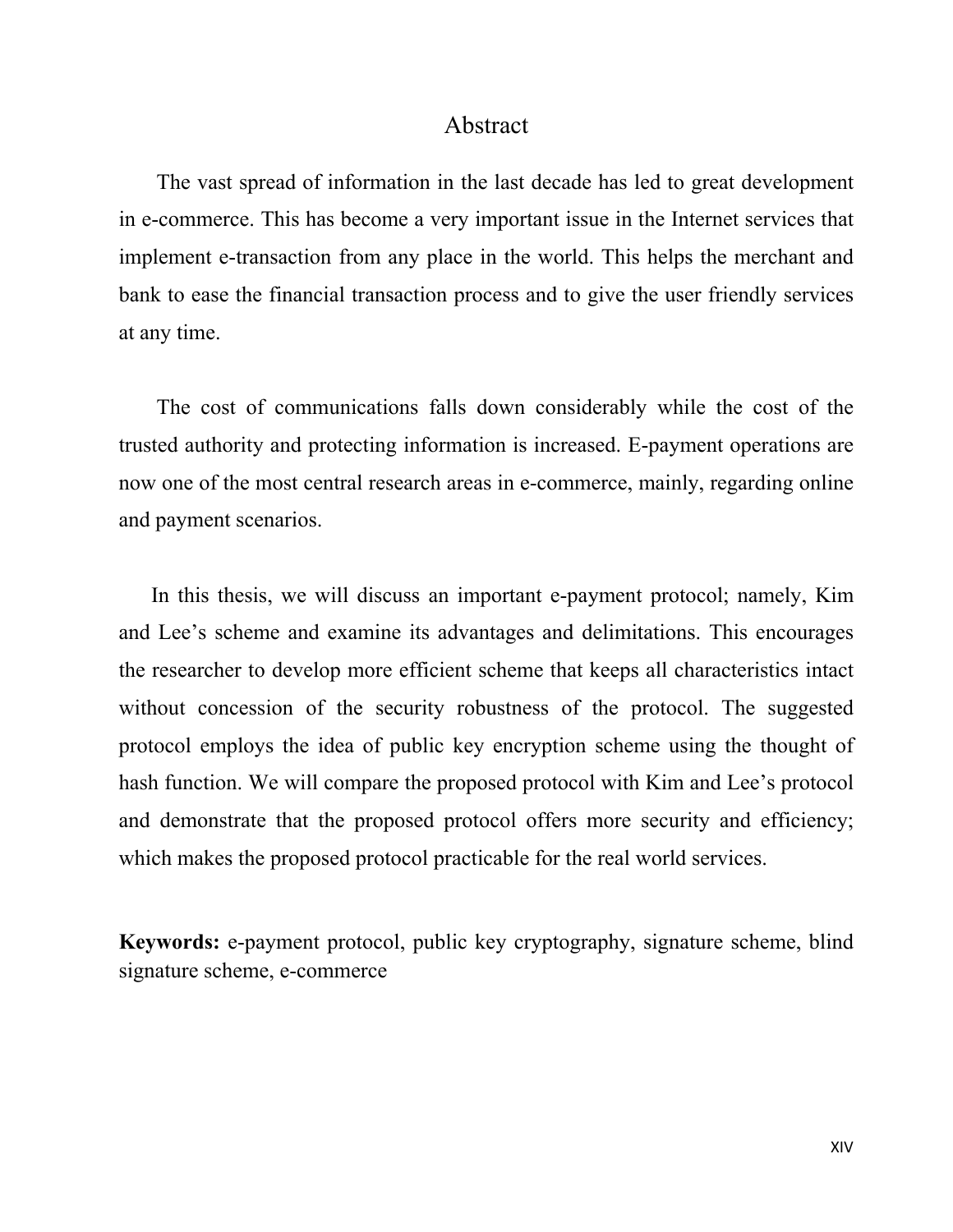الملخص بالعربيـة:

<span id="page-14-0"></span>أدى الانتشار الواسع للمعلومات في العقد الماضي إلى التطور الكبير في مجال التجارة الإلكترونيـة . حيث تعتبر التجارة الإلكترونية من أهم خدمات الإنترنت التي تقوم بتنفيذ المعاملات الإلكترونية من أي مكان في العالم يساعد ذلك على تخفيف حده عملية المعاملات المالية لتقديم خدمات سهلة للمستفيدين في أي وقت ِ

ومع ذلك، فأن تكلفة الاتصالات تتناقص بشكل كبير في الوقت الذي تزداد تكلفة حمايـة عمليـات الوسطاء.و يعتبر الدفع الإلكتروني احد أهم مجالات البحث في التجارة الإلكترونية ، وخصوصا عمليات الدفع التي تتم بالاتصال المباشر بين أطراف عمليات الدفع الالكتروني أو التي تتم بدون الحاجѧة إلѧى الاتѧصال الفوري.

في هذه الرسالة سنقوم بدراسة لبروتوكول 'Kim and Lee' ووضع نظام ذو كفاءة عالية معتمدا على النظام السابق ومحققا مزايا إضافية تعزز النظام المقترح . و يستخدم النظام المقترح نظام التشفير باستخدام المفتاح العام مضافا إليها تقنية 'Function Hash'سنقوم بمقارنة النظام المقترح مع النظام المذكور أعلاه وسنبين أن النظام المقترح يوفر المزيد من الأمنية والكفاءة، الأمر الذي يجعل النظام أكثر قدرة على التطبيق في واقع الخدمات الحقيقة .

مفتاح الكلمات:بروتوكول الدفع الالكتروني،التشفير بالمفتاح العام،نظام التوقيع،التجارة الالكترونية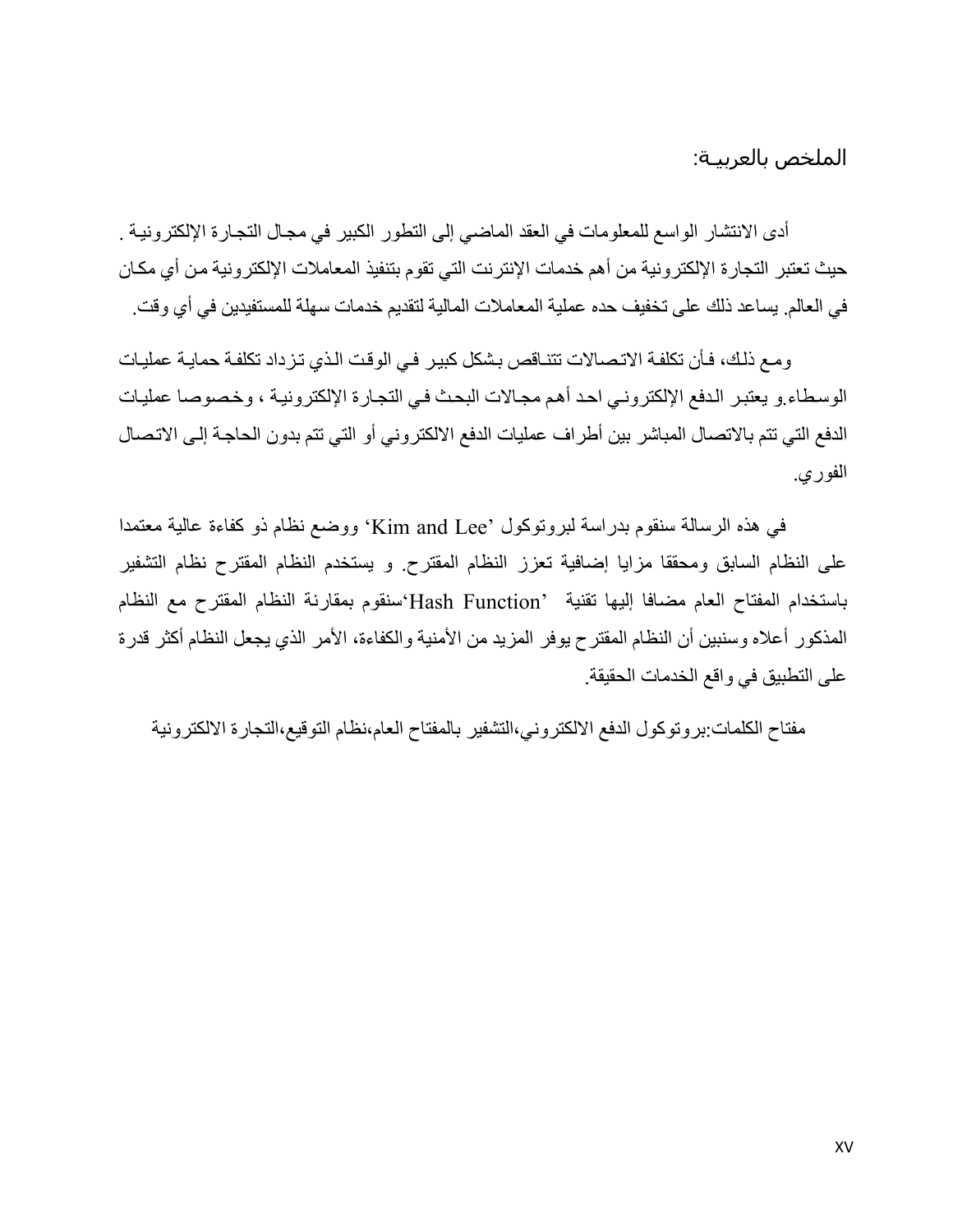## **Chapter One: E-Payment Systems**

### **1.1 Introduction**

 Internet is designed to allow computers to be easily interconnected and to assure that network connections will be maintained even when various links may be damaged. But this versatility also makes it easy to compromise data security and privacy protection for e-commerce application since e-payment is a subject of great economic, political and research and since security is an important factor for the wide acceptance of the e-commerce services.

 E- Payment system allows people to carry out commercial activities in an edomain [19], where e-payment system is conventionally divided into those that are on-line and those that are off-line. The main difference between an on-line and an off-line e-payment system is that the payment protocol in the case of the on-line systems is monitored, checked and authorized by a trusted third party such as the bank. In the off-line systems, the payment protocol is executed only between the client and the merchant without a trusted third party. So this kind of e-payment systems can guarantee more freedom for customers, as the on-line e-payment systems, but their main disadvantage is that the fraud detection can be made only after the payment in the deposit protocol. This is the reason, why the on-line payment systems are more often used than the off-line systems. We can say that in the on-line e-payment system is ensures the preventive integrity and not only the degradation integrity (off-line case, increased security) [28]. It is easier to implement the on-line system than the off-line system since most of the checking can be done on-line.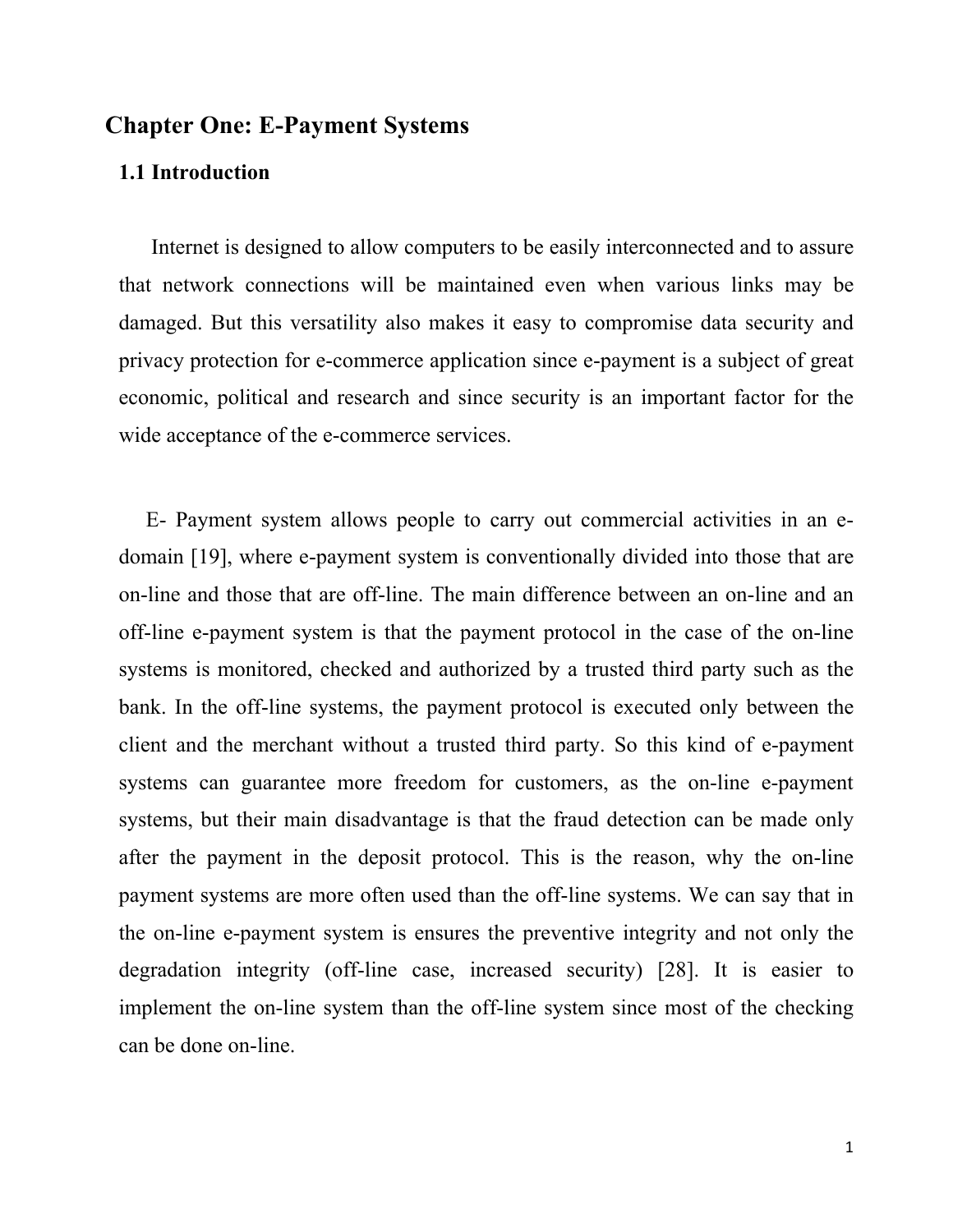A secure e-payment-system-protecting privacy can be seen as a protocol involving a user, merchant and bank. Its goal is to transfer money in a secure way from the user's account to the account of the merchant.

 Since the anonymity of the participant is an important requirement for ecommerce, in particular, for payment systems, because anonymity could be in conflict with law enforcement. Currently, researches concentrate on accepting epayment protocols where the anonymity of the coins is cancelable by a trustee in case of criminal entities.

 Therefore, in order to make anonymous payment system acceptable, they must have the following requirements:

- The entity needs to have anonymous e-payment service
- The bank needs to ensure that the e-payment scheme will not be abused.

 It is easier to implement the on-line system than off-line system since most of the checking can be done on-line. The most difficult task for off-line system is the detection of over-spending. When over-spending is suspected, the participant identity must be traceable as suggested in [18, 32], but, it is the on-line payment system. In [18], she proposed a new e-payment system which possesses recoverability and un-traceability simultaneously and still remains off-line. There are many systems which build high trusted relations between bank, user and merchant; these trusted relations may lead both merchant and bank to exploitation these relations to impersonate the user without being noticed [21].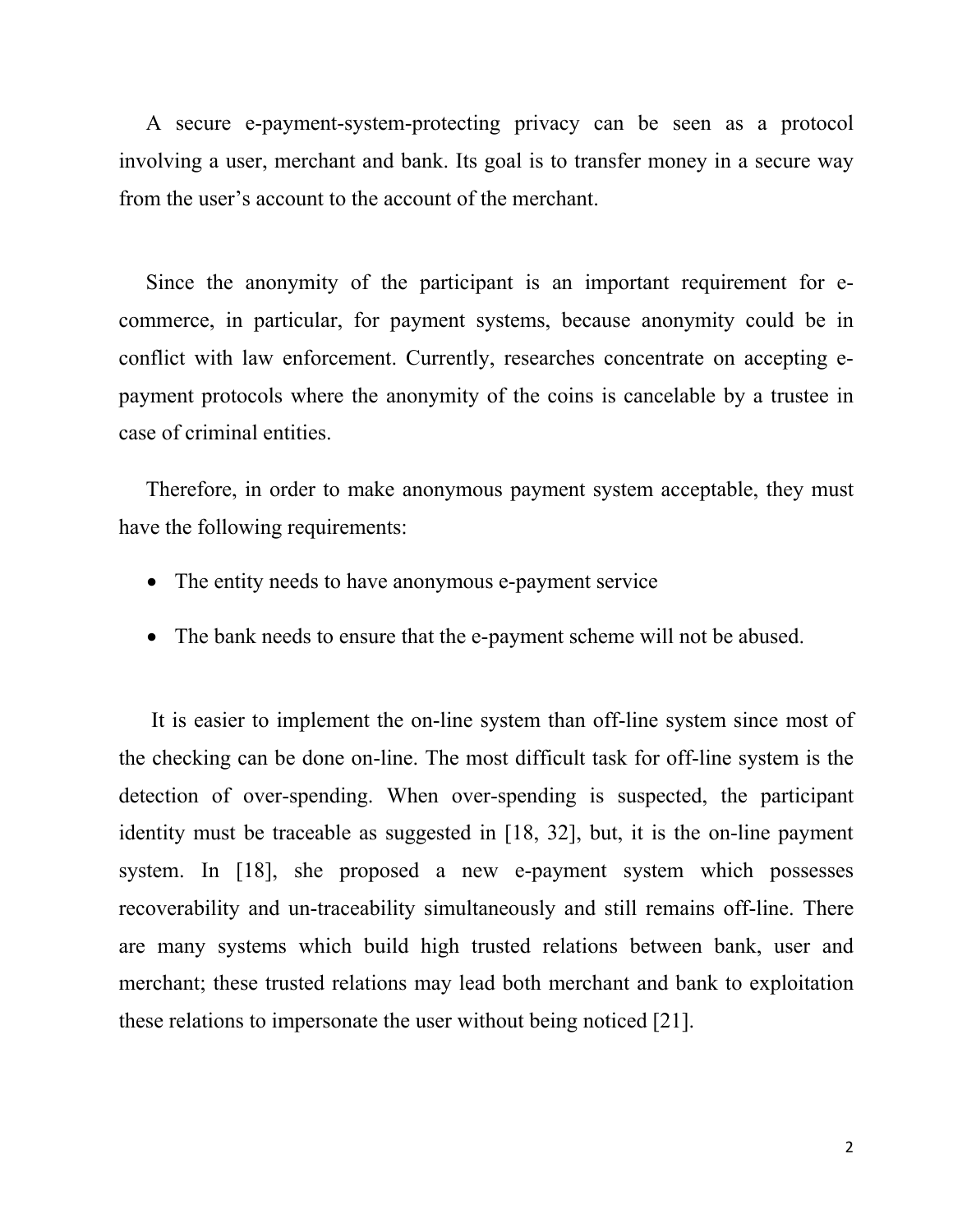### **1.2 Problem Definition**

 Internet has changed everything in the world; more and more users have access to the web at home and at work; and e-payment becomes a subject of great economic, political and research importance.

 The most important requirement for some applications in e-commerce for payment system is the anonymity of all the parties involved in the payment systems where it allows a person to keep their personal commerce private.

 Since the e-payments are stored and then converted to digital type, this will cause new difficulties during developing the secure e-payment protocol. The payment is simply duplicated against the conventional physical paying methods. As the digital payment is characterized as simple sequences of bits, nothing in them stops them copying. When a security of the payment protocol is reliant on the method, the payments are hidden from unknown.

 We proposed a system that keeps the e-payment transaction anonymous as an essential issue using the idea of blind signature scheme that will be used in the protocol for reaching better efficiency without concession on security characteristics and efficiency

### **1.3Objectives**

The objectives of this thesis are as follows:

- 1. To design e-payment protocol to support the business measures.
- 2. To generate a secured and efficient e-payment protocol that provides the anonymity, non-repudiation and traceability.
- 3. To make the protocol usable as much as possible.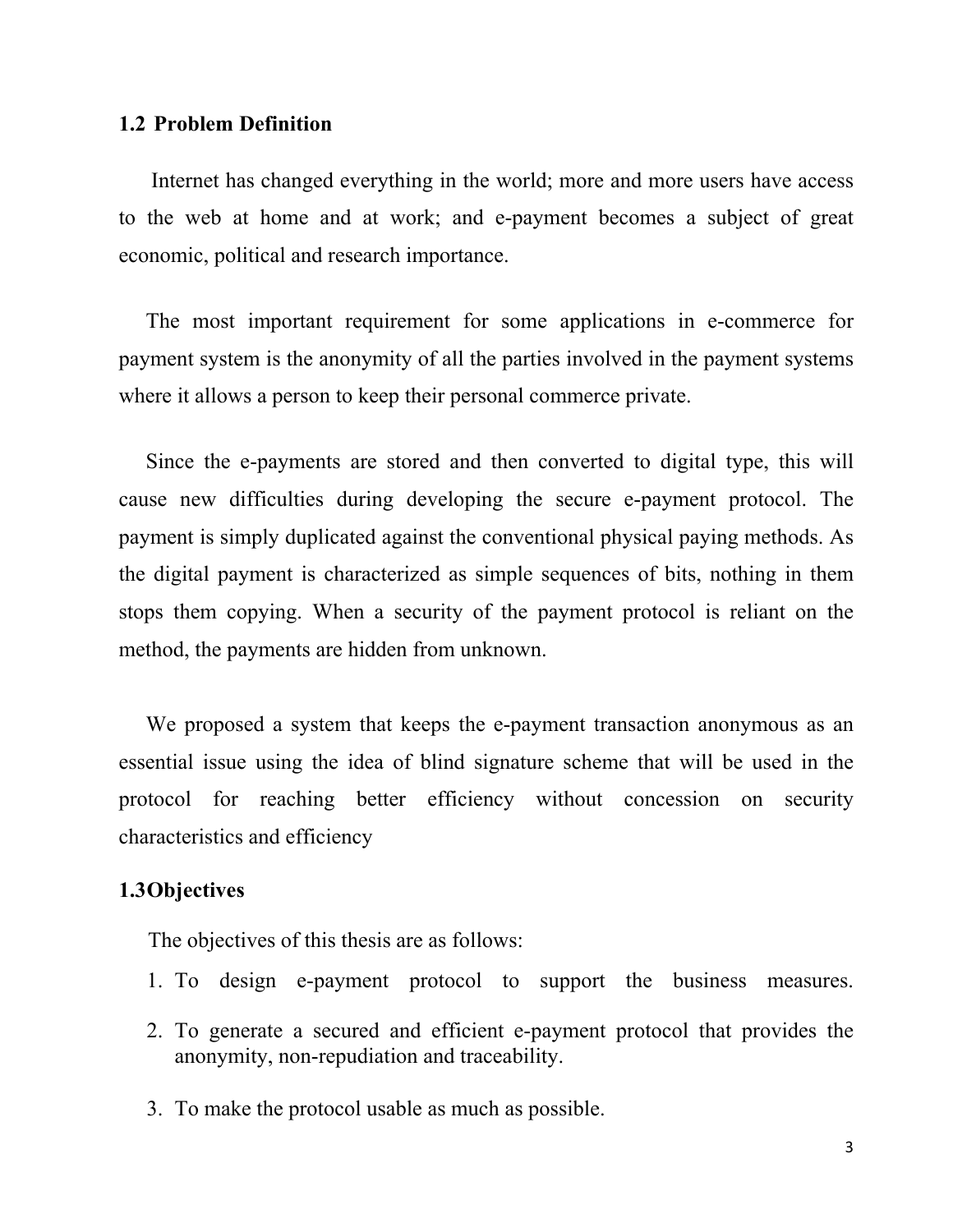### **1.4 Motivation**

The motivation of this scheme is summarized as follows:

- Most of existing protocols do not support anonymity and privacy of the epayment transactions between user, merchant and the bank.
- The efficiency of the proposed protocol is enhanced compared with less efficient existing protocol.

## **1.5 Significant**

The benefits of this thesis are as the follows:

- 1. Organizations, banks, merchants will be able to make e-payment without misusing the system by fraud. This will give them more time to concentrate on the development process rather than on the protection process.
- 2. The Ministry of Information and Communication Technology in HKJ, especially, E-government program for services that are needed by the citizens.
- 3. Previous studies concentrated on one aspect and neglected other problems while this thesis tries to examine several aspects and conditions.

## **1.6 Thesis Organization**

The organization of the rest of this thesis is as follows: Chapter Two describes the overview of e-payment systems Chapter Three describes the proposed protocol and how it works. Chapter Four describes the protocol analyses and discussions Chapter Five describes the conclusions and future work.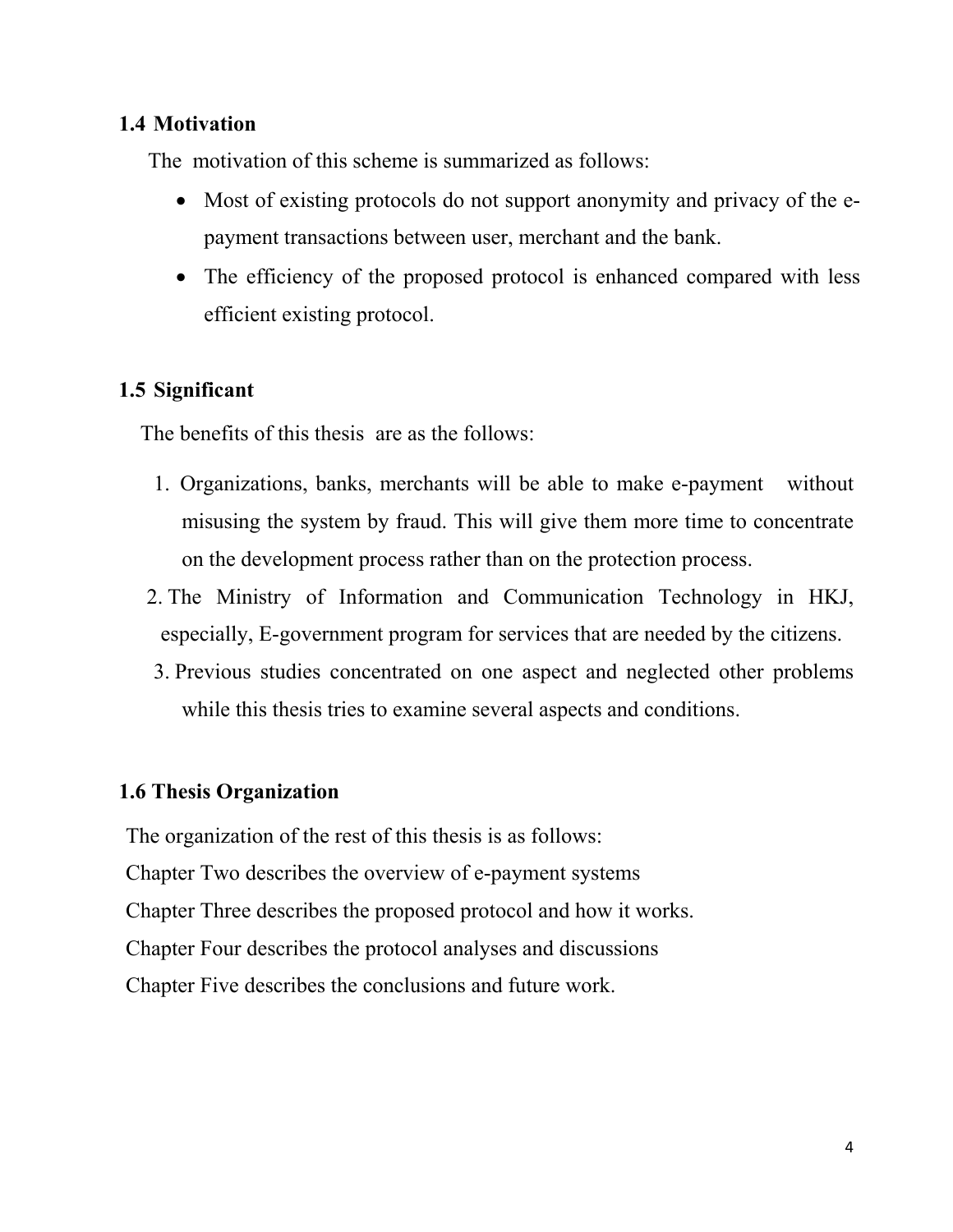#### **Chapter Two: The Overview of E-Payment Systems**

#### **2.1 Introduction**

 The Internet has brought about innumerable changes to enterprises business. An essential problem to be solved before the widespread commercial use of the Internet is to provide a trustworthy solution for e-payment.

 E-payment lowers costs for businesses. The more payments they can process electronically, the less they spend on paper and postage. Offering e-payment can also help businesses improve customer retention. A customer is more likely to return to the same e-commerce site where his or her information has already been entered and stored.

 E-payment is very convenient for the customer. In most cases, you only need to enter your account information such as your credit card number and shipping address once. The information is then stored in a database on the retailer's web server. When you come back to the web site, you just log in with your username and password. Completing a transaction is as simple as clicking your mouse: All you have to do is to confirm your purchase and you are done.

 Many e-payment systems rely on or extend non e-payment systems. Often they use existing infrastructures such as banks or credit card companies and create an ecommunication system between vendor, customer, and bank. New e-payment systems have been introduced which focus on reduction of transaction costs, transaction speed and anonymity of the customer.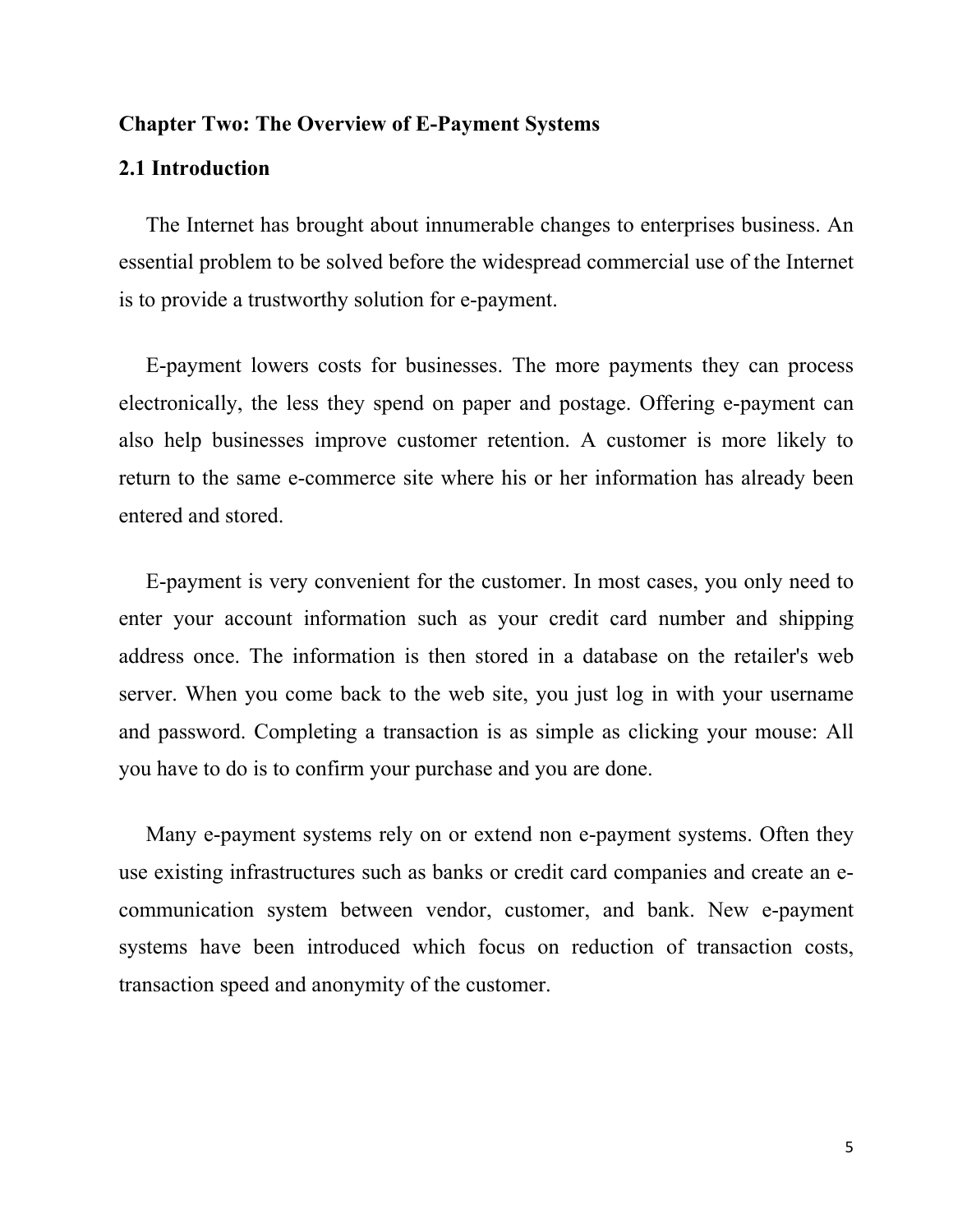A good overview of e-payment systems can be found in [13]. In [23] links to websites are offered, describing payment mechanism designed for the Internet. In [4] information is provided on e-money products that are in use today or are being planned in 68 countries or territories.

### **2.2 Requirements for Internet Payment Systems**

The e-payment protocol encompasses three participants

- 1. **User:** The user (customer) purchases e-currency from the bank employing actual money by e-payment. The user can then utilize e-currency to carry out e-payment to buy goods.
- 2. **Merchant:** The merchant is the data storage which provides user with both services and information.
- 3. **Bank:** The bank is the trusted authority. It mediates between user and merchant in order to ease the duties they carry out. In general, the bank acts like a broker who offers the e-coins for the e-payments. The following diagram shows the general e-payment system.



Figure 2.1:E-Payment System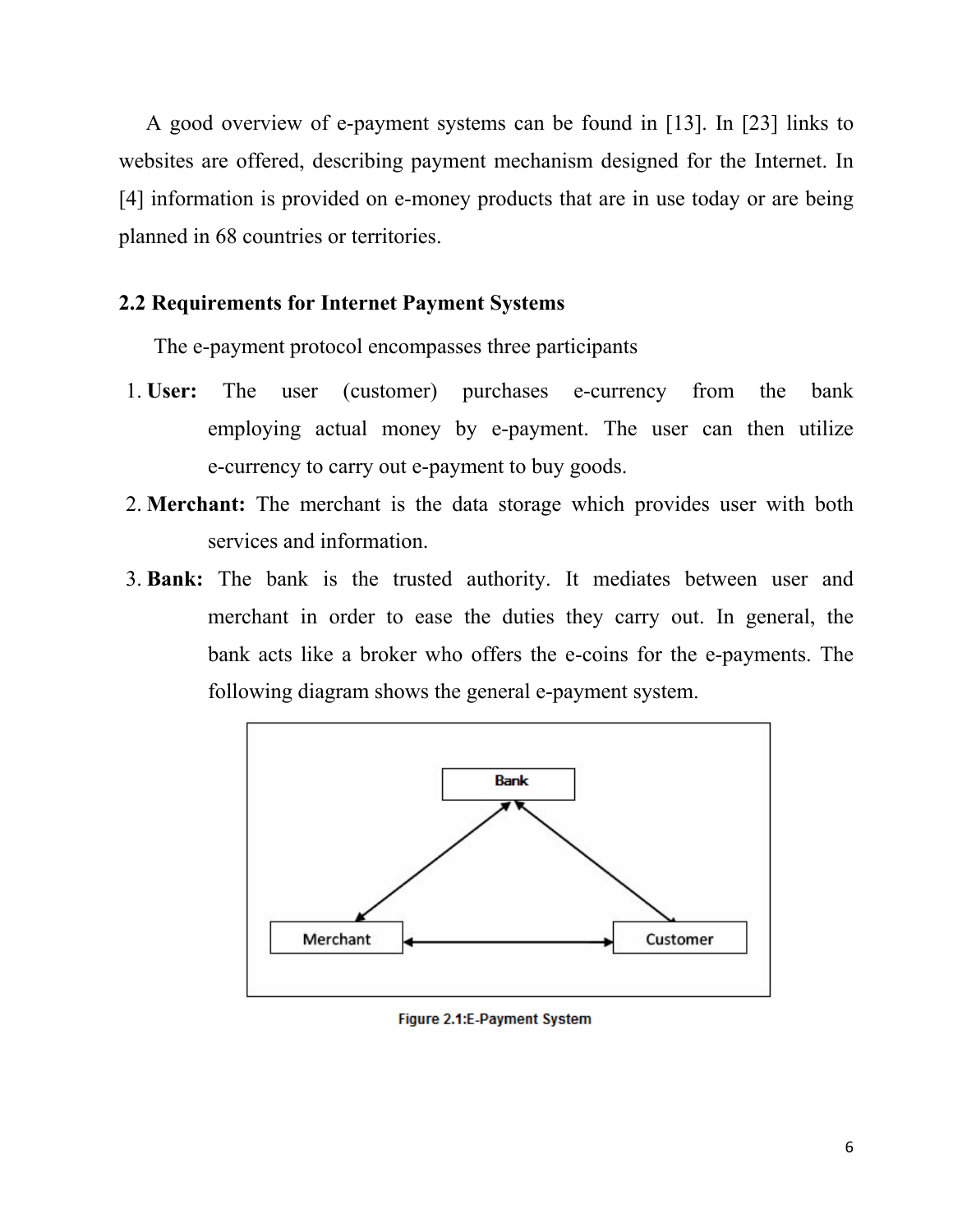E- Payment solutions can be assessed by the following properties [22]:

- **Atomicity:** The transaction must occur completely or not at all.
- **Security:** Transactions must be secure and no misuse of emoney should be possible.
- **Anonymity/Privacy:** It should not be possible to trace the flow of money so that the privacy of the user is affected.
- **Scalability:** Payment systems should scale to growing numbers of users.
- **Interoperability:** It must be possible to move value back and forth between different currencies.

The following sections give details on those properties.

## **2.2.1 Atomicity**

 When a payment transaction fails, it should be possible to recover the last consistent state so that the user is not harmed. It should be guaranteed that the purchase process is committed or rolled back as a unit. This requirement is similar to transactional database systems.

## **2.2.2Security**

 Security remains one of the important obstacles to the general acceptance of epayment, forging paper bills is difficult; so, it can only be done by criminal experts with adequate hardware. E-currency on the other hand is just data and can be copied easily. Copying or double spending of e-currency must be prevented and be detectable. Ideally, the illegal creation, copying, and reuse of e-cash should be unconditionally or computationally impossible.

 Since this is very hard to achieve most systems rely on detection and punishment of double-spending instead. The payment transaction itself must be secure against eavesdropping and modification.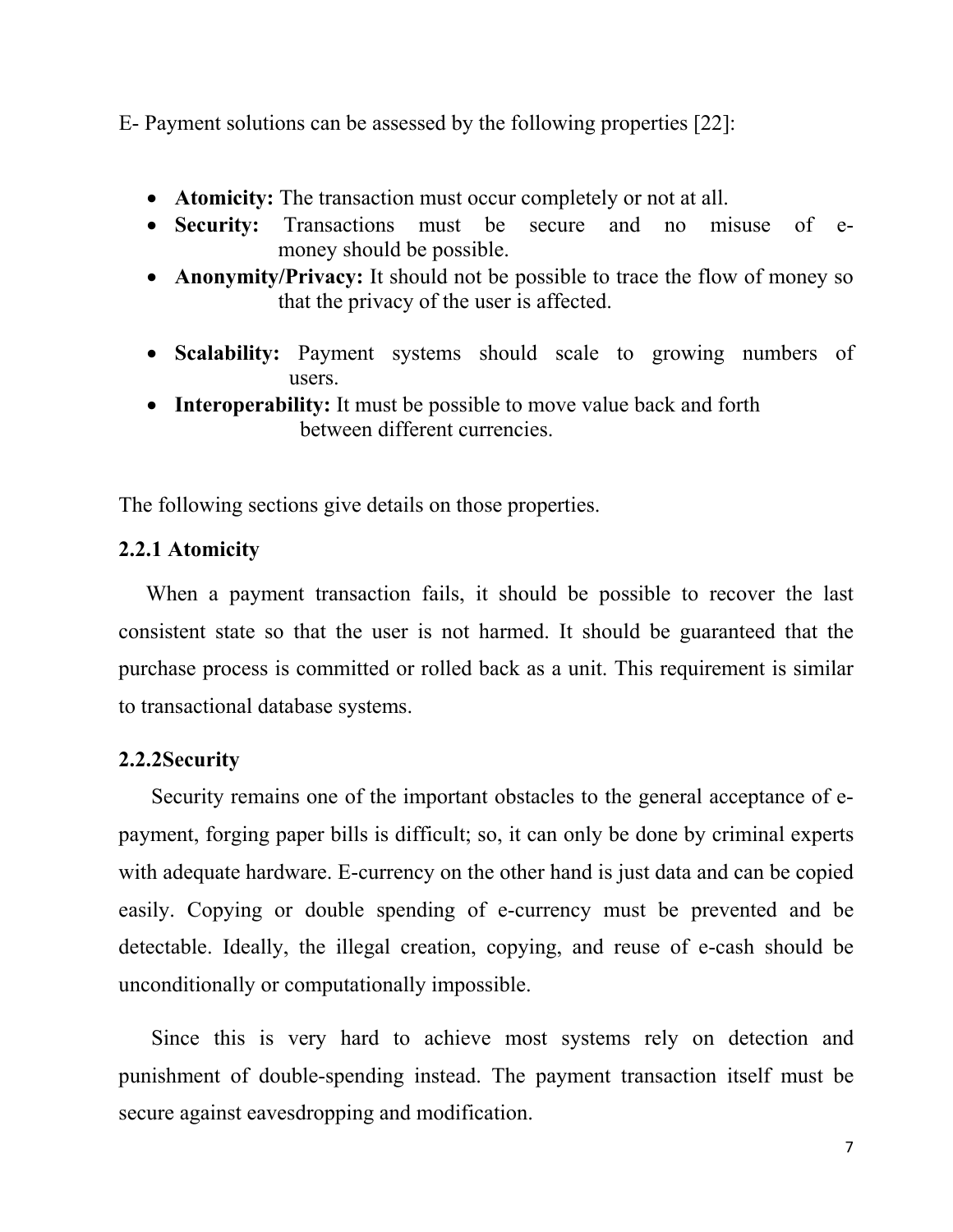#### **2.2.3Anonymity**

 The identity of an individual using e-currency should not be disclosed. Some payment schemes ignore privacy issues at all and it is possible to track payments of individual users. Other protocols are unconditionally untraceable, where an individual spending cannot be determined even if all parties collude. For some transactions, weaker forms of anonymity may be appropriate, for example traceability can be made difficult enough that the cost of obtaining such information is higher than the benefit [24].

#### **2.2.4 Scalability**

 Payment systems must be able to handle the addition of users and load in a certain range without negative impact on performance. The number of central servers where the transactions must be processed or checked limits the scale of the system.

 Besides, the mechanism used to detect double spending directly affects scalability. Most e-cash protocols assume that a currency server will record all coins that already have been spent and consulted this database when verifying a transaction. The database will grow over time and it will be increasing the cost to detect double spending.

#### **2.2.5 Interoperability**

 In real systems, multiple servers are needed to achieve scalability. Moreover, not all users are customers of the same server. In such an environment, it is important that currency produced by one currency server is accepted and can be checked by others

worldwide. Without mutual acceptance, e-currency could only be used between parties that share a common currency.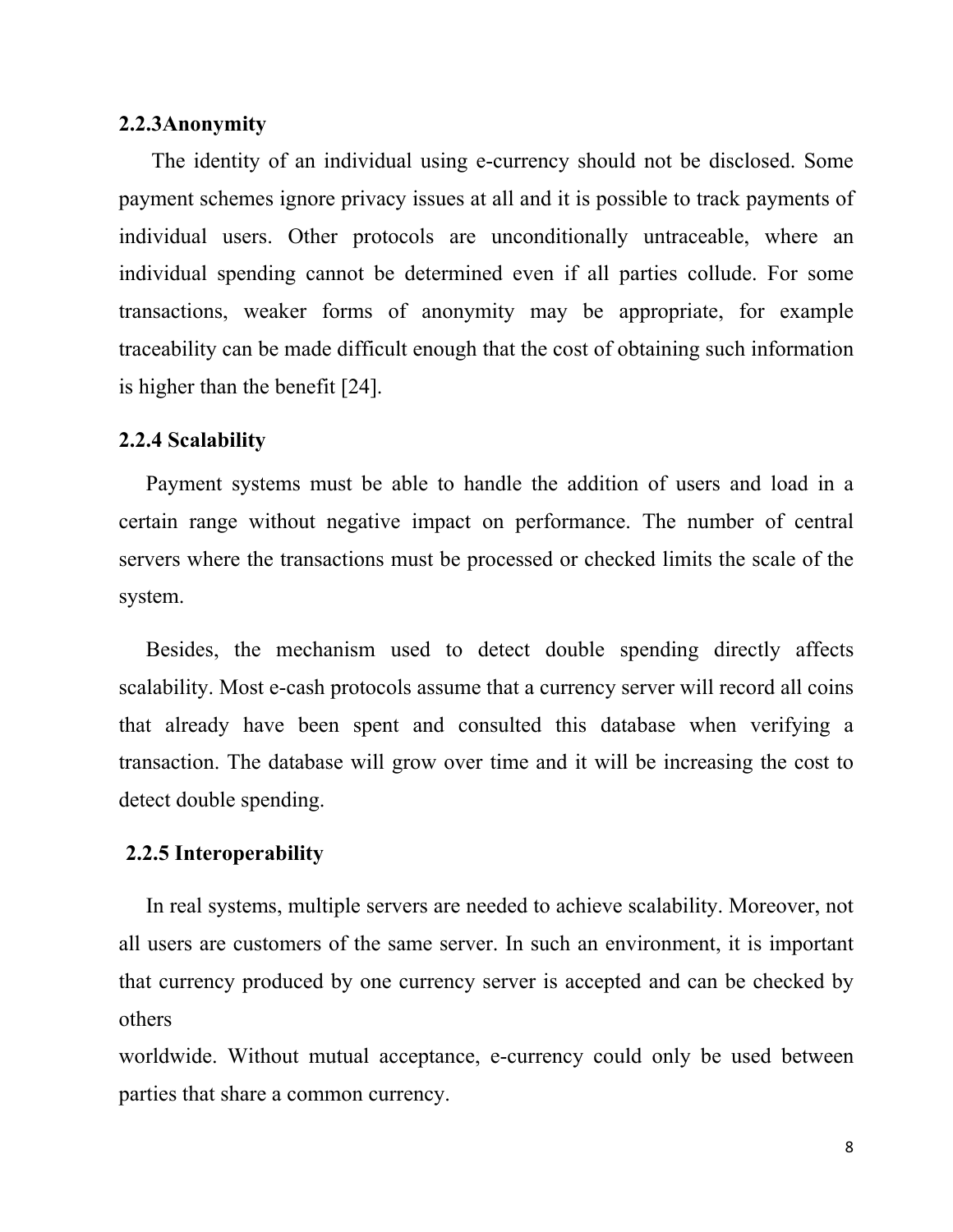When currency minted by one server is exchanged between servers of the same payment protocol conversion of the currency should occur automatically.

### **2.3 Classification of Payment Systems**

E-payment systems can be classified according to the following criteria:

#### **2.3.1 On-line vs. Off-line Operation**

 Anonymity can be improved if two parties can make a safe transaction without first having to contact the server who issued the currency. So, no database can be built up which stores full details of every purchase made by an individual. A disadvantage of an off-line e-cash system is that fraud can only be detected after it has occurred.

### **2.3.2 Hardware vs. Software Solution**

 Some e-cash protocols rely on tamper-proof hardware to enhance software solutions such as client authentication, logon, and secure e-mail. An example is smart cards which provide tamper resistant storage for protecting private keys and other forms of personal information. They isolate security critical computations involving authentication, digital signatures, and key exchange from possible attacks to the payment system software.

#### **2.3.3 Macro-payment vs. Micropayment**

 Credit cards and cheque payments are not always adequate solutions for epayments. The standard e-payment methods cannot be applied for buying inexpensive objects for instance, stock prices since transaction costs are too high. Fees for bundled products often are high enough to be paid by credit cards or cheques. But when inexpensive objects are purchased individually, the transaction costs become a significant or even dominant component of the total price. A socalled micro-payment [24] system is needed for purchasing low-price products.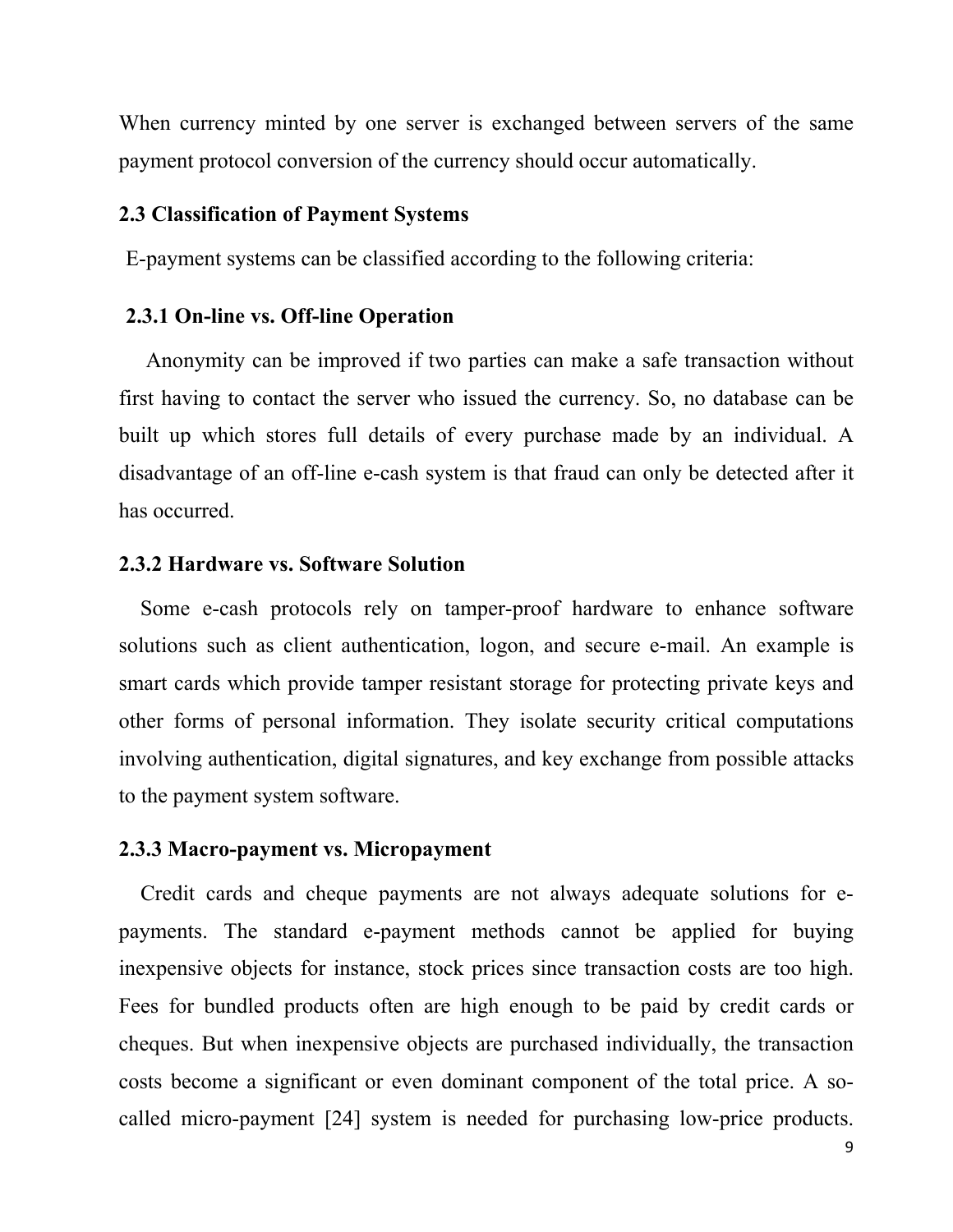Micropayments and unbundling will be a natural response to a growing number of customized products.

 All E-payment systems share the goal of minimizing the cost overhead of a single transaction. Most e-payment systems try to save costs, both monetary such as bank and transactions and network (packet round trips). The payment server must process transactions at a high rate because the profit made out of transactions is not very high. This must also be taken into consideration for transaction security: high security leads to high costs and computation time. For e-payments low security can be applied. When something goes wrong, the loss is negligible because of the low amount. Also the overall time for checking payments must be also kept minimal to make the payment system profitable.

#### **2.4 Related works**

 This section provides an overview of related works and identifies the fundamental weaknesses of the existing e-payment schemes.

 In 1982 (Chaum) [10] proposed a scheme entitled "Blind signature for untraceable payment". He aimed to create an e-version of money; he introduced the notion of coins and blind signature which allow a message to be signed without revealing to the signer any information on the message. He claimed that a coin cannot be easily traced from the bank to the shop; furthermore, two spending for the same user cannot be linked together. He defined an e-coin as a number with a certificate (signature) produced by the bank; it is withdrawn from the bank, spent by the customer and deposited by the shop. This scheme does not provide transferability and fairness that might be misused by a fraud to perform a perfect crime.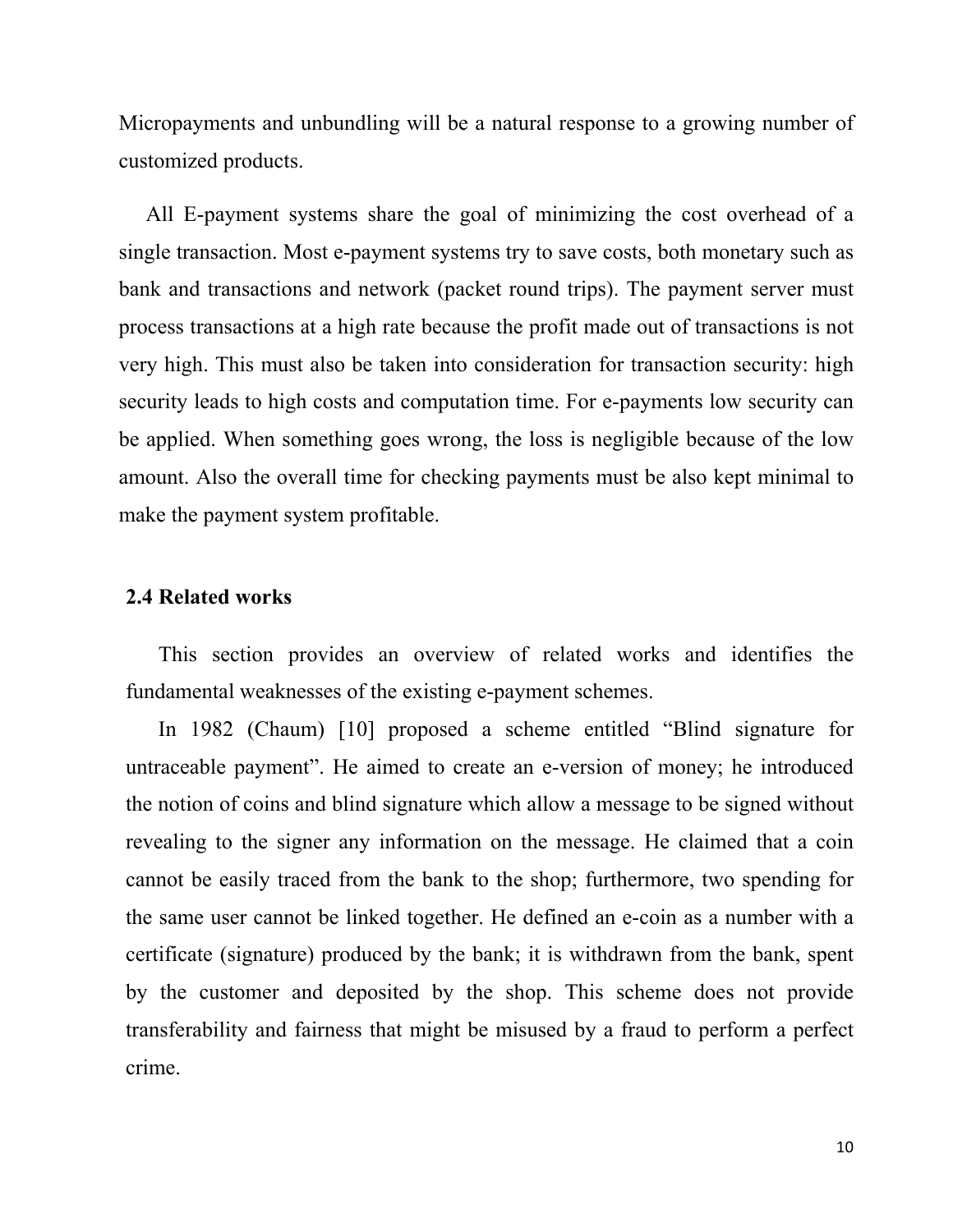In 1988 (Chaum, Fiat, Naor) [9] proposed a scheme entitled "Untraceable electronic cash". In this scheme, they introduced the first practical e-cash system through using the blind signature paradigm to provide privacy and security for all the involved parties and they removed, in their approach, the requirement that the shopkeeper must contact the bank during every transaction.

 In 1995, (Brickell, Peter and David) [6] proposed a scheme entitled "Trusteebased Tracing Extensions to Anonymous Cash and the Making of Anonymous Exchange". In this scheme, they introduced the e-payment system which incorporates with trustee to trace the anonymity if it misused but otherwise provably protect user anonymity. They also introduced an on-line anonymous change-making protocol which addresses a major stumbling block for anonymous payment system to exchange anonymously one set of coins for another set of coins of equal total value but different denominations. The system protection against multiple-spending of e-money and other fraud remains intact.

 Also in 1995, (Stadler, Pivetaeu, Camenisch) [33] proposed a scheme entitled "Fair Blind Signature". In this scheme, they proposed a new type of blind signatures called fair blind signature which was used to design a payment systems protecting privacy. The proposed scheme allows meeting the requirements of all parties. It guarantees the anonymity of the payment customer but it helps the trustee to revoke anonymity when it is required, for example legal reasons and it provides a solution against money laundering and blackmailing. This system cannot list all coins owned by a particular user.

 In 1996, (Jan, Ueli, Stadler) [8] proposed a scheme entitled "Digital payment system with passive anonymity revoking trustee". In this scheme, they proposed the efficient anonymous payment system in which a trustee is neither involved in payment transaction nor in the opening of an account; but, only in case of a justified suspicious transaction, a trustee is completely passive unless he is asked to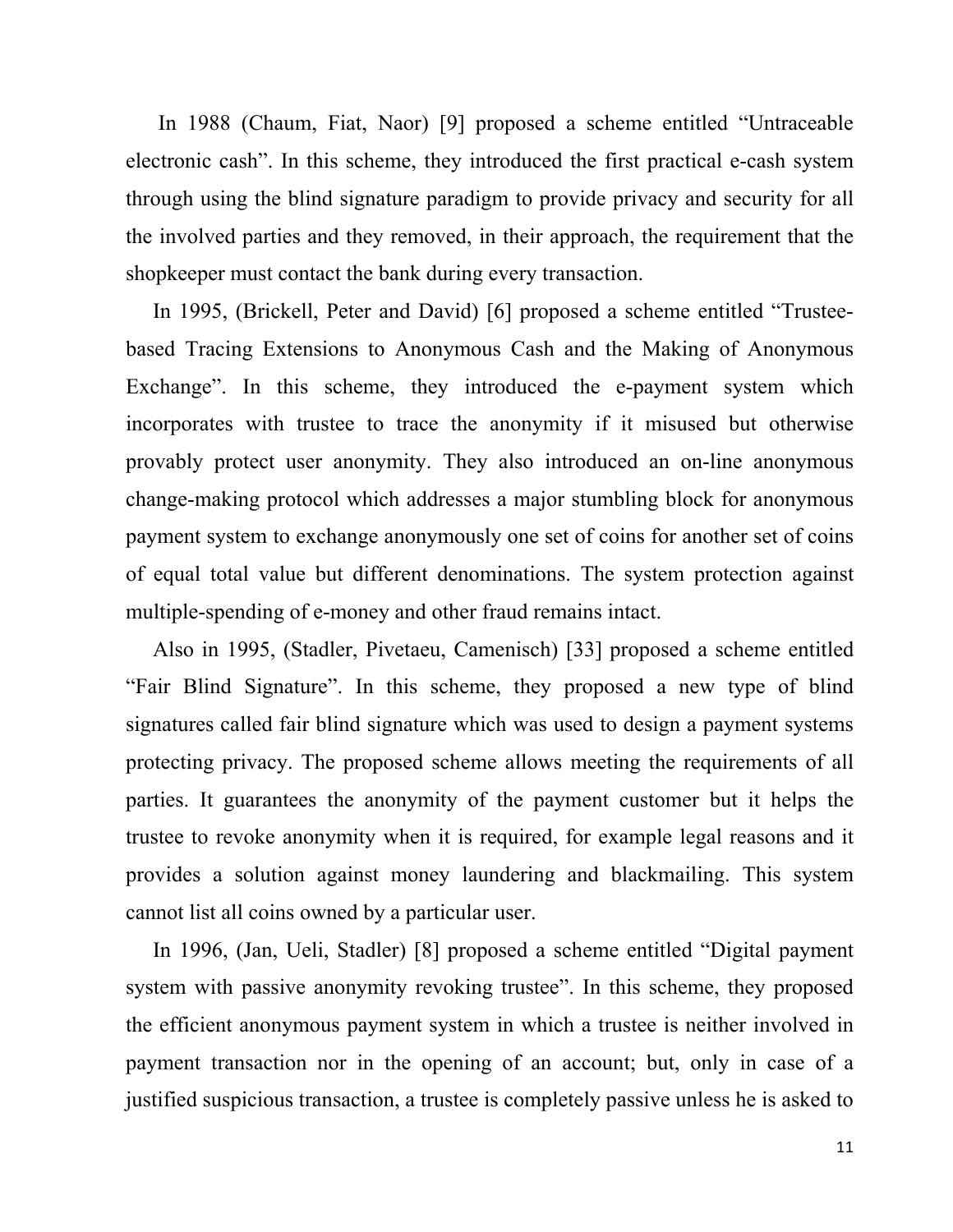revoke the anonymity of a customer. It can also be used in on-line or off-line payment system; they introduce the concept of fairness for (non-transferable) epayment.

 Also in 1996, (Rivest and Shamir) [30] proposed a scheme entitled "PayWord and Micro Mint-two simple micro-payment schemes". In this scheme, they introduced a system that considered a credit-based system; it works as follows: First the customer sets up an account with a broker using a macro-payment protocol. Then the broker delivers a certificate to the user which must be renewed monthly. The certificate authorizes the user to generate a chain of hash values socalled pay words  $w_0$ ,  $w_1$ ,...,  $w_n$  where  $w_{n-1}$  = h( $w_n$ ).h() is a cryptographically strong hash function. Each hash represents a pay word and has the same value for instant 1 US cent. The final chain is the concatenation of these *n* repeated hashes. This payword chain represents user credit at a specific vendor. A payword chain is only valid for one vendor. For a new vendor a new chain must be generated. The certificate also guarantees that a broker will redeem the paywords. By using fast hash functions instead of slow public key encryption more payment transaction per second are possible.

 When the first transaction with a vendor is effected, a so-called commitment is sent from the user to the vendor. A commitment includes the root of the pay word  $w_0$ ,  $w_1$ ,  $w_n$ , for the vendor name, the certificate of the customer, the actual date and additional information. For the following transactions the  $i - th$  payment from the user to the vendor consists of the pair  $(w_i, i)$ . The payword sent can be checked by applying the hash on  $w_i$  for *i* times, so that  $w_0 = h$  (...h ( $w_i$ )...)). At the end of the day the vendor contacts the appropriate broker and sends its pay-word with the highest index. The broker debits the account of the user and pays the vendor. The following figure shows the pay word transaction process.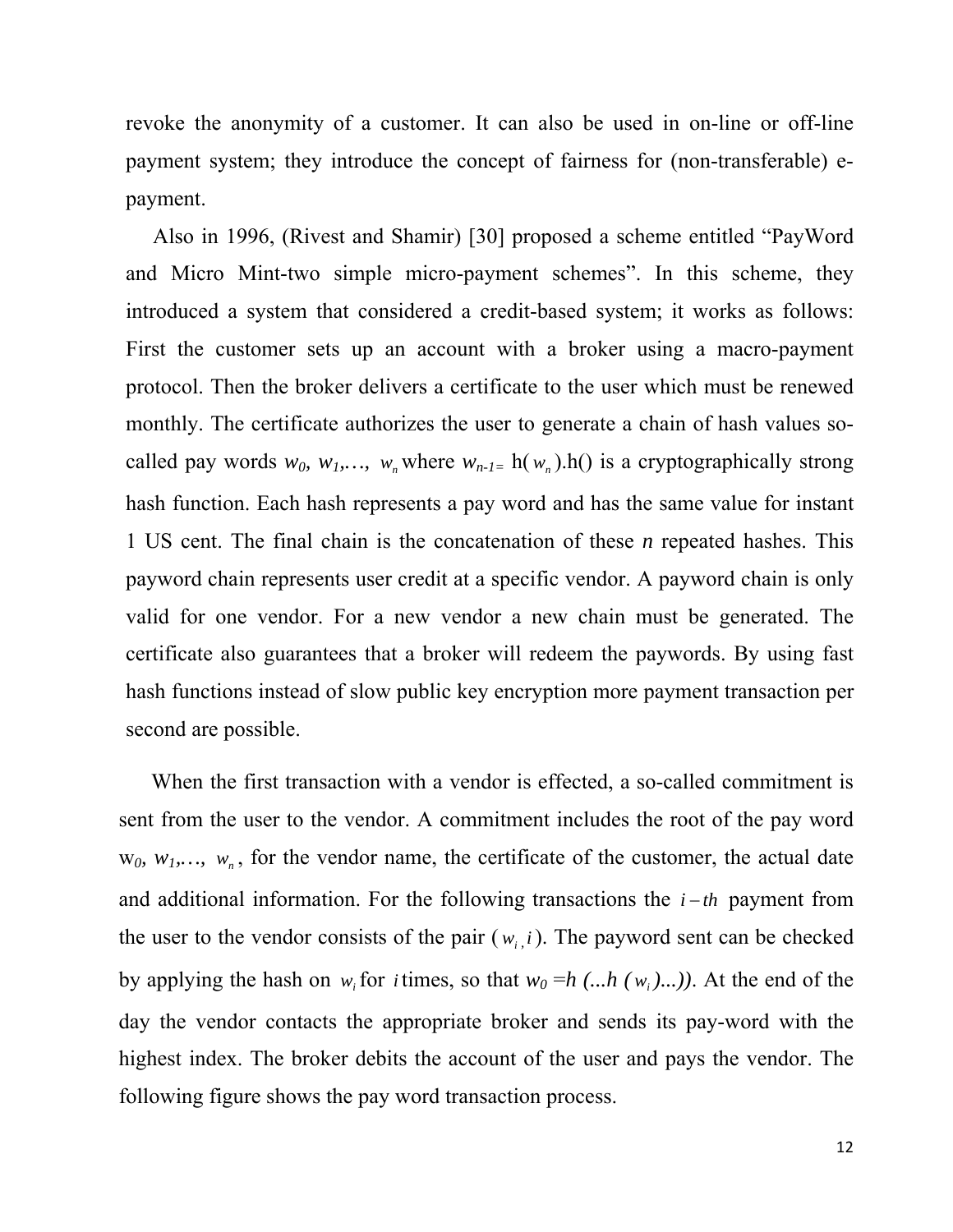

Figure 2 2: The PayWord scheme

 In 1997,(Donal, Michael and Hitesh) [13] proposed a scheme entitled "Electronic Payment systems" in which they proposed e-cash that provides anonymous digital cash and uses blind signatures [10] to ensure anonymity of the customer. Strong security is provided by the use of symmetric and asymmetric cryptography. Three partners are involved in an e-cash system: clients, vendors, and banks. Customers and vendors must have accounts at the same bank which supports the e-cash payment system. The user can withdraw e-coins against his normal bank account and store them in a so-called cyber wallet at the user's computer. The coins are minted by the wallet of the user by applying serial numbers to it. These coins are then sent to the bank where they are signed blindly with digital signatures. So the coins become valid for later purchases. With these coins the user can now pay all vendors who accept e-cash. The vendor then sends the coins to the bank where they are checked for validity by verifying the signatures and double-spending. The bank must record every coin that is deposited back to the bank. So double-spending is not possible. If the coins are valid they will be deposited into the account of the vendor.

 In 1997, (Davida, Frankel, Tsiounis and young) [11] proposed the protocol entitled "Anonymity control in E-cash Systems" in which they introduced the concept of Millicent that is considered as a lightweight and secure protocol for ecommerce over the Internet. Then it was developed by Compaq which uses a form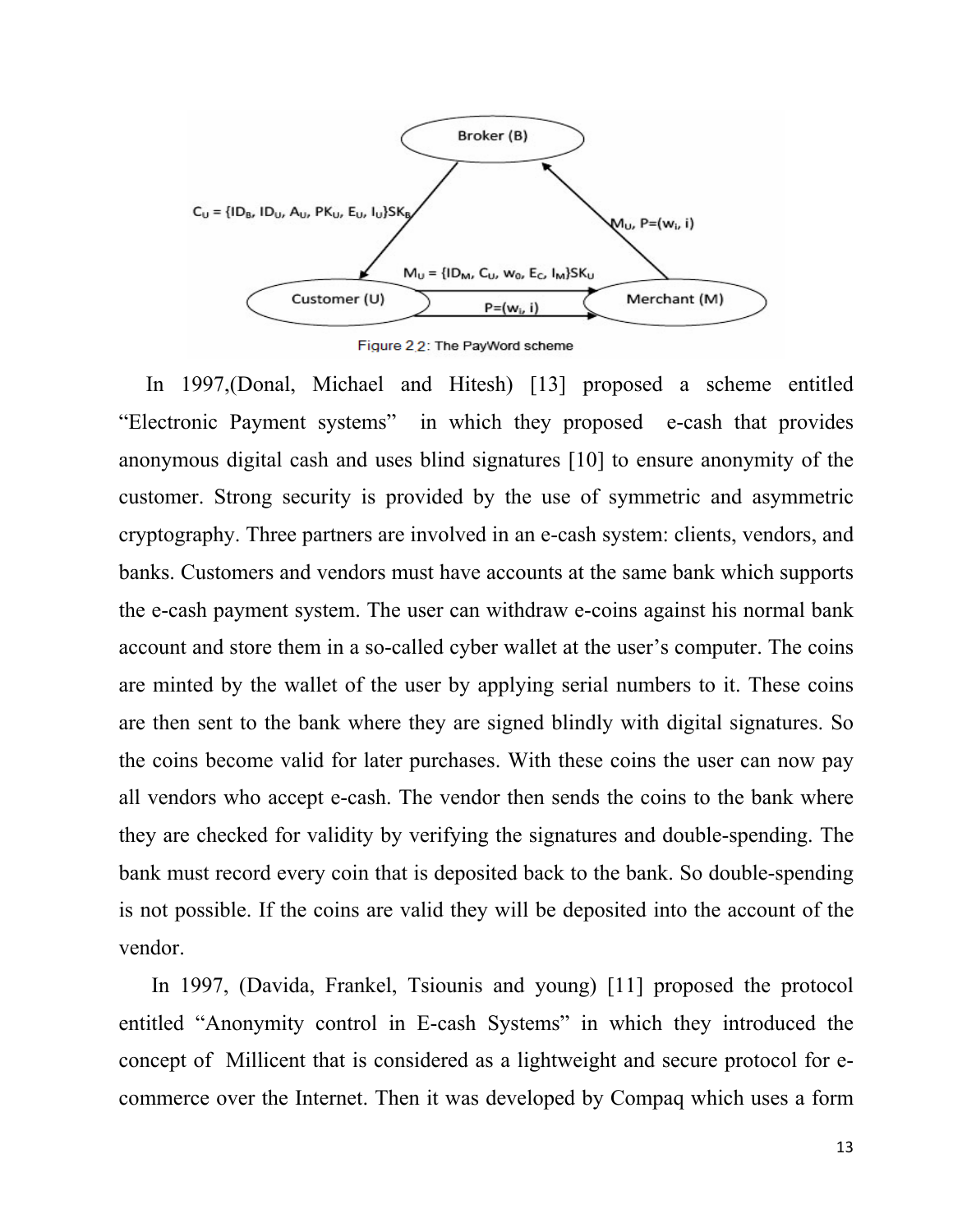of e-currency called scrip. Millicent is intended for small value transactions, from a minimum of one cent or less to a maximum of approximately \$5.00.

 In 2001, (Joseph, Patrick, Wong) [19] proposed a scheme entitled "Recoverable and Untraceable E-cash". In this scheme they, proposed that an e-cash protocol which supports recoverability and un-traceability properties of e-cash systems simultaneously, such that it allows users to recover their lost e-cash while maintaining anonymity which provided that they have not double-spent their ecash. Their system is still off-line and it combines the advantage of debit-based and credit-based systems together.

 In 2003, (Kim, Lee) [16] proposed a scheme entitled "A Pay-word-based micropayment protocol supporting multiple payments". In this scheme, they proposed the system in which they solved the problem that exists in Pay-Word system. The customer has to spend pay-word to a specific vendor by making the bank creates new hash chain values that enable a user to make payments with multiple vendors. The new chain is generated by hashing  $w_i$  and  $s_i$  where  $s_i$  is based on a shared userbroker secret. Unlike a normal chain, the user signs a commitment to the chain root and releases each following  $w_i$  as the payment. Since the final hash  $w_n$  is never fixed, the chain can be extended indefinitely by continuing to generate further  $w_i$  values. However, because of  $s_i$  is secret, the vendor is unable to verify any of the pay-words off-line. The vendor must trust the user to send valid pay-words. Indeed, even if the user cheats, the vendor cannot later prove this later.

 In 2004, (Song, Kabra) [32] proposed a scheme entitled " How to Make e-Cash with Non-Repudiation and Anonymity". In this scheme, they proposed that an e-cash system in which a one-time public key (temporary anonymous) is embedded in the partial blind signature to provide the non-repudiation services against the problem which exists in e-cash systems like denying, losing, misusing,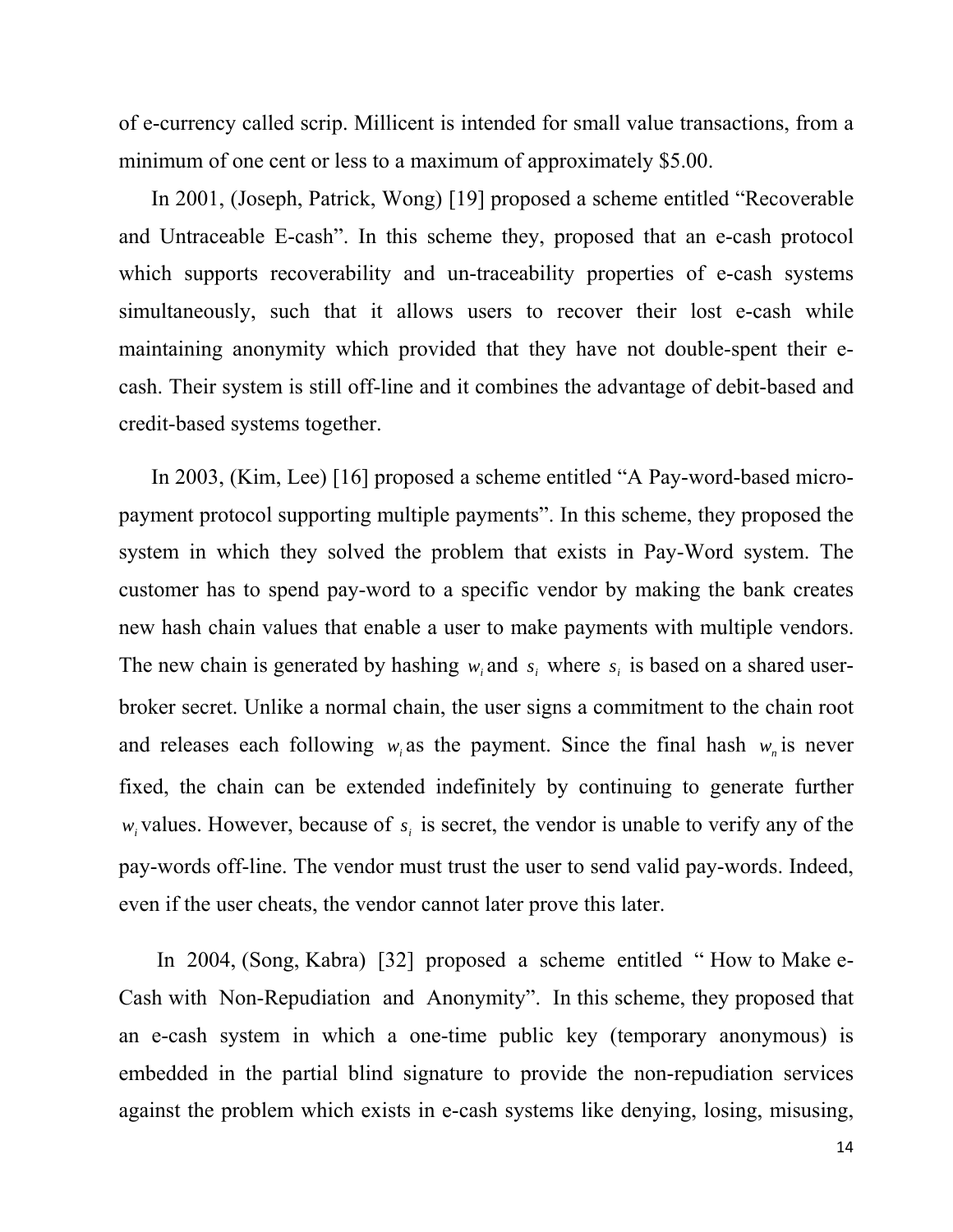stealing and double-spending and they also demonstrate that the combination of partial blind digital signature and anonymous digital signature make the e-cash systems more robust and fair than before. This scheme depends on high trust relation between the bank, user and trustee; so, the bank and the trustee can impersonate the user without being noticed.

 In 2005, (Aboud and Al-Fayoumi) [2] proposed a scheme entitled "Blind Decryption and Privacy Protection". In their paper, they suggested a blind protocol employing ElGamal algorithm based on discrete logarithm which is considered an efficient way of protecting user's privacy in e-payment transaction, for example hiding information about user purchases from the merchant.

 Also in 2005, (Binh) [5] proposed a scheme entitled "Fair Payment System with Online Anonymous Transfer". In this scheme, he proposed e-cash system that supports anonymous transfer and fairness using group signature protocol and he provides a flexible and privacy fundamental to e-commerce while providing an avenue for law enforcement to expose the users who abuse the system for illegal activities. The proposed protocol can deal with off-line payment and micropayment but, it is unable to stop extortion threats and the employs of blindfolded schemes.

 In 2007, (Aboud and Al-Fayoumi) [1] proposed a scheme entitled "Anonymous and Non-Repudiation E-Payment Protocol". In this scheme, they suggest an efficient protocol for e-payment scheme that offers a good level of security with appreciate to its efficiency. The proposed protocol prevents the blind office and the bank from impersonating an entity, so that the entity could not repudiate it when the entity misused a coin.

 In 2008, (Marina) [20] proposed a scheme entitled "Improved Conditional E-Payments". In this scheme, she depended on the "conditional e-payment" that was introduced by Shi et al. She proposed in her scheme that a payer obtains an e-coin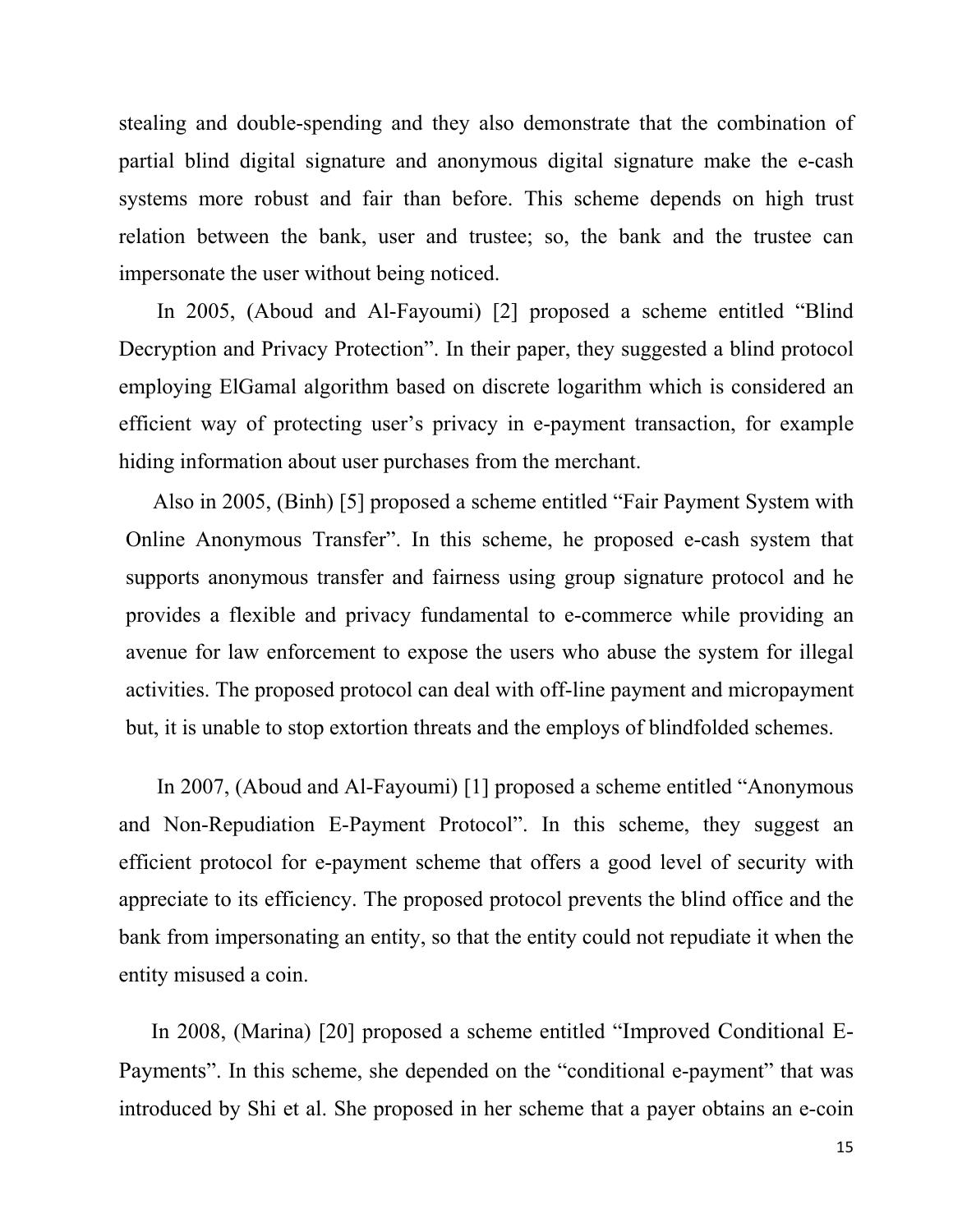and can transfer it to a payee under a certain condition. In her work, she formalized the security of a conditional e-payment scheme and gave a solution based on CLsignatures and she completely avoided cut-and-choose techniques. She also eliminated the need for the bank to be involved in all conditional transfer protocols by making the protocol off-line.

 In 2009, (Praneetha and Manik) [25] proposed a scheme entitled "An Improved and Efficient Micro-payment Scheme". In this scheme, they discussed the requirements of micro-payment and reviewed two micro-payment systems based on PayWord and hash chain. They also presented an alternate blinding phase using the RSA signature algorithm, but it is not efficient enough because their proposed scheme needs long key size at least 1024-bit which is considered a storage cost.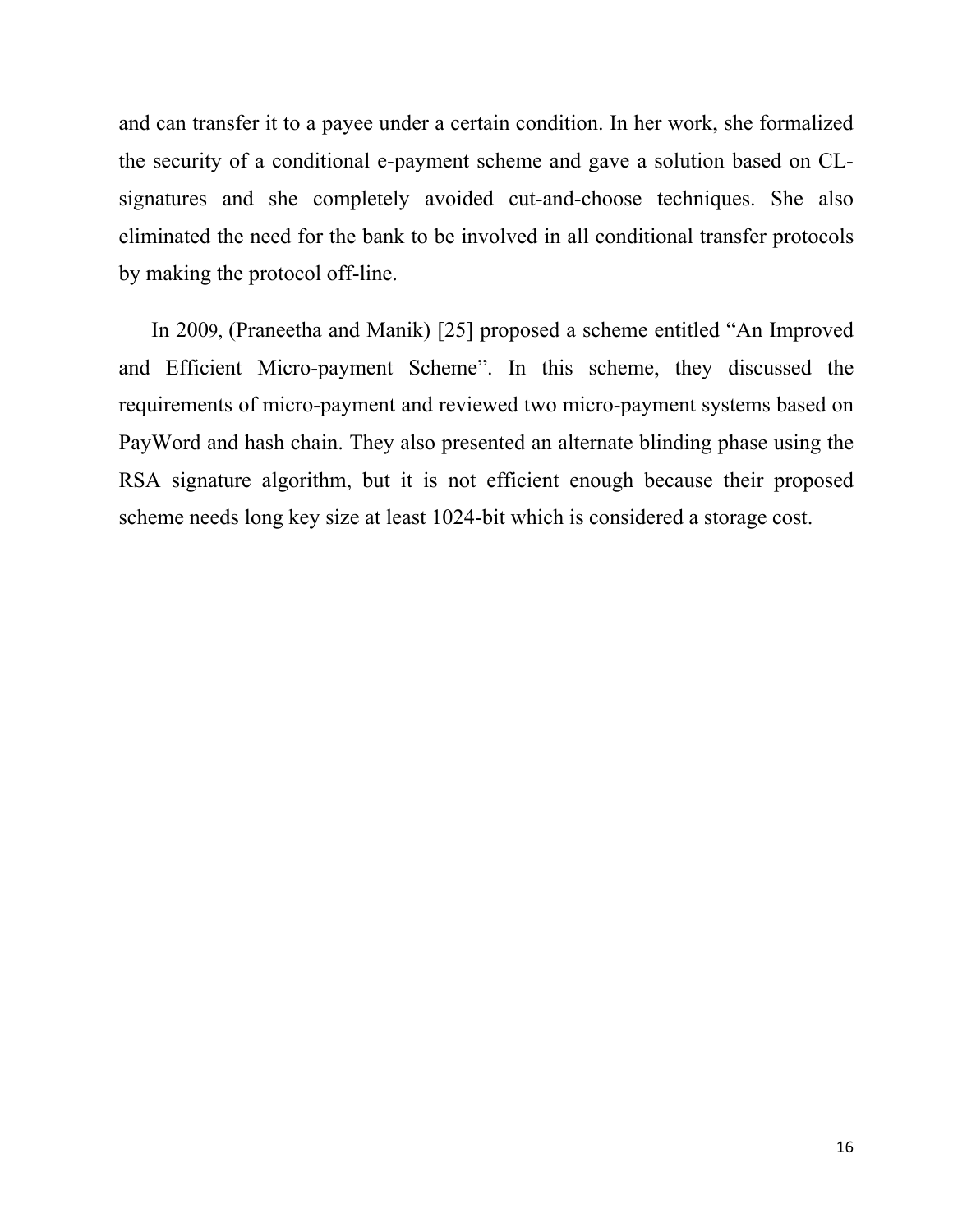### **Chapter Three: The Proposed Protocol**

## **3.1 Introduction**

 In 1976 Diffie and Hellmam [12] created the first revolutionary research in public key cryptography. They presented a new idea in cryptography and they challenged experts to generate cryptography algorithms that faced the requirements for public key cryptosystems. However, the first reaction to the challenge was introduced in 1978 by RSA [29]. The RSA scheme is a block cipher in which the original message and cipher message are integer values in the interval *[0...n*−1] where is composite modulus. The security of the RSA is based on the difficulty of *n* finding the private encryption exponent  $d$  given only the public key, namely the public modulus *n* and the public encryption exponent *e*. The other reaction to this challenge is introduced in 1984 by ElGamal [14]. The ElGamal encryption algorithm is based on the discrete logarithm problem. The ElGamal encryption scheme is deterministic whereas the RSA is probabilistic in which, unlike the RSA algorithm, there are some public parameters which can be shared by a number of users. These are called domain parameters.

## Algorithm finds a generator  $g$  of  $Z_p^*$

 Before going to discuss this algorithm, we should study the generator of a cyclic group. Suppose now that  $G$  is a cyclic group of order  $n$ . Then for any divisor of *n* the number of elements of order *d* in G is exactly  $\theta(d)$ , where  $\theta$  is the Euler phi function. In particular, *G* has exactly  $\theta(n)$  generators and hence the probability of a random element in *G* being a generator is  $\theta(n)/n$ . Using the low bound for the Euler phi function, this probability can be seen to be at  $\text{least1}/(6 \ln \ln n)$ . This suggests the following efficient randomized algorithm for finding a generator of a cyclic group.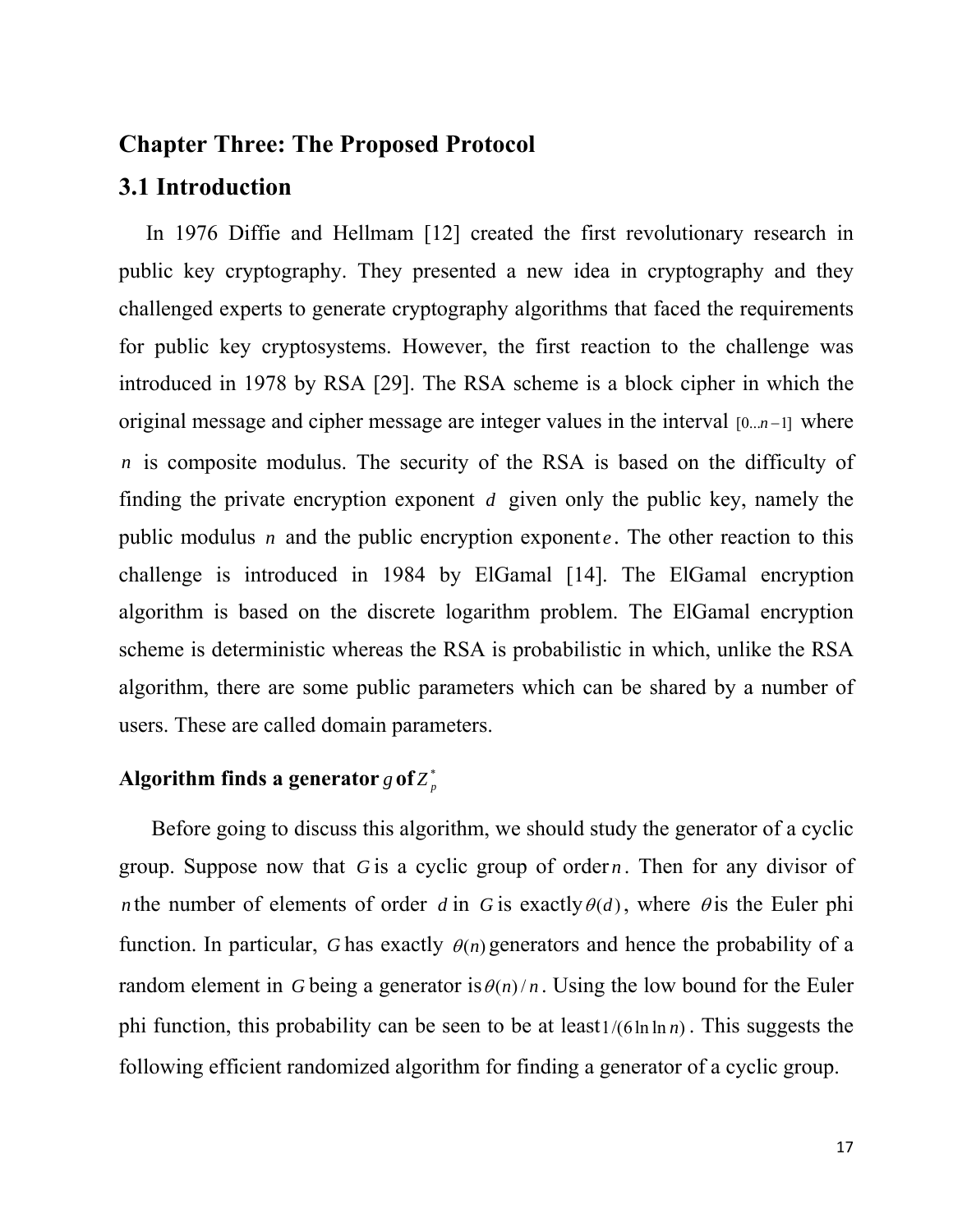## **Algorithm: Finding a generator of a cyclic group**

**INPUT:** a cyclic group *G* of order *n* and the prime factoring  $n = p_1^{e_1} * p_2^{e_2} ... p_k^{e_k}$ 

OUTPUT: a generator *g* of *G*

- 1. Choose a random element *g* in *G*
- 2. For *i*from 1 to *k* do Compute  $d = g^{n/p_i}$ If  $d = 1$ , then go to step 1
- 3. Return ( *g* )

## **Example**

Suppose that  $p = 11$ ,  $\therefore \theta(p) = 10$ , so the factors of  $n = 2$  and 5

- 1. Suppose that  $g = 2$
- 2. Compute  $d = 2^{10/2} \text{ mod } 11 = 10$ , compute  $d = 2^{10/5} \text{ mod } 11 = 4$
- 3. ∴*g* is a generator

## **3.2 Algorithms Used**

The algorithms used in the proposed protocol are as follows:

### **3.2.1 ElGamal keys generations**

To generate the keys entity *A* must do the following:

- 1. Generate a large random prime number  $p$  by which we mean one with equally around 1024 bits, such that  $p-1$  is divisible by another medium private  $q$  of around 160 bits and a random integer generator  $a$  an element of the multiplicative group  $Z_p^*$  of the integer mode p
- 2. Select a random integer  $x, 1 \le x \le p-2$ , which represents the private key
- 3. Compute the public key  $h = a^x \mod p$
- 4. Determine entity *A* 's public is  $(p, g, h)$ ; and *A* 's private key is *x*.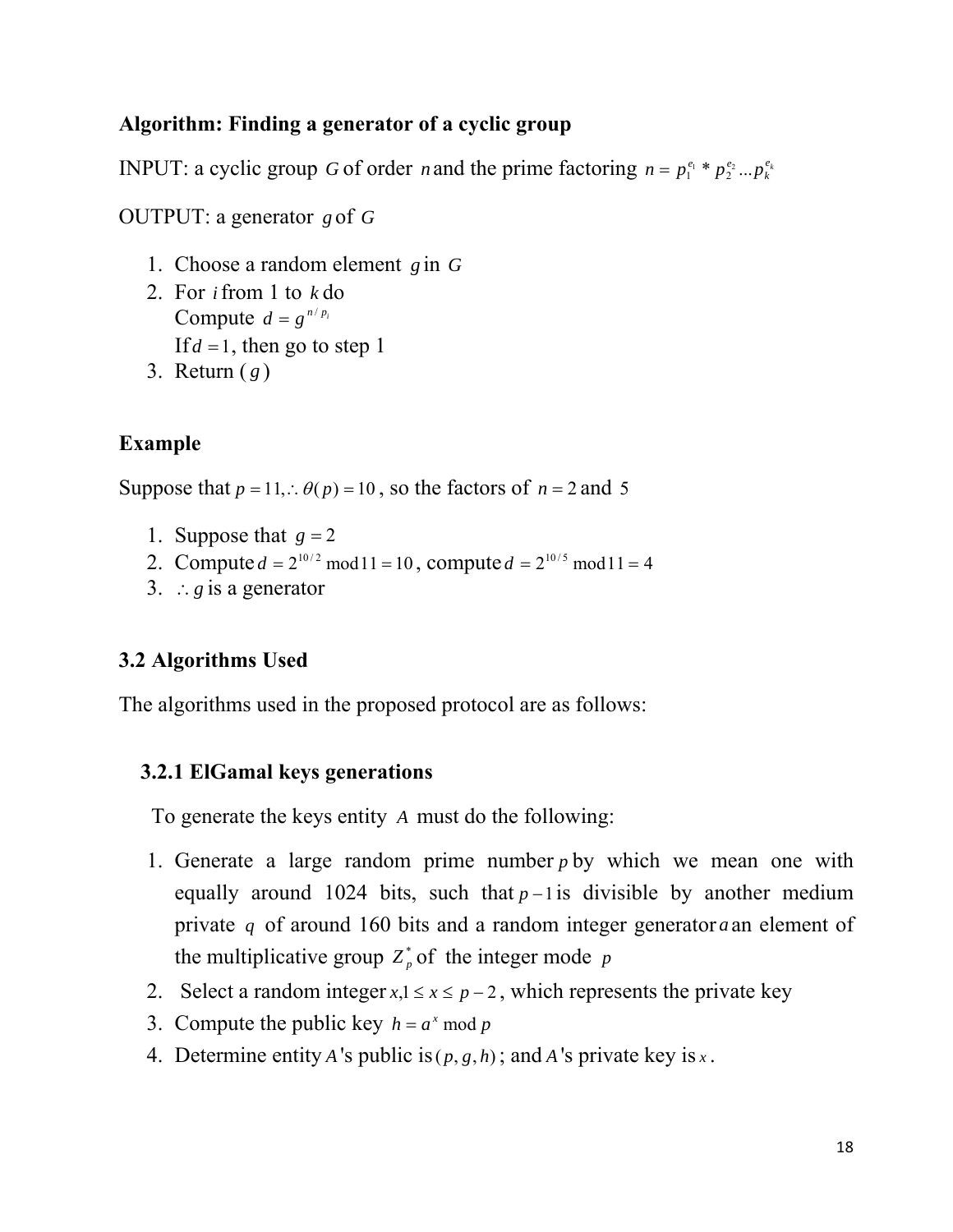### **3.2.1.1 Example: keys generation**

- 1.1. Selects  $p = 11$ .
- 1.2. Choose the generator  $g = 2$ .
- 1.3. Choose the private key  $x = 5$ .
- 1.4. Compute  $d = 2^5 \text{ mod } 11 = 10$
- 1.5. Public key is  $(p = 11, g = 2, d = 10)$ while private key is  $(x=5)$ .

### **3.2.3 Blind Signature**

 Blind signature schemes are a special form of signature schemes because they include an additional requirement [15].

 A signer can sign a document without knowing its content. This requirement could be achieved by giving the signer a document which is encrypted or disturbed in some way. The unlinkability is an additional security requirement of a digital blind signature:

• No one can derive a link between one of the messages which the signer has received and a valid blind signature, except the signature requester.

The following figure demonstrates the process of blind signature:



**Figure 3.1: Blind Signature**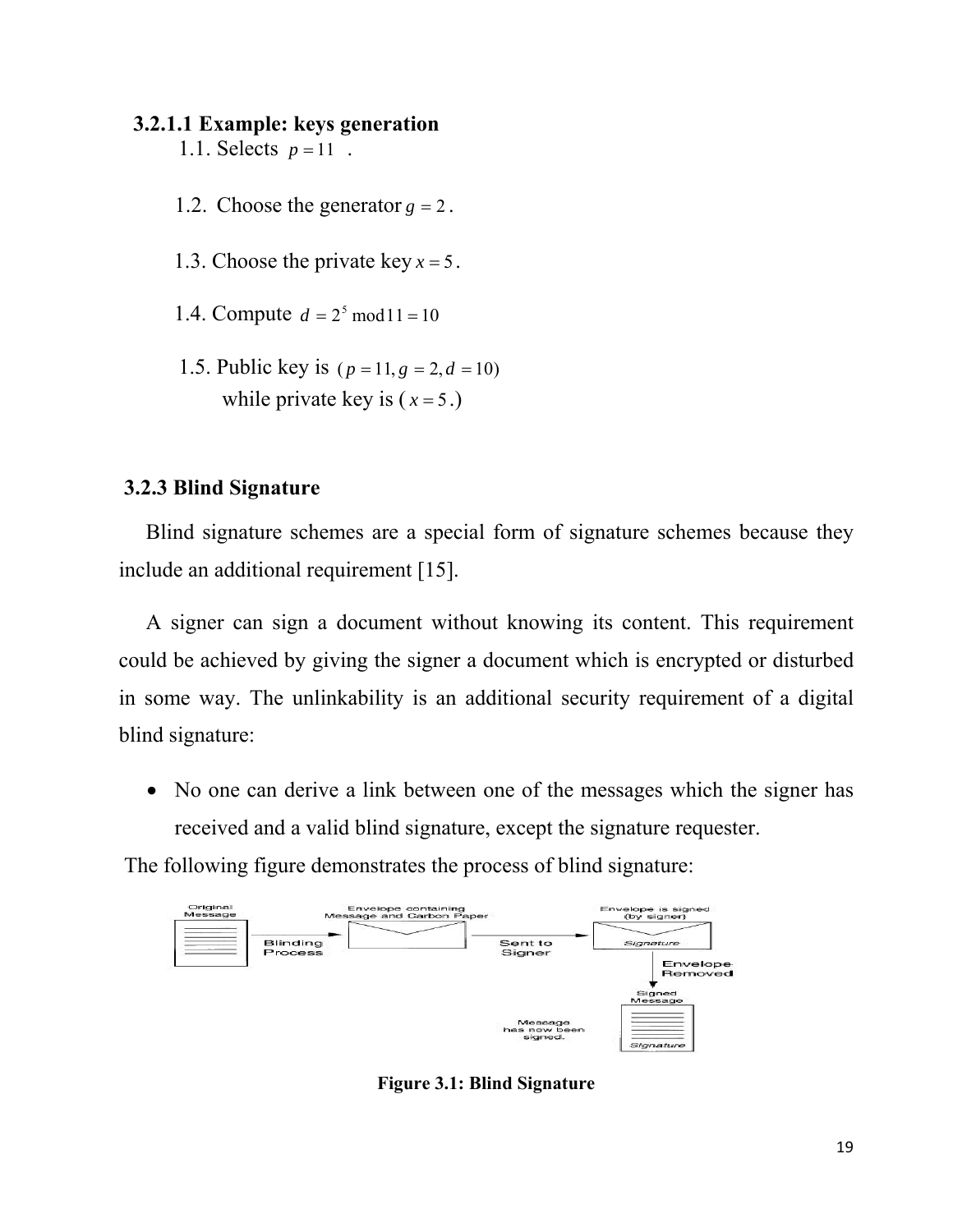### **3.2.3.1 Blind ElGamal signature scheme**

 Assume that the bank has a public key (*g, p, and d*) and a private Key *x*. Also suppose that user sends a message  $x_0$  to bank. The user randomly selects an integer *r* less than  $p-2$  and find  $c_1 = g^r \mod p$  and  $c_2 = x_0 * d^r \mod p$ . Then send  $(c_1, c_2)$  to bank. Now the protocol is as follows:

- User randomly picks *e* less than  $p-1$ , find  $\bar{x} = c_1^e \mod p$  and sends  $\bar{x}$  to bank
- Bank finds  $y = (x) \mod p$  and sends y to User  $\bar{y} = (\bar{x})^x \mod p$  and sends  $\bar{y}$

−

*x*

- User employs the private key  $e$  to recover  $x_0$  as follows:
	- o Compute  $z = (y)^{-1} \mod p$
	- $\circ$  Compute  $z = (\gamma^{-1})$  mod p *y*  $\overline{z} = (y^{-1})$  mod  $z = \left(\frac{1}{v}\right)^{-1}$
	- o Compute  $x_0 = \overline{z^*} c_2 \mod p$

### **Example:**

Suppose that the bank has a public key (*g=2, p=*2357*, and d=*1185) and a private key  $x=1751$ . Also suppose that user send a message  $x_0 = 2035$  to bank. User randomly selects an integer  $r = 1520$  less than  $p - 2$  and find  $c_1 = 2^{1520} \text{ mod } 2357 = 1430$  and  $c_2 = 2035 * 1185^{1520} \text{ mod } 2357 = 697$ . Then send  $(c_1 = 1430, c_2 = 697)$  to bank. Now the protocol is as follows:

- User randomly picks  $e = 21$  less than  $p 1$ , find  $\bar{x} = 1430^{21} \text{ mod } 2357 = 1881$ and sends  $\bar{x}$  to bank
- Bank finds  $y = 1881^{1751} \text{ mod } 2357 = 313$  and sends  $\overline{y}$  to user
- User employs the private key  $e$  to recover  $x_0$  as follows:
	- o Compute  $z = 313 * 1860 \mod 2357 = 1$
	- o Compute  $\bar{z} = 1860^{313} \text{ mod } 2357 = 872$
	- o Compute  $x_0 = 872 * 697 \mod 2357 = 2035$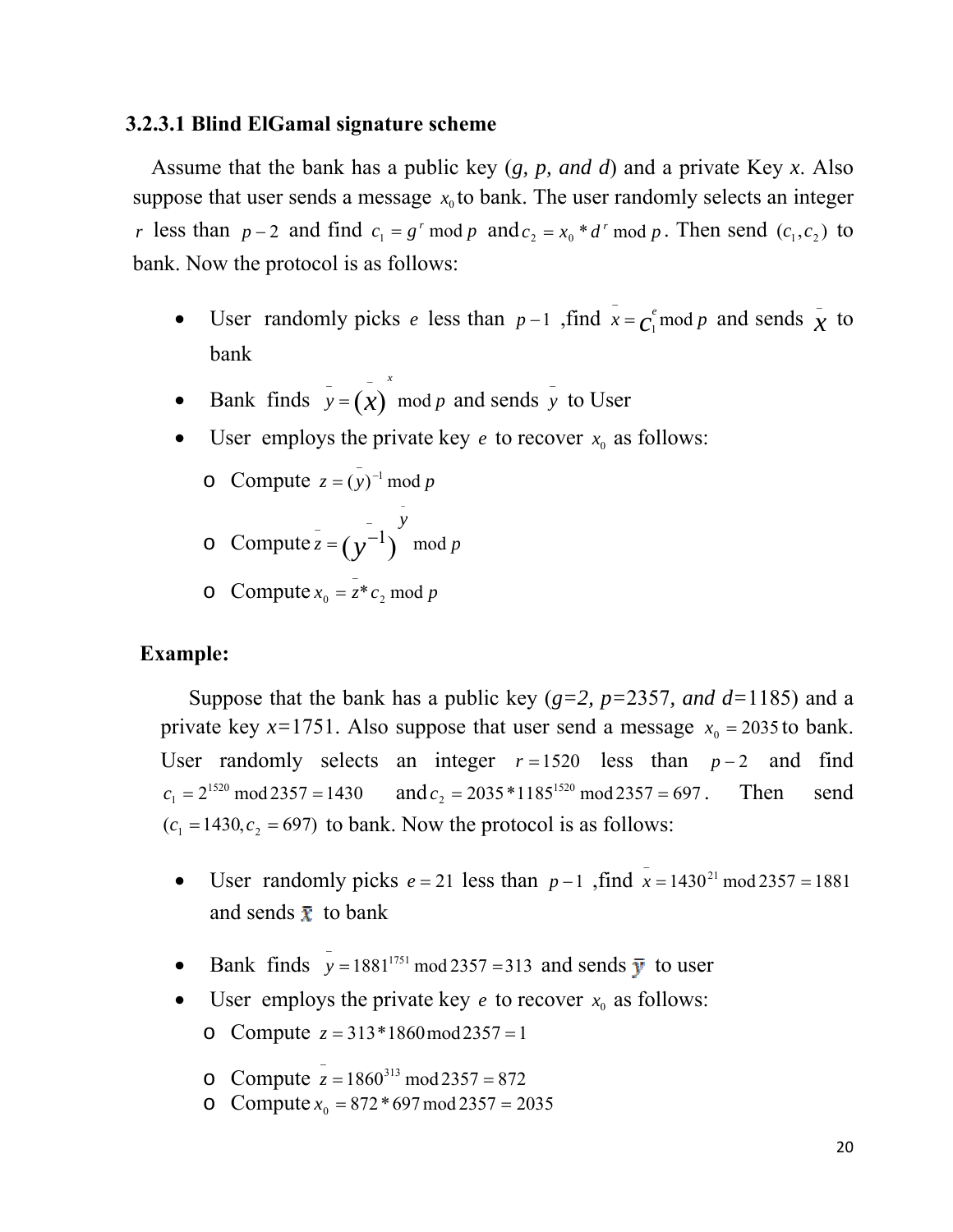### **3.2.4 Hash Function**

A hash chain is a successive application of a [cryptographic hash function](http://en.wikipedia.org/wiki/Cryptographic_hash_function)  $h(x)$ to a string where the idea of hash function was first proposed by Lamport [17] in 1981 and suggested to be used extensively in various cryptographic systems such as one- time passwords, server supported signatures, secure address resolution, certificate revocation, micropayments etc. To facilitate safeguarding, one time password schemes (OTPs) from 'eavesdrop and replay' kinds of attack. Since then it has been employed in a wide range of applications. Hash chains have interesting properties while employing nothing more than a fast one way hash function.

 When the function in the iteration is instantaneous with a one-way hash function, such as SHA, the result is a one-way hash function as shows in Figure element  $x_i$  is computed as  $h^{n-r}x_n$ .

$$
W_0 = h^{n}(W_n) \leftarrow W_1 = h^{n-1}(W_n) \leftarrow W_2 = h^{n-2}(W_n) \leftarrow \dots \leftarrow W_{n-1} = h^1(W_n) \leftarrow W_n
$$

Figure 3.2: One-way Hash Function

#### **3.3 Kim and Lee Protocol**

 In 2003, Kim and Lee [16] proposed e-payment protocol that supports multiple merchants. The protocol is divided into three schemes: certificate issuing scheme, payment scheme and redemption scheme.

#### **3.3.1Certificate Scheme**

User *u* requests a certificate to a bank  $\bf{B}$  by sending his secret information through a pre-established secure channel. The bank  $B$  passes  $C_U$ , which guarantees to be justified and  $s_U$  which will be employed for the root value in payment scheme later. Every user *u* creates his public and secret key pair  $(PK_U, SK_U)$  and passes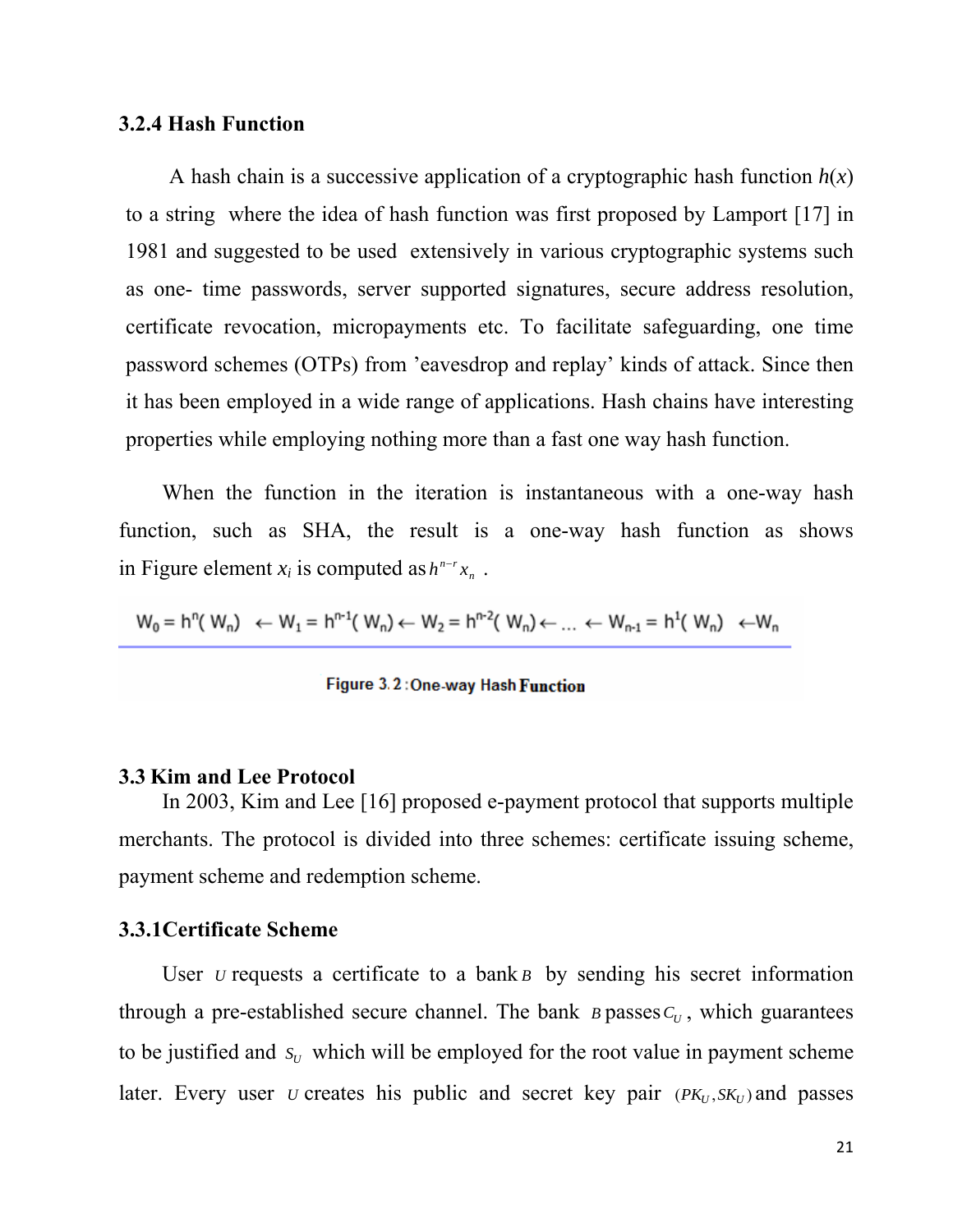*PK<sub>U</sub>* with  $I_U$  that contains the maximum number of merchants  $N$ , the size of hash chain *n* with his credit card information to the bank  $B$ . As a user certificate signed by a bank *B*, those who intend to employ this key should trust him. The bank *B* generates special information  $T_U$ , which acts as a key factor of the root value. It is employed to make clear that the new hash values created by the bank  $B$  are published to whom, because no individual except the bank  $B$  can generate it.

 $T_U = h(U, r_B, K)$ , where *K* is the private key of the bank *B* 

 $S_U = (s_i \mid s_i = h(s_{i+1}, T_U), i = N-1, \dots, 0)$ , where  $s_i$  is created by a shared user-bank private key.

The certificate  $C_U$ , in which all the elements as well as the expiry date of the certificate  $E_U$  are signed by the bank *B* and pass to the user *U* with  $S_U$  and a nonce  $r_U$ .

 $C_U = (ID_B, ID_U, PK_U, T_U, I_U, E_U)SK_B$ . We will show the transaction process of Kim and Lee protocol in Figure 3.3.



Figure 3.3 Kim and Lee's Scheme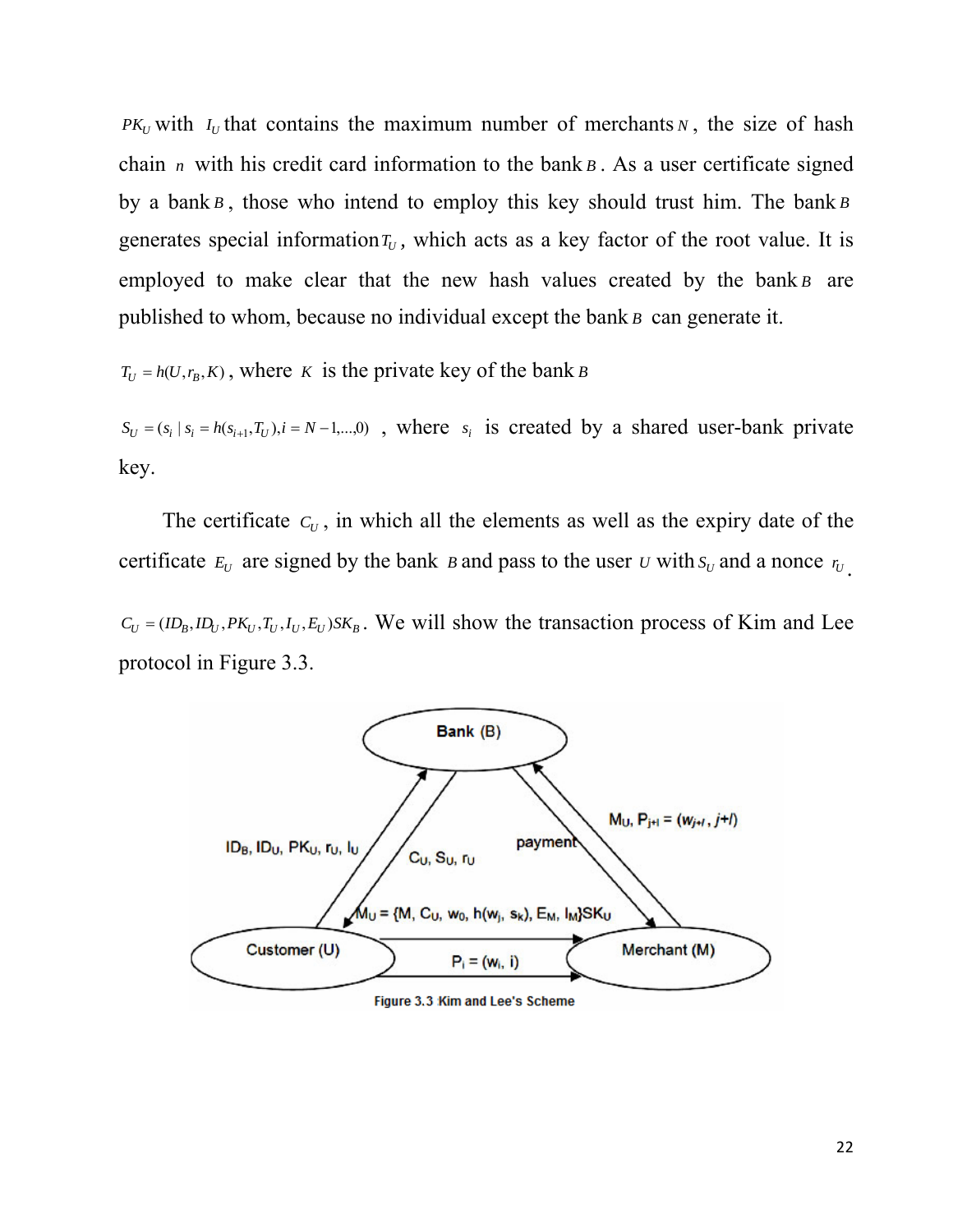#### **3.3.2 Payment Scheme**

The root value of pay-words is merged with  $s_i$  that is obtained from the bank  $B$ , which enables the user<sub>*U*</sub> to employ the rest of the unspent pay-words in chain for multiple payments to other merchants. The user who obtains the certificate in preceding scheme can now generate pay-words and commitment. The commitment contains the identity of the merchant with whom a user intends to do commerce, the certificate, the root element which is modified into  $w_j$ ,  $h(w_j, sk)$ , the expiry date of the commitment  $E_M$ , and other data  $I_M$ , such that  $0 \le j \le n$  employed to setup root value for other merchants. Then the user *U* signs the elements  $M_U = (V, C_U, w_0, h(w_i, s_k), E_M, I_M)$ SK<sub>U</sub>

merchant keeps the last received payment data of  $Pj+1 = (mj+1, j+1)$  and the To spend the remainder of the pay-words in chain, the user *U* must set the root value of pay-words to be spent in subsequently payment scheme with the merging of hash chain values respectively created by a user  $U$  and the bank  $B$ . For instance, when it is supposed that a user  $U$  employed pay-words as many as  $W_{i-1}$  in preceding transactions and spent *l* pay-words at the present transaction with  $k^{\text{th}}$  merchant, the root value of pay-words must be identical with  $h(wj, sk)$  to be suitable for the payments. The user *U* can apply his pay-words to other merchants up to the maximum transaction limit of *N* unless the last pay-word surpasses wn. The commitment, and finishes the payment scheme.

### **3.3.3 Redemption Scheme**

Merchant must perform the redemption process with a bank *B* within a preagreed period of time. The bank  $\beta$  verifies if the payment request of the merchant is correct or not by checking the certificate.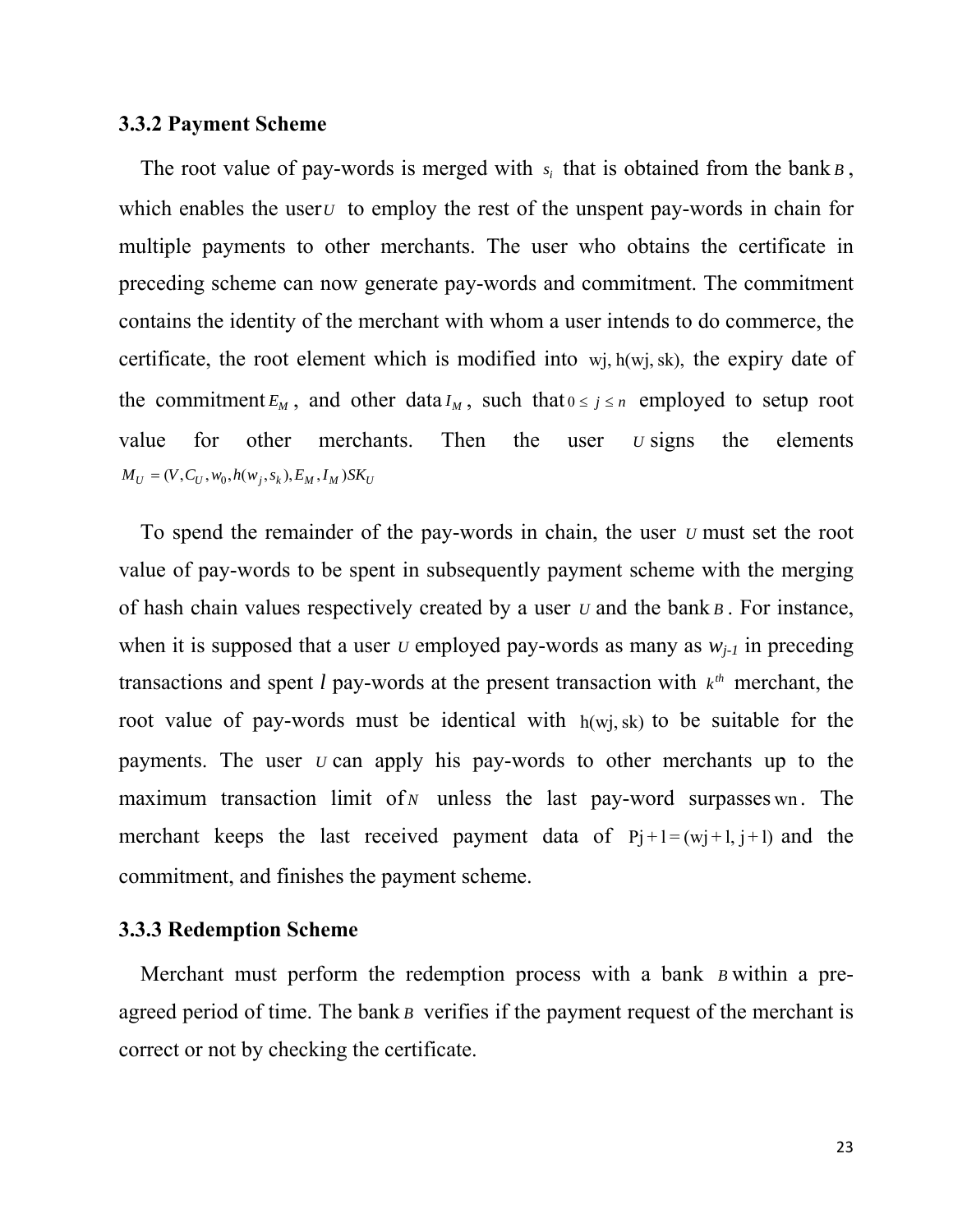First, the merchant orders for redemption to a bank *B* by passing the user  $U$  commitment and payment parameter. From this information, the bank  $B$  checks his signature noticeable at the certificate and redeems  $p_{j+1}$  to an equivalent amount of money. We note that the bank *B* can check pay-words only from  $w_j$  to  $w_{j+1}$  for that order. However, since the equivalent source value is  $w_{j+1}$ , the only thing imposed to the bank *B* is that the last received pay-word  $w_{j+1}$  is identical with  $w_j$  by applying hash function  $l$  times. The bank  $B$  processes redemption orders from merchants less than  $N$  before being overdue. Finally, the bank  $B$  completes the redemption process when the last received value  $w_i$  is less than the maximum value of the hash.

### **3.4 Proposed Protocol**

We will suggest an efficient protocol in this section which gives more efficiency than its present version of the pay-word scheme. We describe this protocol a bit more on in order to make a simple comparison between both. Thus, gauging the efficiency and security of the protocol will be described in Chapter Four. However, the protocol is divided into four schemes, registration scheme, blind scheme, transaction scheme, and redemption scheme. Also in this section, we will introduce a blind scheme using the ElGamal-typed blind signature. We will show that this improvement makes the pay-word protocol more efficient and keeps all other characteristics consistent.

### **3.4.1Blind Protocol**

#### **1. Protocol Steps**

 The user passes a withdrawal order to the bank prior to his order for any service from merchant. The steps of the scheme are as follows: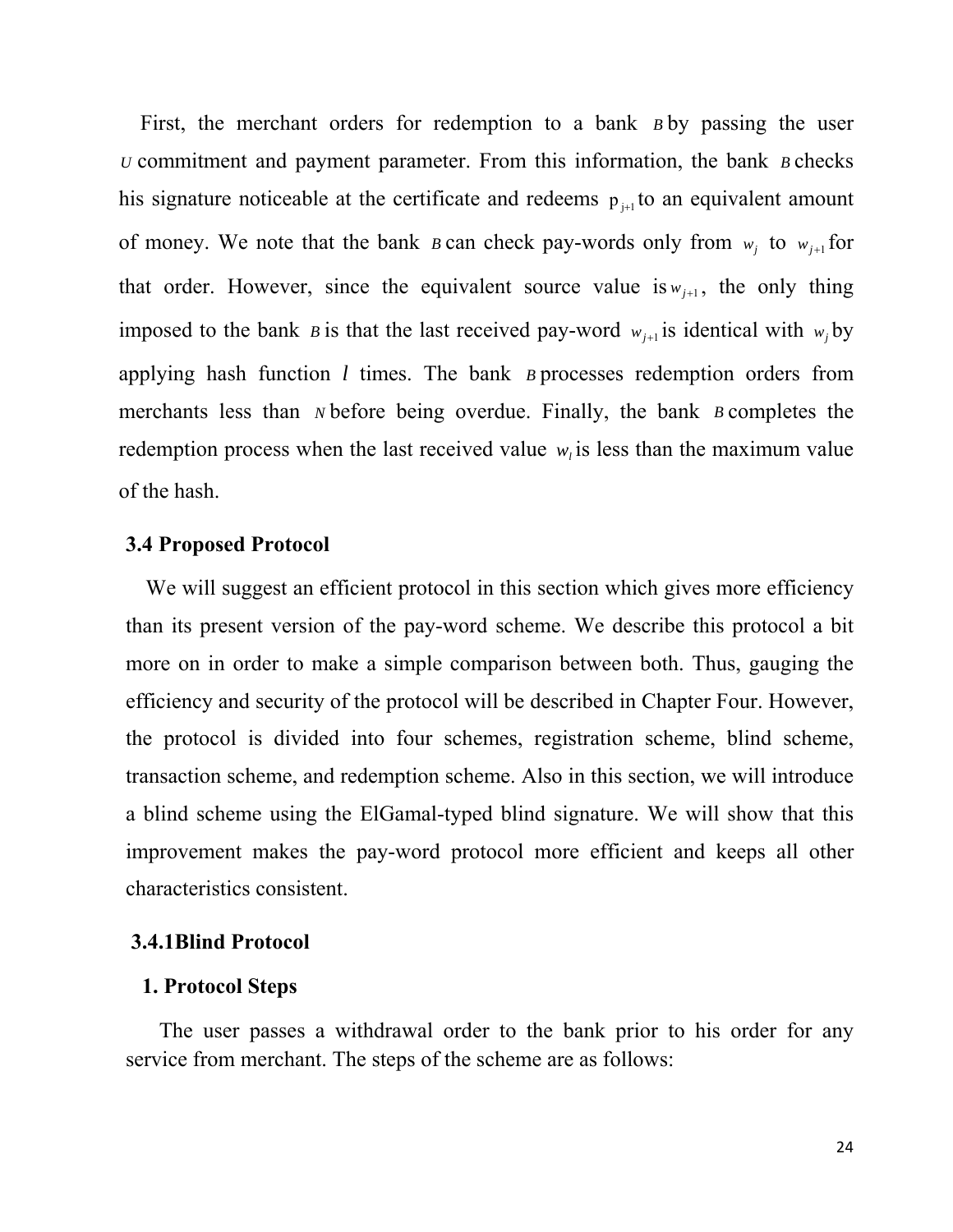### **Step 1: Bank**

- 1.1. Select the prime numbers *p*
- 1.2. Choose the generator  $g \text{ of } Z_p^*$ .
- 1.3 Choose the private key *x* .
- 1.4. Compute  $d = g^x \mod p$
- 1.5. Public key is  $(p, g, d)$
- while private key is ( *x* )
- 1. 6. Select an arbitrary number  $x_1 < p$  and pass  $x_1$  to the user

#### **Step 2: User**

- 2.1. Select arbitrary three numbers,  $e$ ,  $z$  and  $r_1$  less than  $p$
- 2.2. Calculate  $a = e^d * h(x_0)(z^2 + 1) \mod p$
- 2.3. Calculate  $b_2 = e^* r_1$
- 2.4. Calculate  $\beta = (b_2)^d * (z x_1) \text{ mod } p$  to the bank
- 2.5. Pass  $(b, a, \beta)$  to the bank

Note that information  $\mathfrak b$  can indicate the expiry date; the value of cash (higher limit) that the user can employ that is the funds of every hash currency, where *b* less than  $p$ .

### **Step 3: Bank**

- 3.1. Calculate  $V = \beta^{-1} \mod p$
- 3.2. Compute  $t_1 = h(b)^x * (a(x_1^2 + 1) * \beta^{-2})^{2^x x} \mod p$
- 3.3. Pass  $(V, t_1)$  to the user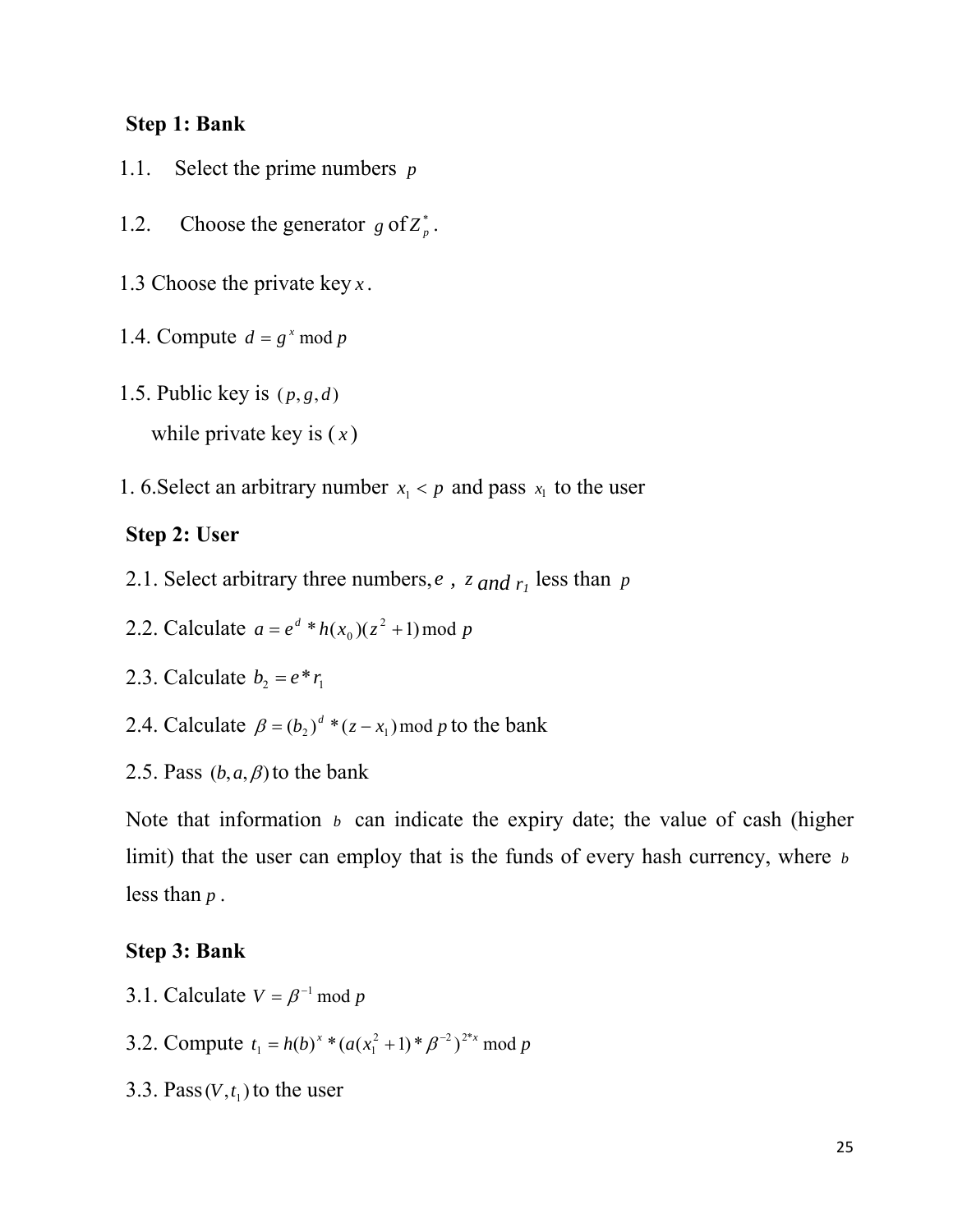## **Step 4: User**

- 4.1. Calculate  $c_1 = (z * x_1 + 1) * V * (b_2)^d = (z * x_1 + 1)(z x_1)^{-1} \mod p$
- 4.2. Calculate  $s_1 = t_1 * e^2 * (r_1)^4 \mod p$

The following figure illustrates the steps of the proposed protocol:



**Figure 3.4: Blinding Protocol**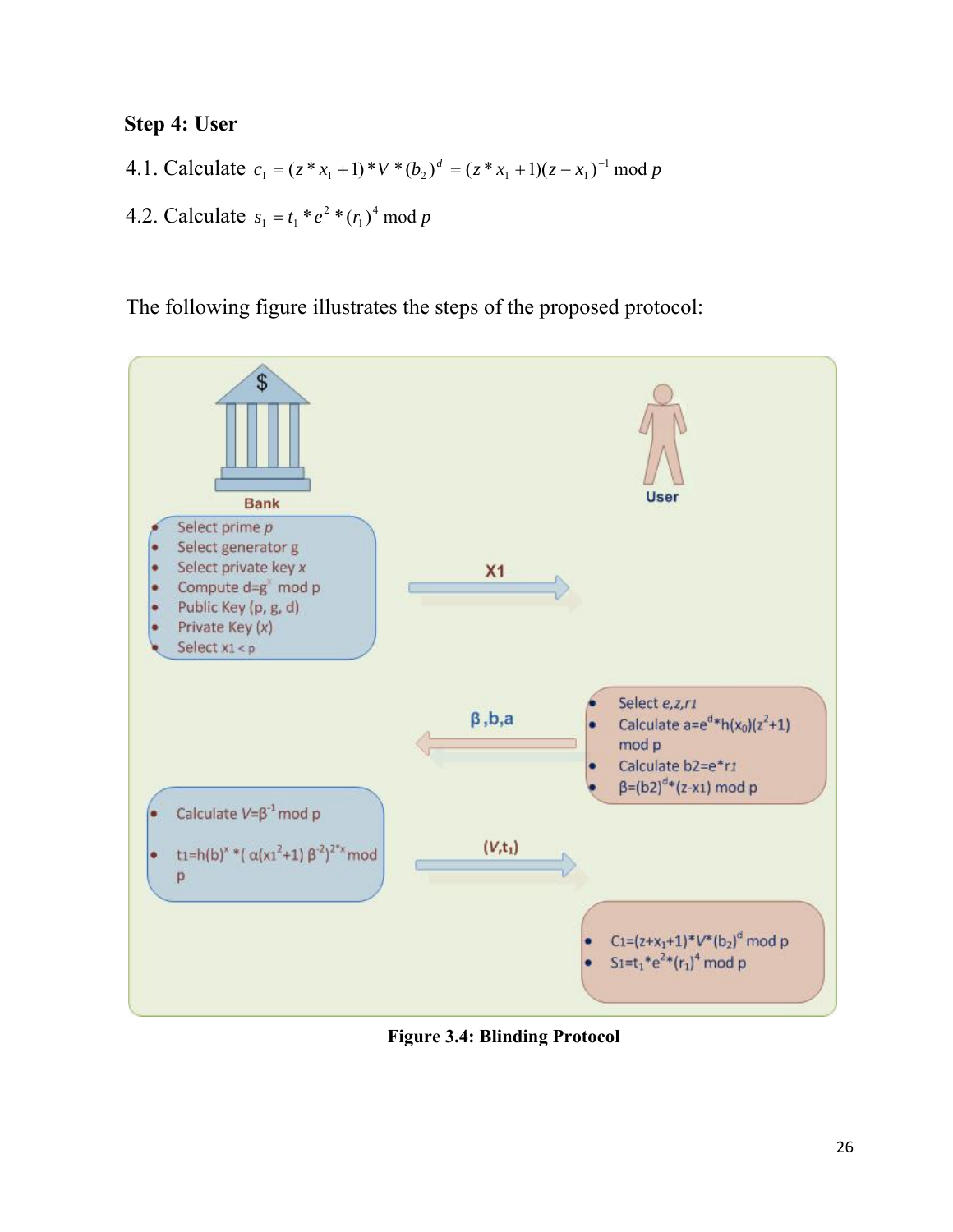## **2. Verification**

The parameter  $(b, c_1, s_1)$  is the signature on message  $x_0$ . Anybody can check this signature by verifying if  $s_1^d \equiv h(b)h(x_0)^2 * (c_1^2 + 1)^2 \mod (p-1)$  $s_1^d \equiv h(b)h(x_0)^2 * (c_1^2 + 1)^2 \bmod (p - 1)$ 

## **3.4.2 Proposed protocol Correctness**

$$
s_1^d \equiv t_1 * e^2 * r_1^4 \mod (p-1)
$$
  
\n
$$
\blacksquare (h(b)^x(a(x_1^2 + 1)\beta^{-2})^{2\kappa x} * e^2 * r_1^4) \land \mod (p-1)
$$
  
\n
$$
\blacksquare (h(b)^x(e^{\alpha}h(x_0)(e^2 + 1)(x_1^2 + 1)e^{-2\alpha}r_1^{-2\alpha}(e - x_1)^{-2})^{2\kappa x} * e^2 * r_1^4) \land \mod (p-1)
$$
  
\n
$$
\blacksquare (h(b)^x(e^{\alpha}h(x_0)(e^2x_1^2 + x_1^2 + e^2 + 1)e^{-2\alpha}r_1^{-2\alpha}(e - x_1)^{-2})^{2\kappa x} * e^2 * r_1^4) \land \mod (p-1)
$$
  
\n
$$
\blacksquare (h(b)^x(e^{\alpha}h(x_0)((e x_1 + 1)^2 + (e - x_1)^2)e^{-2\alpha}r_1^{-2\alpha}(e - x_1)^{-2})^{2\kappa x} * e^2 * r_1^4) \land \mod (p-1)
$$
  
\n
$$
\blacksquare (h(b)^x(e^{\alpha}h(x_0)(e_1^2 + 1)e^{-2\alpha}r_1^{-2\alpha})^{2\kappa x} * e^2 * r_1^4) \land \mod (p-1)
$$
  
\n
$$
\blacksquare (h(b)^x(e^{2\alpha}h(x_0)^{2\kappa}(e_1^2 + 1)^{2\kappa}e^{-4\alpha}r_1^{-4\alpha}e^2) e^2 * r_1^4) \land \mod (p-1)
$$
  
\n
$$
\blacksquare (h(b)^x * e^{2\alpha} * h(x_0)^{2\alpha} * (e_1^2 + 1)^{2\alpha}e^{-4\alpha}r_1^{-4\alpha} * e^{2\alpha} * r_1^{4\alpha}) \mod (p-1)
$$
  
\n
$$
\blacksquare (h(b)^x * h(x_0)^2 * (e_1^2 + 1)^2 \mod (p-1)
$$
  
\nWhere:  
\n
$$
\blacksquare (b)^x * h(x_0)^2 * (e_1^2 + 1)^2 \mod (p-1)
$$
  
\nWhere:  
\n
$$
\blacksquare (b)^x (x - x)
$$

- $\mathbf{b} = \mathbf{c} \cdot \mathbf{r}$
- $((z x_1 + 1)^2 + (z x_1)^2)(z x_1)^{-2} = (z x_1 + 1)^2 (z x_1)^{-2} + (z x_1)^2 (z x_1)^{-2}$  $=(\varepsilon\,x_1+1)^{-2}\,(\varepsilon-x_1)^{-2}+1$  , Where  $c_1=(\varepsilon\,x_1+1)\,(\varepsilon-x_1)^{-1}=c_1^2+1$

## **3.4.3 Example**

The following example illustrates the result of proposed scheme. The steps of the scheme are as follows: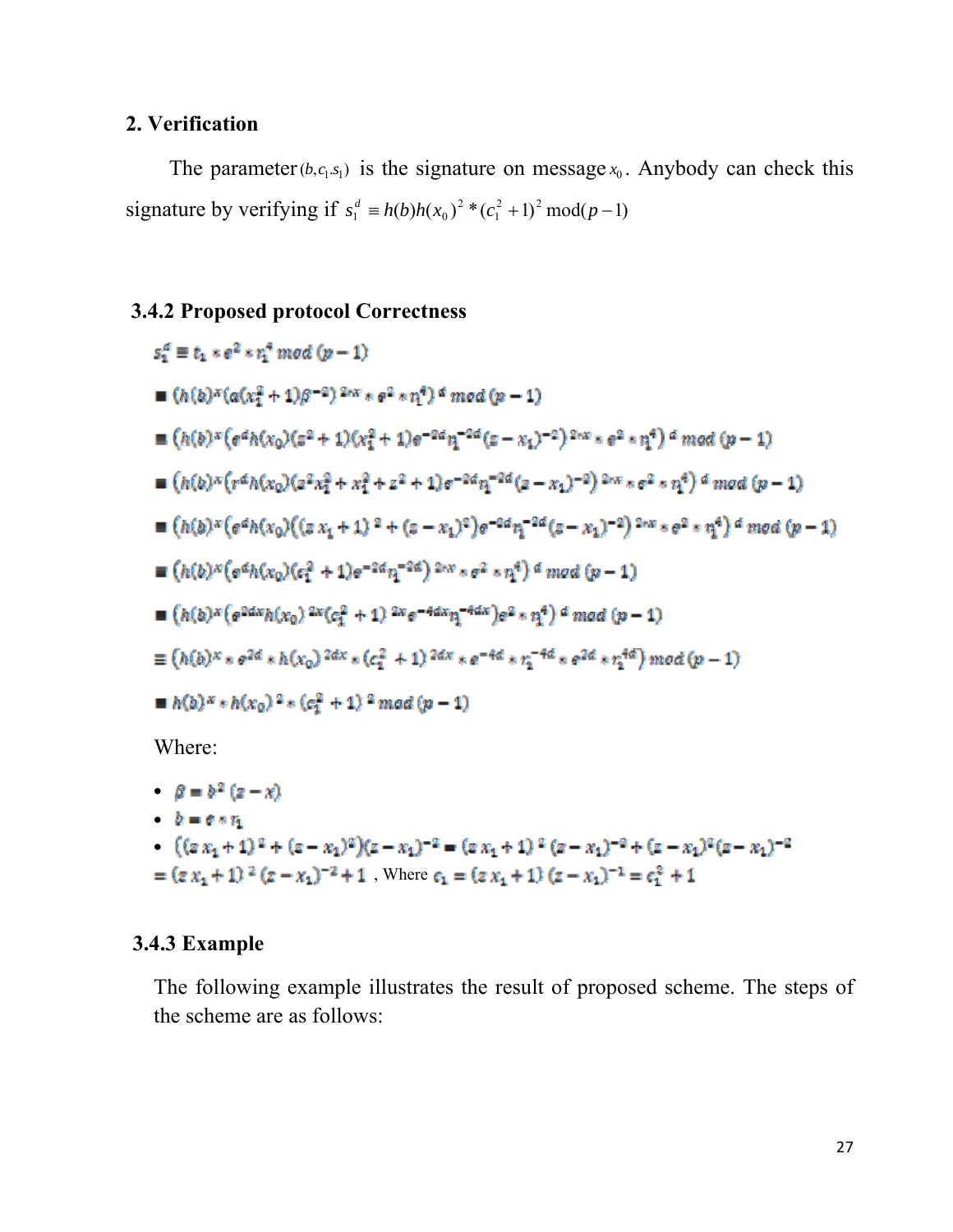## **1. Protocol Steps**



*Note*: for simplicity we will suppose hash values identical (i.e.  $h(x_0) = x_0$ ).

**Figure 3.5: Blinding protocol Example** 

## **Step 1: Bank**

- 1.3. Select  $p = 11$ .
- 1.4. Choose the generator  $g = 2$ .
- 1.3. Choose the private key  $x = 5$ .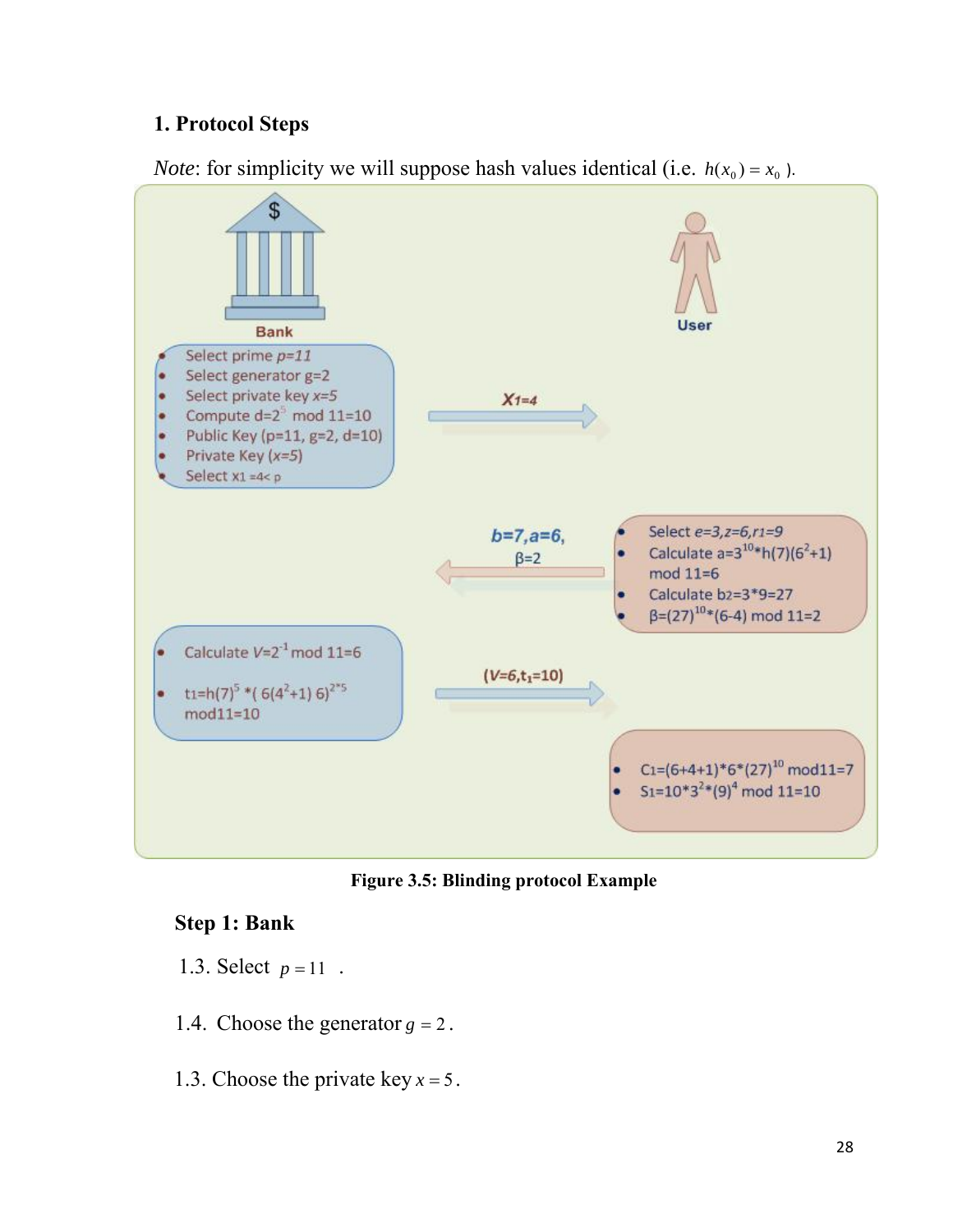- 1.4. Compute  $d = 2^5 \text{ mod } 11 = 10$
- 1.5. Public key is  $(p = 11, g = 2, d = 10)$ while private key is  $(x=5.)$
- 1.6 Select an arbitrary number  $x_1 = 4 < 11$  and pass  $x_1 = 4$  to the user

#### **Step 2: User**

- 2.1. Select arbitrary three numbers,  $e=3$ ,  $z=6$  and  $r_1=9$
- 2.2. Calculate  $a = 3^{10} * h(7) * (6^2 + 1) \mod 11 = 6$
- 2.3. Calculate  $b_2 = 3*9 = 27$
- 2.4. Pass  $\beta = (27)^{10}$  \*  $(6-4)$  mod 11 = 2 to the bank
- 2.5. Pass  $(b = 7, a = 6, \beta = 2)$  to the bank

#### **Step 3: Bank**

- 3.1. Calculate  $V = 2^{-1}$  mod  $11 = 6$
- 3.2. Compute  $t_1 = h(7)^5 * (6(4^2 + 1) * 6)^{10} \text{ mod } 11 = 10$
- 3.3. Pass ( $V = 6, t<sub>1</sub> = 10$ ) to the user

### **Step 4: User**

- 4.1. Calculate  $c_1 = (6*4+1)*6*(27)^{10} \text{ mod } 11 = 7$
- 4.2. Calculate  $s_1 = 10*9*6561 \text{ mod } 11 = 10$

#### **2. Verification**

The parameter  $(b = 7, c_1 = 7, s_1 = 10)$  is the signature on message  $x_0$ . Anybody can check this signature by verifying if  $s_1^d \equiv h(b)h(x_0)^2 * (c_1^2 + 1)^2 \mod (p-1)$  is equal then the blinding successes.  $s_1^d \equiv h(b)h(x_0)^2 * (c_1^2 + 1)^2 \bmod (p -$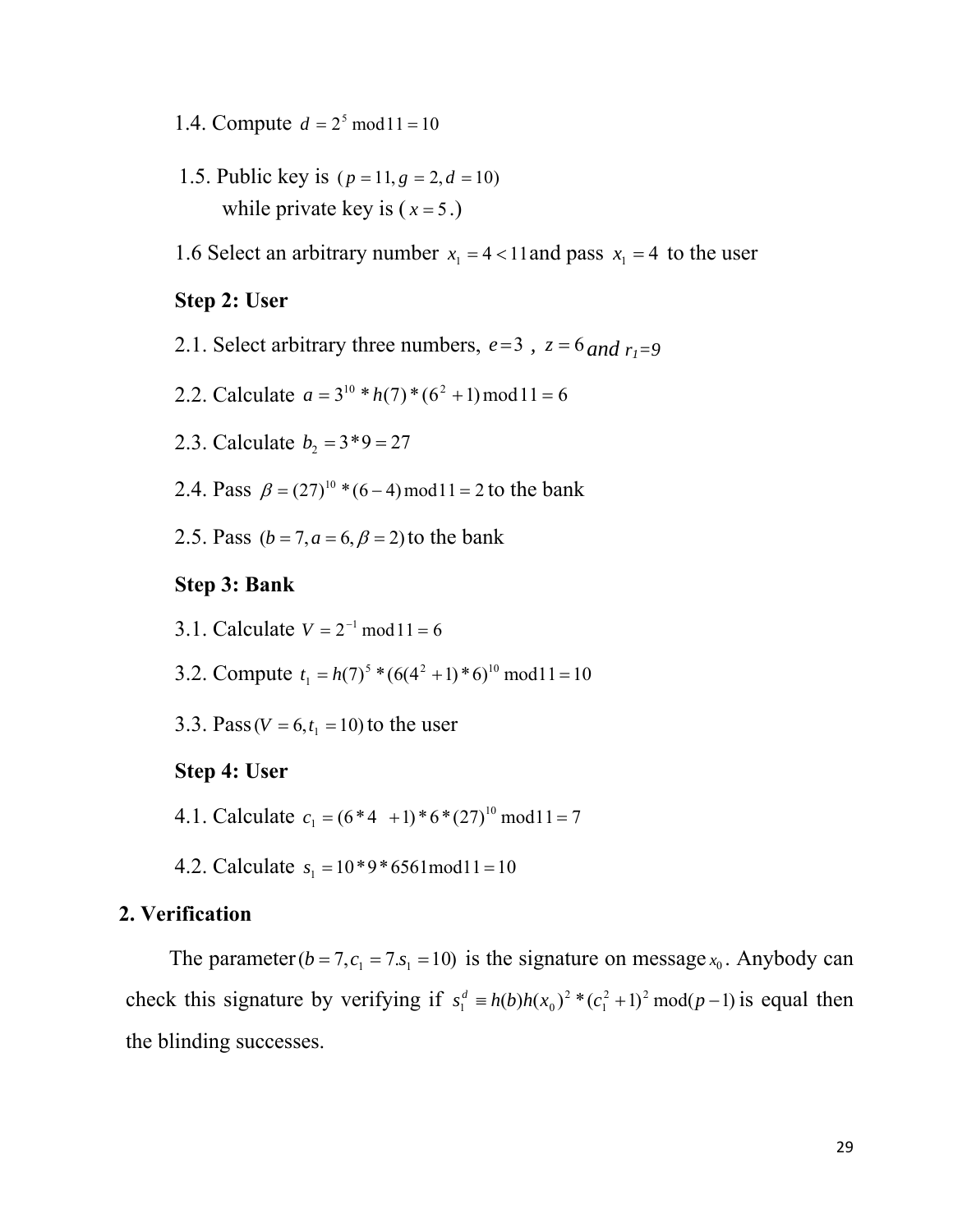### **CHAPTER Four: Protocol Analyses and Discussions**

In this section, we will discuss both the security and efficiency of the proposed protocol.

### **4.1. Security Analyses**

The proposed protocol withstands the following threats:

### **4.1.1. Forgery Detection**

The user *v* gets the bank *B* signature on  $x_0$  prior to any transaction. The blind signature is relied on ElGamal scheme, which is extensively employed a secure signature scheme. Besides, in order to process an accurate redemption, the merchant *M* should have information of the payment transaction. It is almost unfeasible for any entity to forge the user *U* payment without knowing the private key.

## **4.1.2. Overspending Prevention**

 In our proposed protocol, the following are included: the credit card number, the maximum length of paywords, and the maximum length of hash chains in the user's private information *IM*. It could be protected from the customer's overspending beyond the limitation since there is such factor as the maximum length of payword in *IM*.

### **4.1.3 Multiple Payments**

In the transaction phase, the user  $U$  sends an order to the bank  $B$ , and generates the payment transaction which contains special data  $T_u$  and  $S_u$  to enable the user carry out the purchasing with multiple merchants.

### **4.1.4 Connectivity Unallowable**

For any provided valid signature  $(b, c_1, s_1)$  no one except the requester can connect the signature to its preceding signing order. This means that the signer is incapable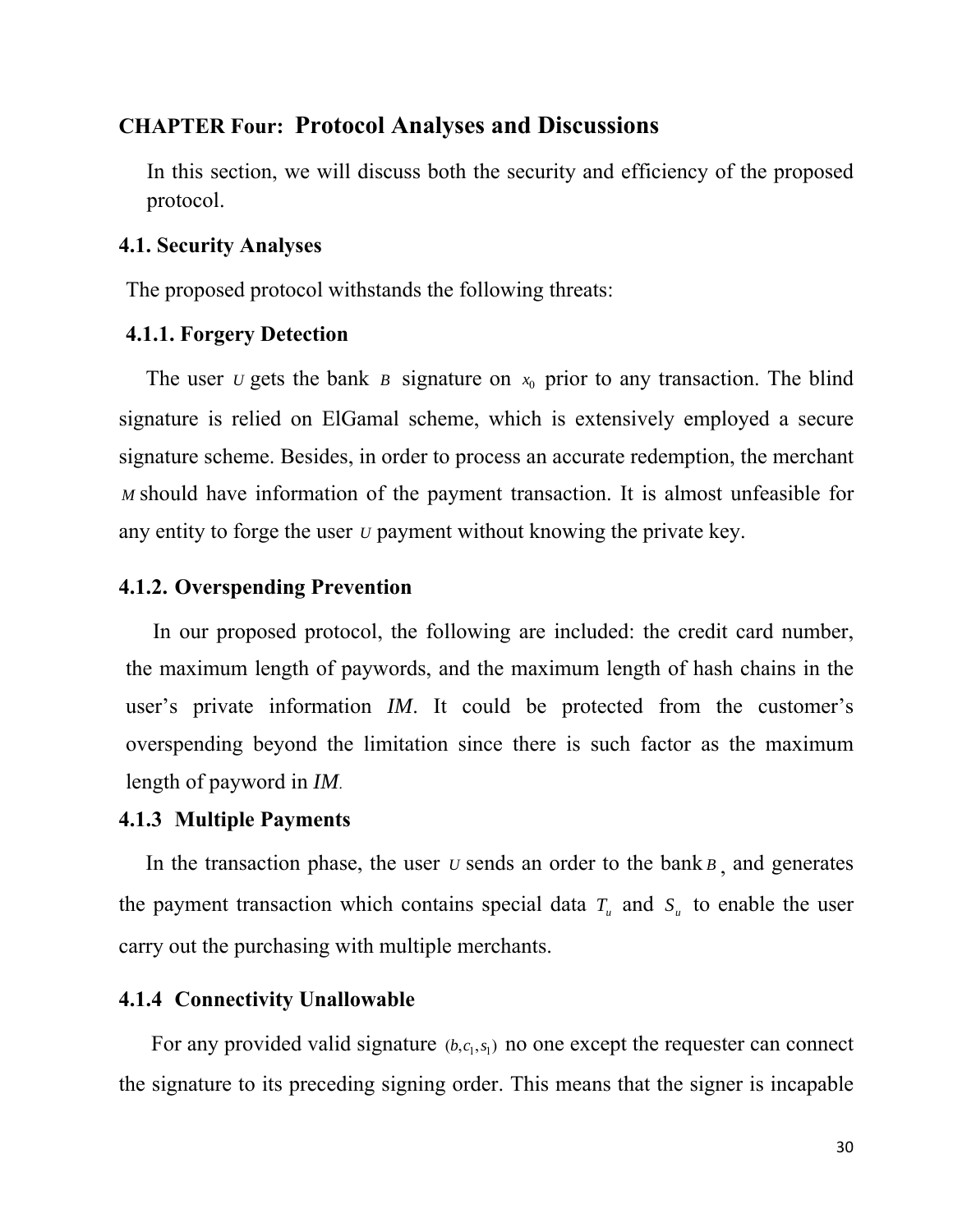of getting the connection between the signature and its equivalent signing process order.

### **4.2. Efficiency**

 In order to gauge the efficiency of the proposed protocol, we compare the enhanced blind protocol with the Kim protocol [16]. The time complexity of the remaining scheme stays the same in both protocols. We employ the following notation to gauge the efficiency of the schemes.

 $T_h$ : Calculation time for Hash function

*:* Calculation time for modular multiplication *Ta*

 $T_m$ : Calculation time for modular exponentiation

: Calculation time for asymmetric key encryption *T <sup>e</sup>*

**Table 4.1: Time complexity comparing with Kim protocol** 

|                   | <b>Compared Protocols</b>               |  |
|-------------------|-----------------------------------------|--|
| The Kim Protocol  | $5^*T_h + 9^*T_a + 5^*T_m + 3^*T_a$     |  |
| Proposed Protocol | $2 * T_h + 6 * T_a + 7 * T_m + 3 * T_a$ |  |

Actually, the modular exponentiation is a costly operation in comparison with multiplication operations. As a result, it is simple to observe from table 4.1 that the proposed protocol is more efficient than the Kim protocol because it is  $T_h$  and  $T_a$  are less than the same value in Kim although that Kim has  $T_m$  less than the proposed protocol but in general the proposed protocol is more efficient.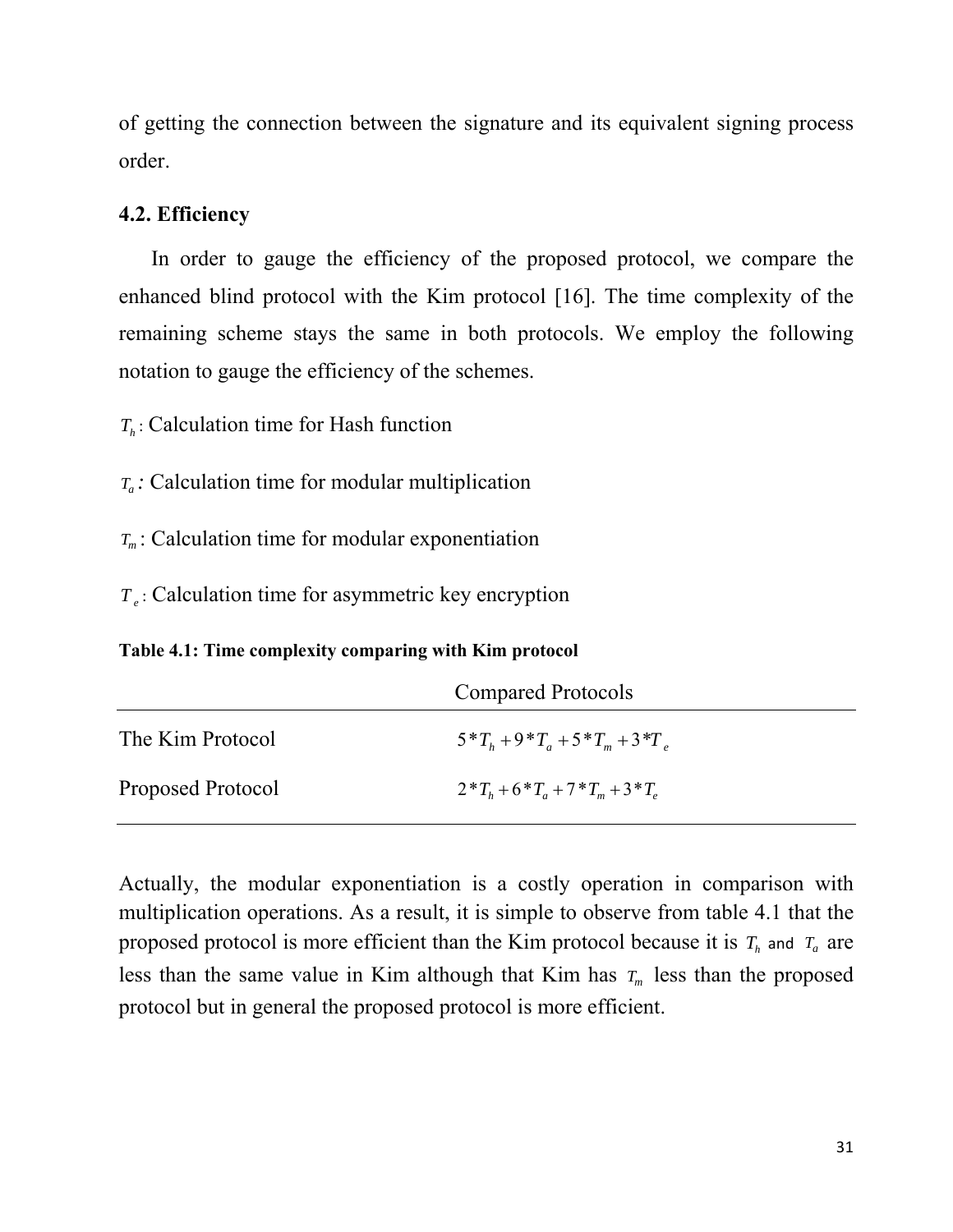**Table 4.2: Time complexity with Hwang and Song Scheme** 

|                       | <b>Compared Protocols</b>               |  |
|-----------------------|-----------------------------------------|--|
| Hwang and Song Scheme | $4*T_h + 7*T_a + 3*T_m + 1*T_a$         |  |
| Proposed Protocol     | $2 * T_h + 6 * T_a + 7 * T_m + 3 * T_a$ |  |

 Actually, the modular exponentiation is a costly operation in comparison with multiplication operations. As a result, it is simple to observe from table 4.2 that the proposed protocol is more efficient than **Hwang and** Song scheme because its  $T_h$  and  $T_a$  are less than the same value in improved although that improved has  $T_m$  less than the proposed protocol but in general the proposed protocol is more efficient. Furthermore, when any entity chooses small public key $e$ ; for example 7, then the proposed protocol becomes more efficient. This makes public key operations quicker while the secret key operations remaining unchanged. So, the proposed protocol decreases expensive exponential operation and has better time efficiency.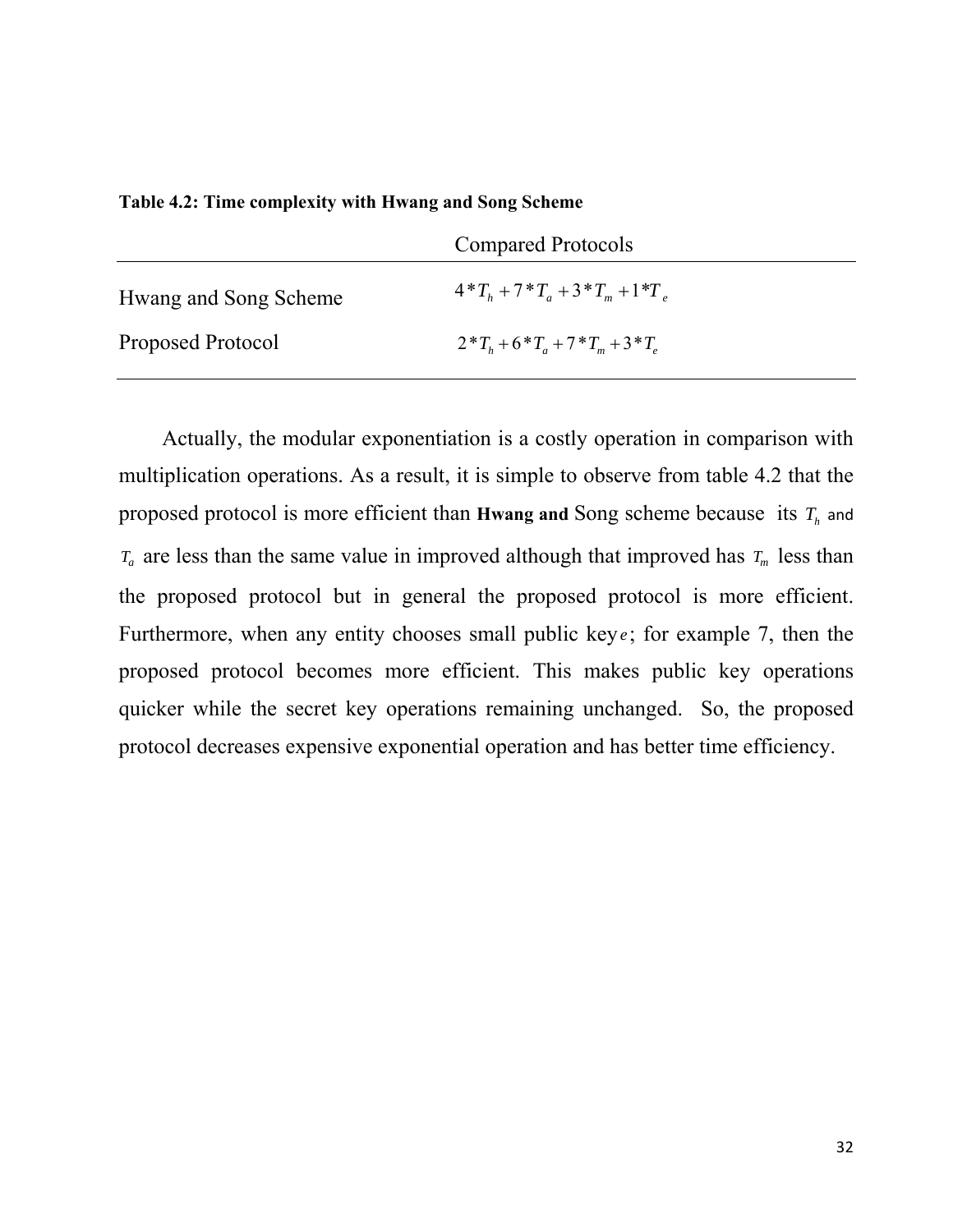# **4.3 Comparisons**

Table 4.2 shows comparison results and contains three systems, our new system and two old ones. The comparison covers several properties.

|                                | PayWord      | Kim and Lee | Proposed Scheme |
|--------------------------------|--------------|-------------|-----------------|
| Anonymity                      | X            | $\mathbf X$ |                 |
| Double Spending Detection      |              |             |                 |
| <b>Forgery Prevention</b>      |              |             |                 |
| Non-Repudiation                | X            |             |                 |
| <b>Overspending Prevention</b> | $\mathbf{X}$ |             |                 |
| <b>Multiple Payment</b>        | $\mathbf{X}$ |             |                 |

**Table 4.3: Comparison of schemes based on general security properties** 



**:** Satisfied **X**: Not Satisfied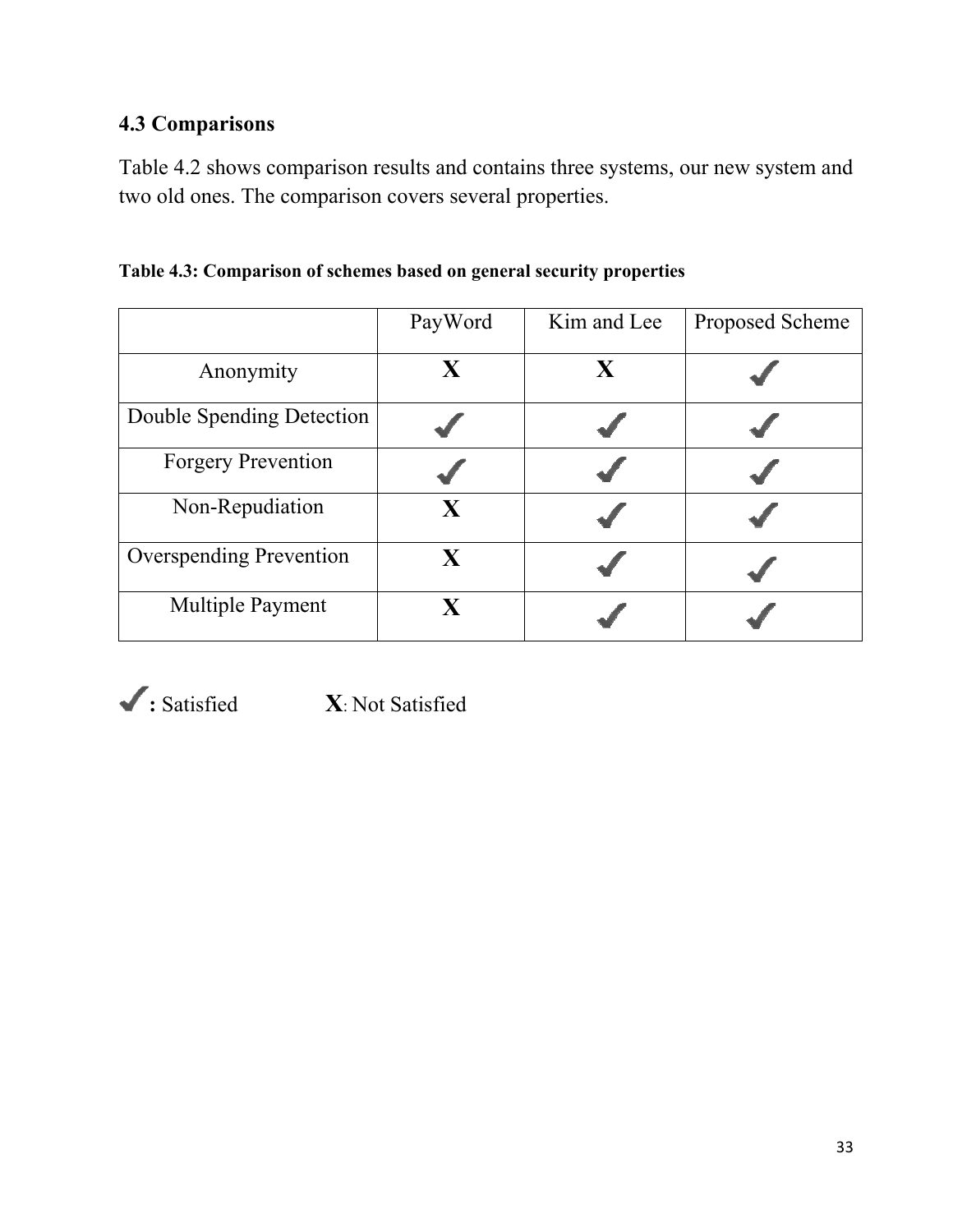### <span id="page-48-0"></span>**CHAPTER FIVE: Conclusions and Future Work**

#### **5.1Conclusions**

 The technological evolutions in accordance with the modern techniques can be applied by governance and finance sectors in order to build the ideal e-government and e-finance systems.

 The proposed e-payment protocol described offer good level of security with appreciates to its efficiency. So, we described the characteristics of e-payment protocol and evaluated one of the most important e-payment protocols that relied on a hash function [16]. A hash function typed scheme gives anonymity security characteristic besides other security features of e-payment protocol. The use of the blind signature scheme and one-way hash function made the protocol more efficient and it guaranteed the payment untraceable. We noticed that the blind scheme of the protocol [24] took significantly more computing time and we presented an alternate blind scheme using the ElGamal signature scheme that gave more efficiency than the existing protocols. The proposed protocol will be beneficial to small value payments.

 This thesis described an efficient designed scheme with three characteristics of anonymity, non-repudiation and traceability, as well as evaluation of a provably secure

remote e-payment system. Based on our knowledge, this has not been done before. It provided stronger security than previously implemented e-payment systems. It was one of the first protocols that achieved prevention of any type of extortion threats. It could be used for secure internet e-payment and efficient e-purse and in egovernment services that require payment over internet where the efficiency and security requirements are completely different.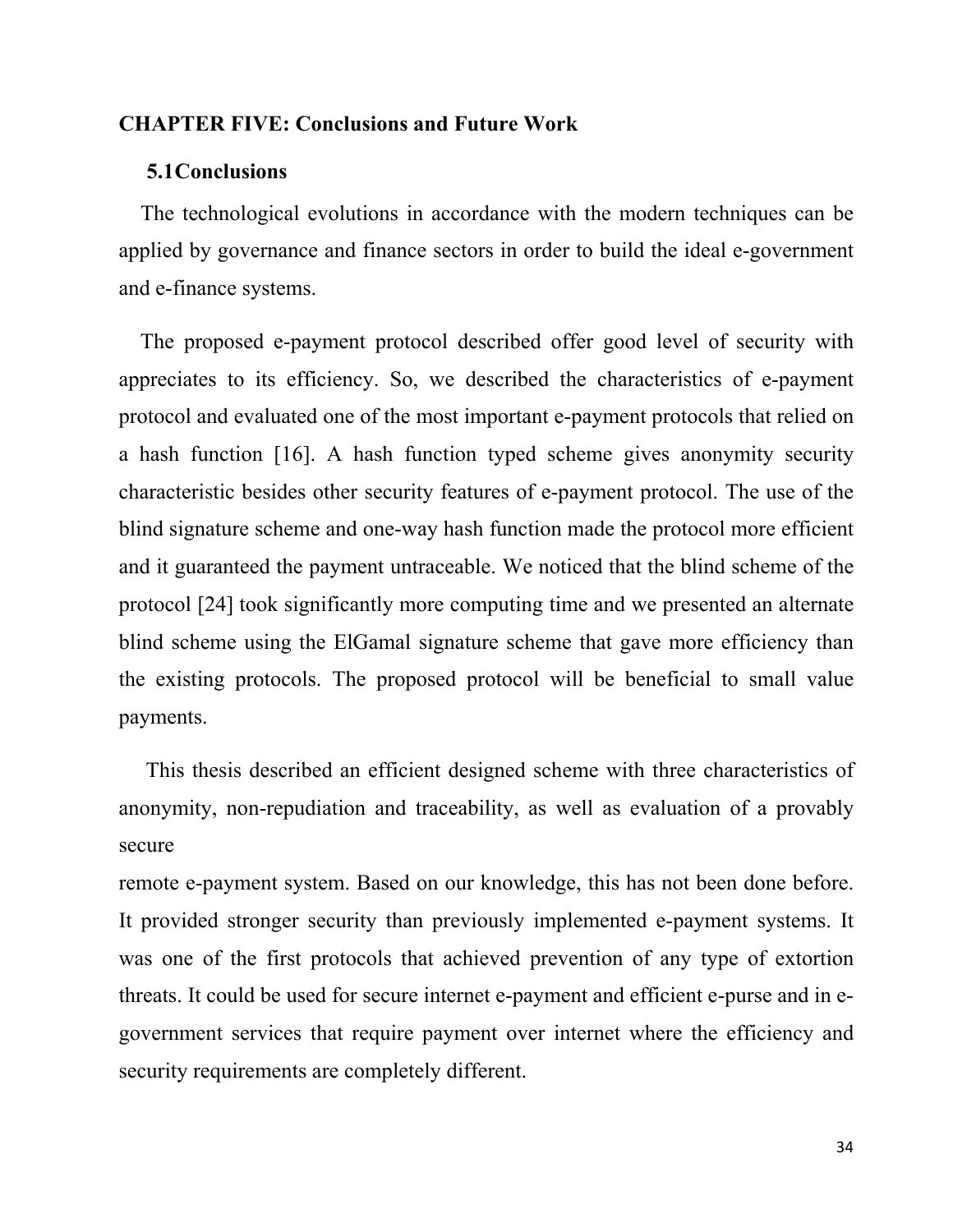Perhaps the most important contribution of this work is strong evidence that, contrary to conventional wisdom, secure e-payment is possible and even feasible. We are optimistic about the future of payment systems constructed, like this work, using principled techniques.

### **5.2 Future Works**

 The results in this thesis also provide a strong foundation to continue for future work to build very well e-payment schemes over the entire world. One area of future work is in combining the knowledge gained about increasing the privacy and the anonymity of the user especially in on-line shopping and purchasing to build secure online payment scheme.

 Another area is in applying the results studied here to many real-world situations which need payment schemes to apply some research to make all government operations in one consistent scheme including services that need payment to reach full e-government at the end.

 The research work accomplished in this thesis has vast future prospects and can be extended towards a substantial protocol using hash function so that the modular exponentiation and costly operation can be shunned and also similar security depth can be reached.

 Mobile telephony is a growing market over all the world, and the e-commerce is an open circumstance on the open network especially, wireless network environment ,mobile users can buy services from multiple internet service provider more securely and efficiently.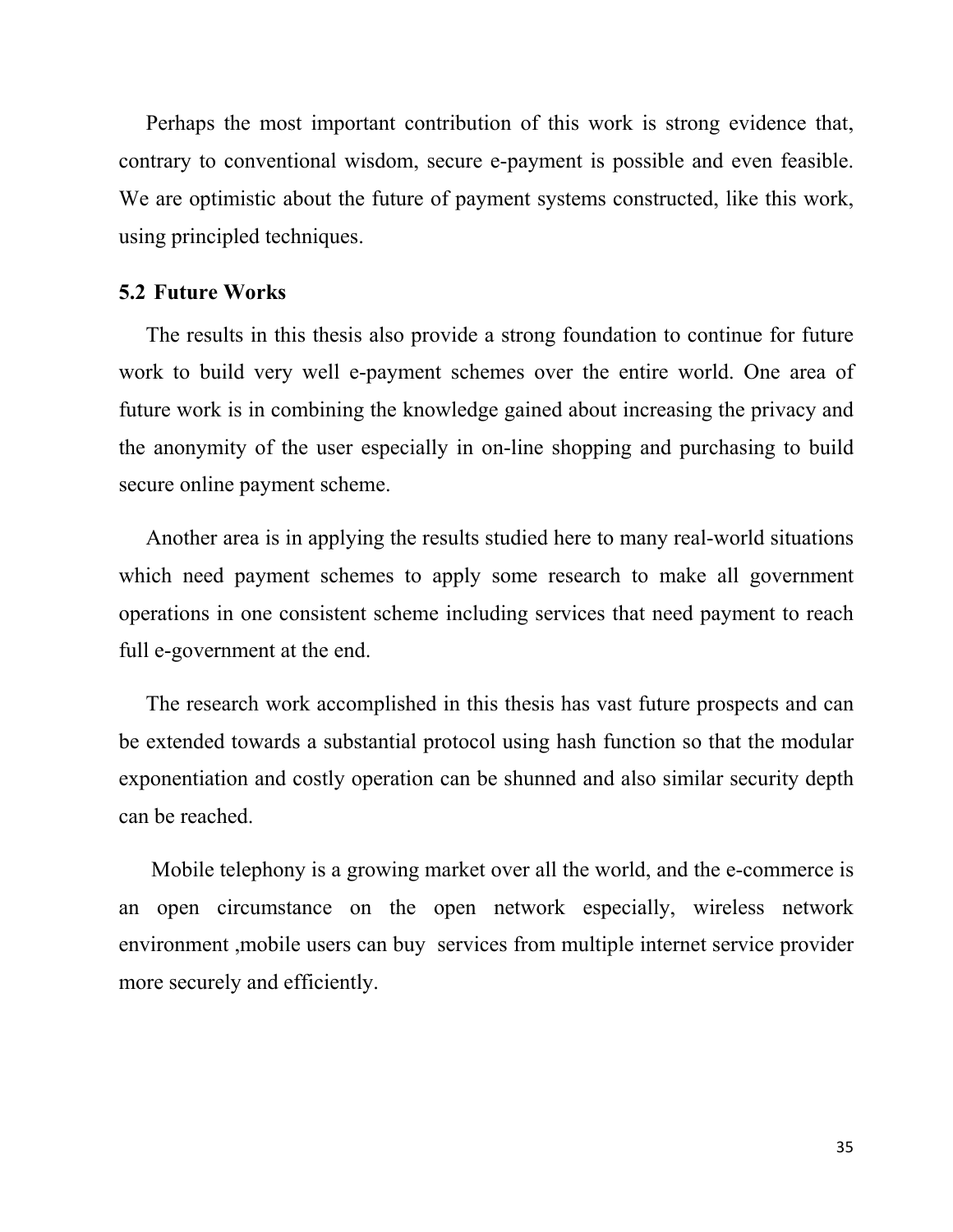#### *REFERENCES*

- [1] Aboud S., M. Al-Fayoumi. Anonymous and Non-Repudiation E-Payment Protocol. American Journal of Applied Sciences 4 (8): 538-542, 2007.
- [2] Aboud S., M. Al-Fayoumi. Blind Decryption and Privacy Protection. American Journal of Applied Sciences 2 (4): 873-877, 2005.
- [3] Alfred J. Menezes, Paul C. van Oorschot, and Scott A. Vanstone. *Handbook of Applied Cryptography*. CRC Press, 1997.
- [4] Bank for International Settlement. Survey of electronic money developments, May 2000.
- [5] Binh, D. A Fair Payment Scheme with Online Anonymous Transfer. M.Sc Thesis. MIT, pp: 3-27. 2007
- [6] Brickell, E., P. Gemmell and D. Kravitz, Trustee-based Tracing Extensions to anonymous Cash and the Making of Anonymous Exchange. Proceeding of  $6<sup>th</sup>$ Intl. Conference of ACM-SIAM SODA: 457-466, 1995
- [7] Carmenisch J. L., J.-M. Pivetaeu and M.A. Stadler. Blind signature based on the discrete logarithm problem EURO-CRYPT '94, Perugia, Italy,1995
- [8] Camenisch, M and M. Stadler. Digital Payment Systems with Passive anonymity revoking trustees: Computer Security- ESORICS96, Lecture Notes in Computer Security 1146. Springer-Verlag, PP: 33-34. 1996.
- [9] Chaum, D., Amost, F, and Moni, N, "Untraceable Electronic Cash", Advances in Cryptology - CRYPTO '88, LNCS 403, pp. 318-327, 1988
- [10] Chaum D. Blind signatures for untraceable payments. In D. Chaum, R.L. Rivest, and A.T. Sherman, editors, *Advances in Cryptology Proceedings of Crypto 82*, pages 199–203, 1982.
- [11] Davida G., Y. Frankel, Y. Tsiounis, M. Yung. Anonymity Control in E- Cash Systems. In Financial Cryptography '97, Springer-Verlag, LNCS 1318, pp.1–16, 1997.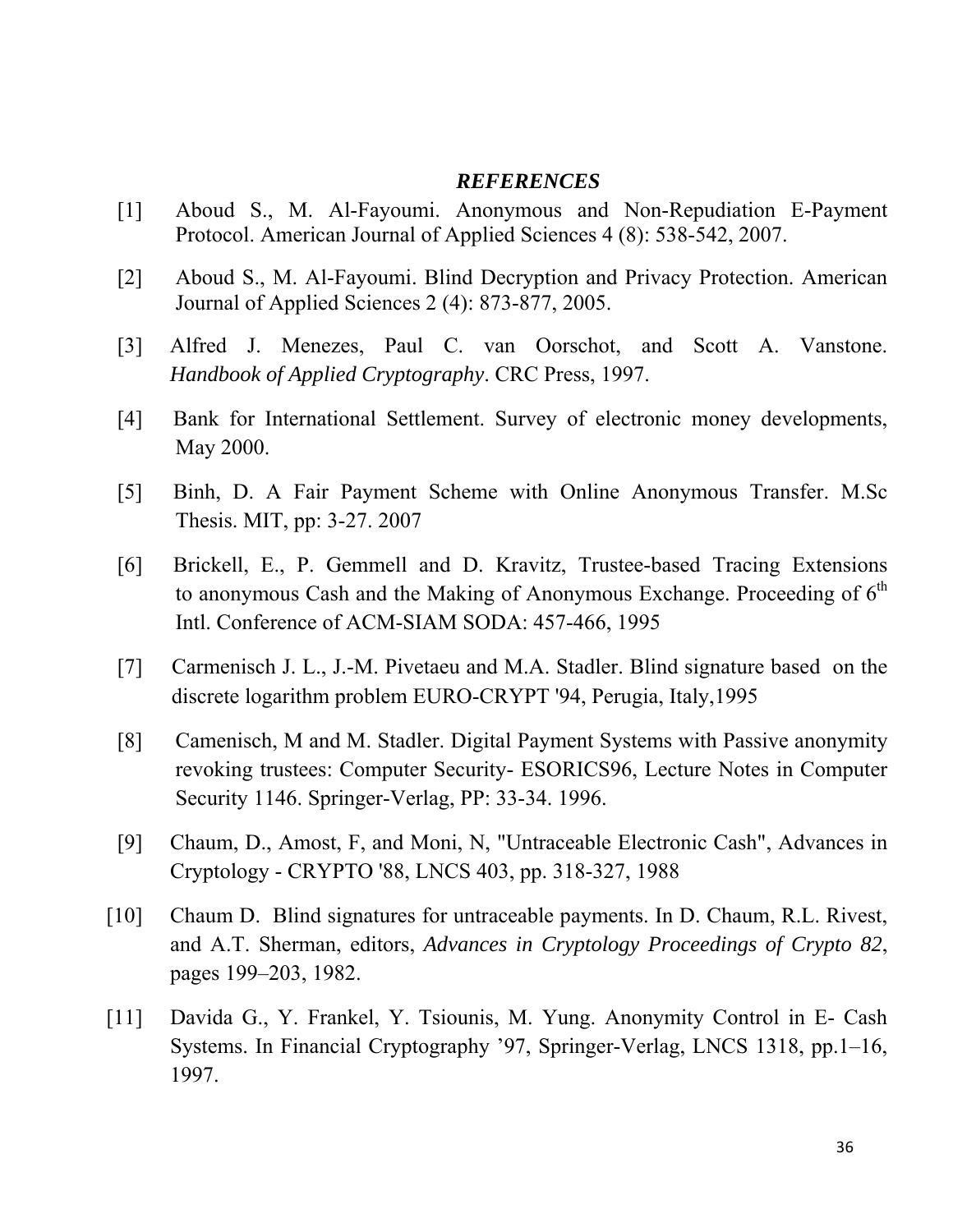- [12] Diffie W. and M.E. Hellman. New directions in cryptography. *IEEE Transactions on Information Theory IT-22*, pages 644–654, 1976.
- [13] Donal, O. Michael P, and Hitesh T. *Electronic Payment Systems*. Artech House Computer Science Library, June 1997.
- [14] ElGamal T., "A Public Key Cryptosystem and a Signature Scheme Based on Discrete Logarithms", IEEE Transaction on Information Theory, 1985.
- [15] Frank N. , Diploma Thesis, Development of a lattice based blind signature scheme- Darmstadt University of Technology Department of Computer Science Cryptography and Computer algebra, 2007.
- [16] Kim, S. and Lee, W, A Pay-word-based micro-payment protocol supporting multiple payments, Proceeding of the International Conference on Computer Communications and Networks, pp. 609- 612, 2003.
- [17] Lamport, L. "Password authentication with insecure communication," Commun. Of ACM, vol. 24, no.11, pp. 770-772, 1981.
- [18] Liisa, K. The Perfect Payment Architecture, Technical Document Mobley Forum, www.mobeyforum. 2001.
- [19] Liu, J., K. Wei and S. Wong, Recoverable and Untraceable E-Cash, EUROCON' 2001: Trends in Communications. Intl. Conference on Information Technology, Vol. (1): 342-349. 2001.
- [20] Marina, b. improved conditional e-payment. Department of Computer Science and Engineering, University of Notre Dame.pp.18-19. 2008.
- [21] Micali, S. Simple and Fast Optimistic Protocols for fair e- exchange. Proceeding in Intl. Conference of 22nd Annual ACM Symposia: On Principles of distributed Computing (PODC'03). ACM Press: 12-19. 2003.
- [22] Michael, P. An implementation of the Millicent micro-payment protocol and its application in a pay-per-view business model, Distributed Systems Group, 2000.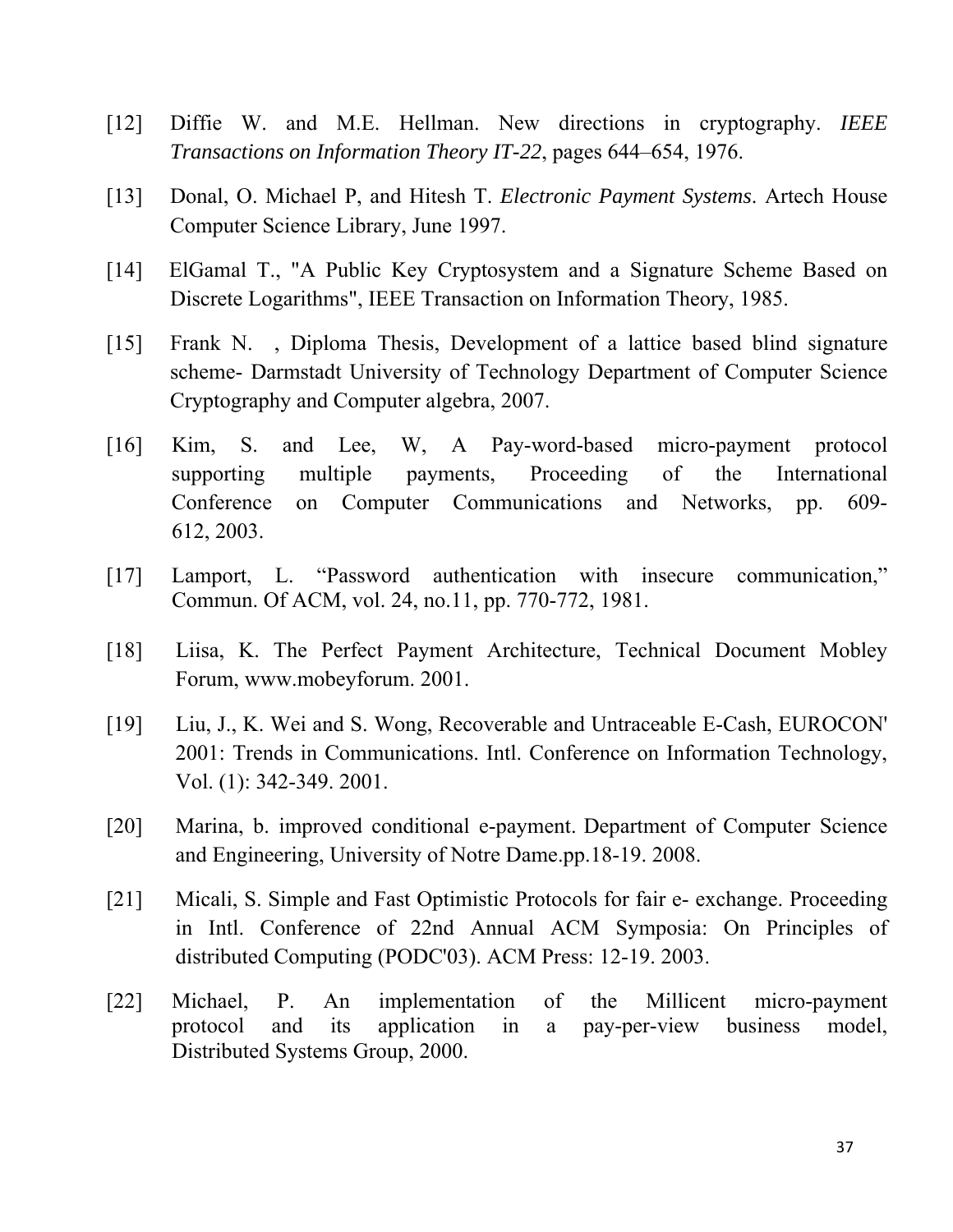- [23] Michael P. Payment mechanisms designed for the Internet. <http://ganges.cs.tcd.ie/mepeirce/Project/oninternet.html>
- [24] Michel T. Micropayment's overview, October 2000. <http://www.w3.org/ECommerce/Micropayments/>
- [25] Praneetha R.and Manik Das. An Improved and Efficient Micro-payment Scheme. Journal of Theoretical and Applied Electronic Commerce Research, Vol4/pp91 100, 2009.
- [26] National Institute of Standards and Technology (NIST). Federal Information Processing Standard (FIPS) Publication 180-1: Secure Hash Standard, April 1995.
- [27] NCSC-TG-017, A Guide to Understanding Identification and Authentication in Trusted Systems: U.S National Computer Center. 2000.
- [28] Otto, P, O. Novac and S, Vári-Kakas, Analysis of an Electronic Payment System Using Simulation, Department of Computer Science, Faculty of Electrical Engineering and Information Technology, University of Oradea Univeritatii Str., nr.1, Oradea, Romania: 325-332.
- [29] Rivest R.L., A. Shamir, and L.M. Adleman. A method for obtaining digital signatures and public-key cryptosystems .*Communications of the ACM*, 21(2):120–126, 1978.
- [30] Ronald L. Rivest and Adi Shamir. Payword and micro mint– two simple micropayment schemes. In *Proceedings of 1996 International Workshop on Security Protocols, Lecture Notes in Computer Science v.1189*, pages 69- 87.Springer, 1997. 30
- [31] Simon D. Anonymous Communication and Anonymous Cash. In *Crypto'96*, Springer-Verlag, LNCS 1109, pp.61–73, 1996.
- [32] Song, R and L. Korba,. How to Make E-cash with Non- Repudiation and Anonymity. Proceedings of the Intl. Conference on Information Technology: Coding and Computing, (ITCC'04):167-172. 2004.
- [33] Stadler, J.M. Piveteau, and J. Camenisch. Fair blind signature. In Proc. EUROCRYPT 95, pages 209–219. Springer-Verlag .LNCS Vol. 921. 1995.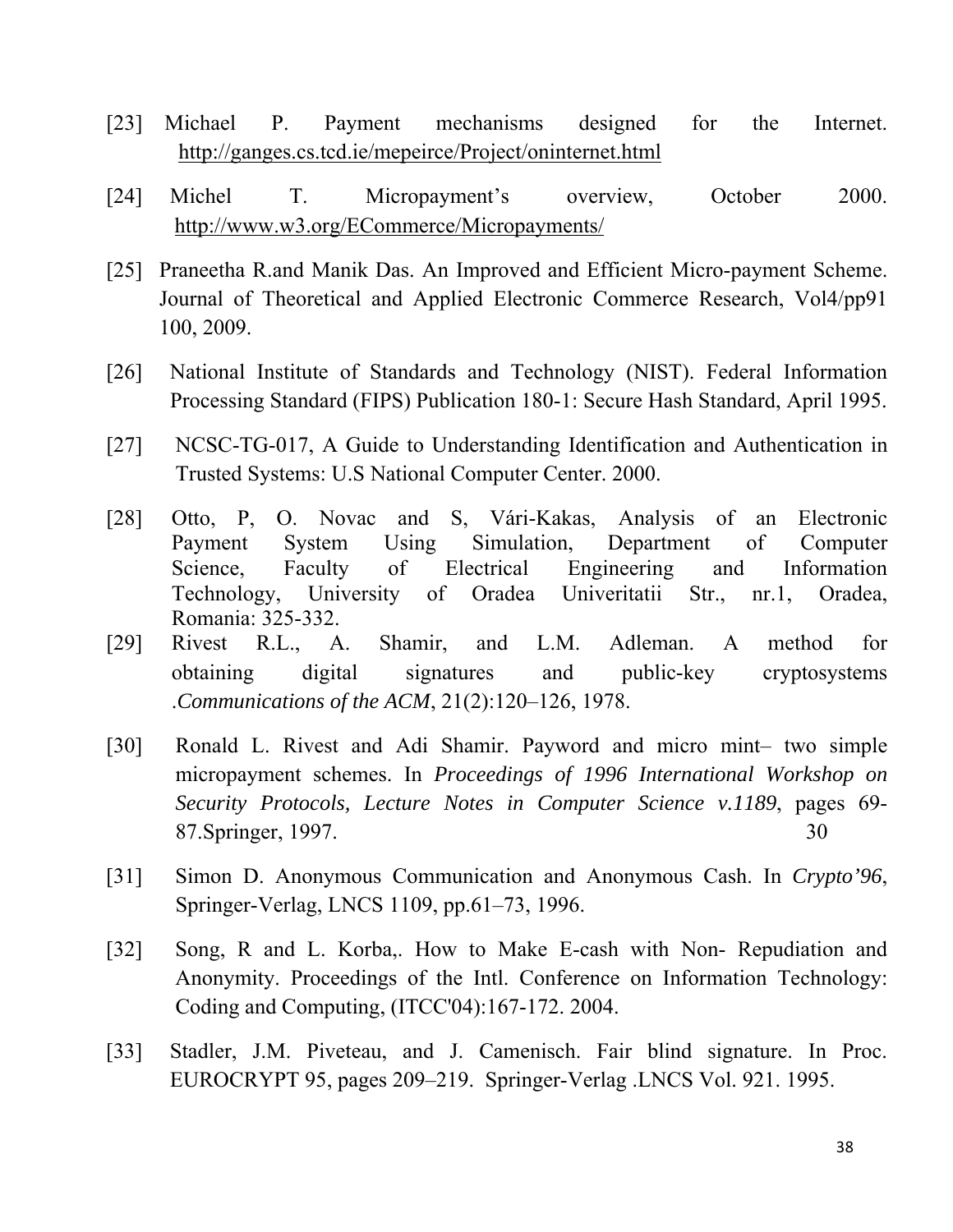## **APPENDICES**

## **APPENDIX A: Proposed protocol Complexity**

## **Step 1: Bank**

1.1. Selects the prime numbers *p*

```
 Dim isPrim As Boolean = False 
 Dim p, number As Integer 
 While isPrim = False 
   p = InputBox("select prim number:") 
   For \mathbf{i} As Integer = 1 To \mathbf{p}If p \text{ Mod } i = 0 Then
        If i \leq 1 Or i \leq p Then
            MsgBox("try again") 
            isPrim = False 
           Exit For 
         Else 
            isPrim = True 
         End If 
      End If 
   Next 
 End While
```
1.2. Choose the generator  $g \text{ of } Z_p^*$ .

Dim **g** As Integer **= InputBox(**"select Generator:"**)**

1.3 Choose the private key *x* .

```
Dim \bf{x} As Integer = -1
While x < 1 Or x > p x = InputBox("Choose the private key:") 
 End While
```
1.4. Compute  $d = g^x \mod p$ 

Dim **d** As Integer =  $(g \land x)$  Mod **p** 

 $1 \cdot T_m$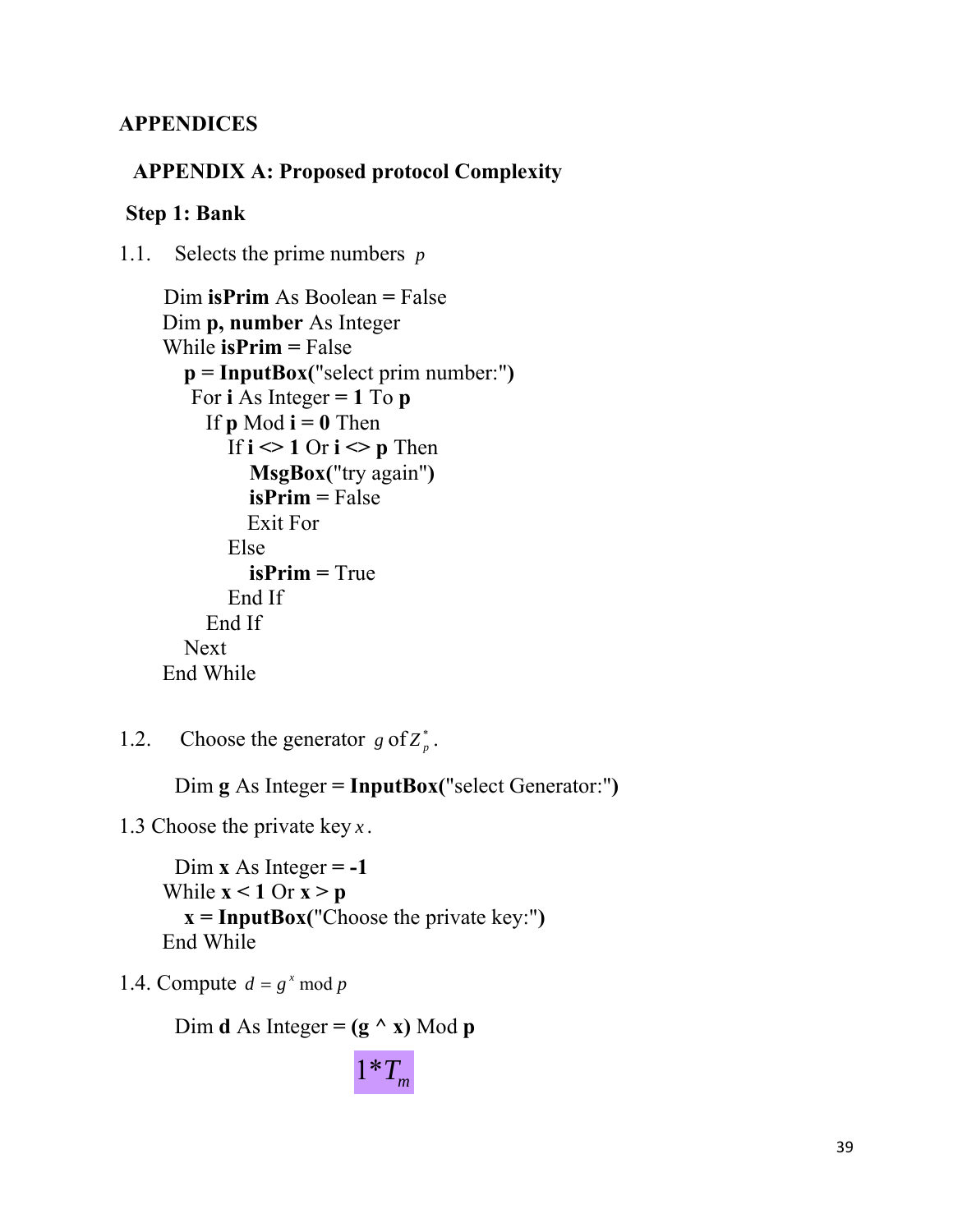1.5. Public key is  $(p, g, d)$ while private key is ( *x* )

> Dim **PublicKey() = {p, g, d}** Dim **PrivateKey = x**

1. 6. Select an arbitrary number  $x_1 < p$  and pass  $x_1$  to the user

Dim **rand** As **Random** Dim **x1** As Integer **= rand.Next( p)**

PassToUser(x1, user)  $\rightarrow$  <sup>1</sup><sup>\*</sup>*T<sub>e</sub>* 

## **Step 2: User**

2.1. Select arbitrary numbers,  $e$ ,  $z$  and  $r_1$  less than  $p$ 

 Dim **e** As Integer **= rand.Next()** Dim **z** As Integer **= rand.Next()**  $Dim r1 As Integer = rand.Next()$ 

2.2. Calculate  $a = e^d * h(x_0)(z^2 + 1) \mod p$ 

Dim  $x0$  As Integer = **InputBox**("select  $x0$ :")

Dim  $h \times 0$  As Integer =  $h \times h$ **Function** $(\times 0)$ 



Dim **a** As Double = ( $e \wedge d * h \times 0 * (z \wedge 2 + 1)$ ) Mod **p** 

$$
1^*T_a \qquad \qquad 2^*T_m
$$

2.3. Calculate  $b_2 = e^* r_1$ 

Dim  $b2 = e * r1$ 

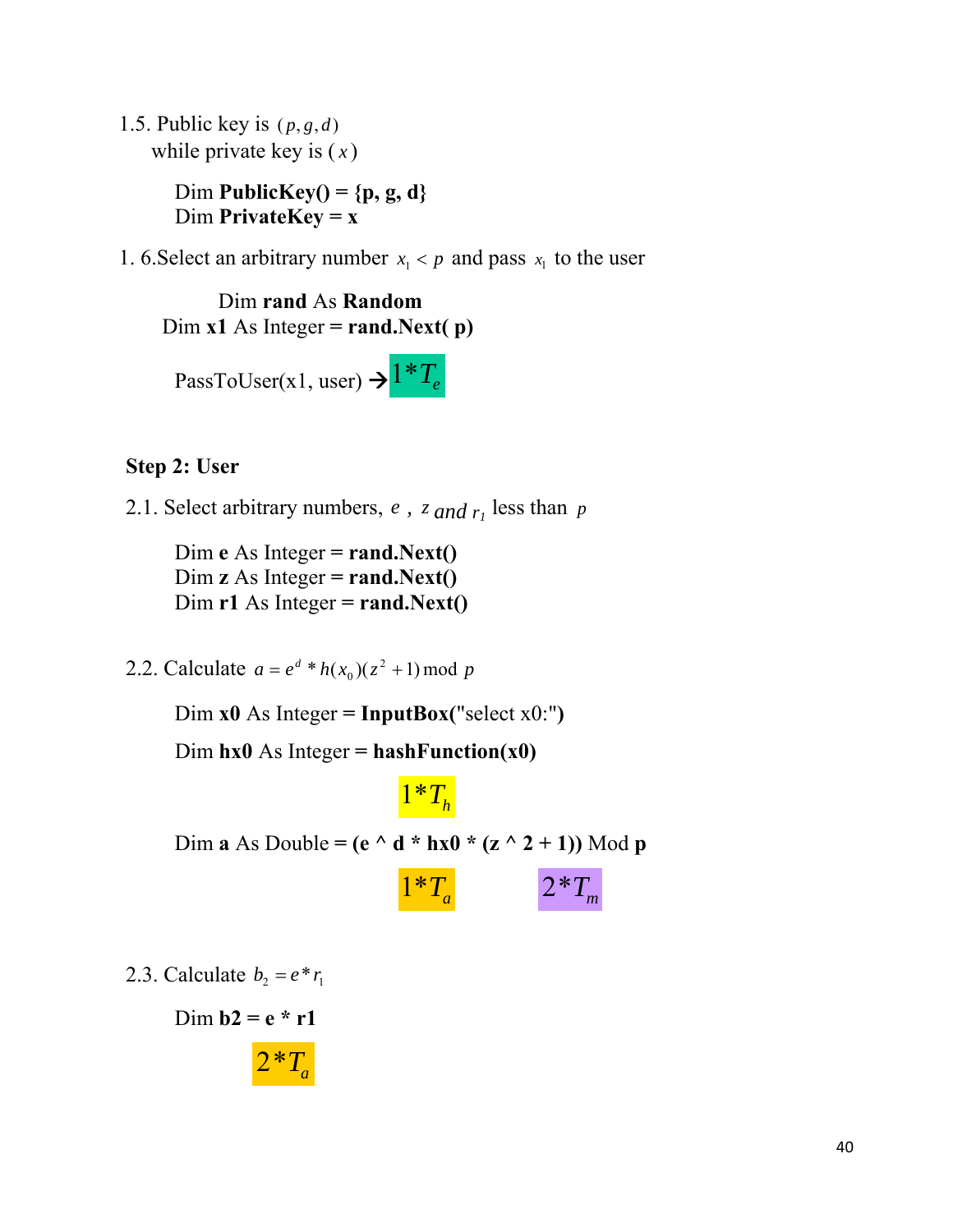2.4. Calculate  $\beta = (b_2)^d * (z - x_1) \text{ mod } p$  to the bank

Dim **Beta** As Double =  $(b2 \land d * (z - x1))$  Mod **p** 

$$
3^*T_a \qquad 3^*T_m
$$

2.5. Pass  $(b, a, \beta)$  to the bank

Dim Arr() As Integer =  ${b, a, Beta}$ **PassToBank(Arr(), Bank)**  $\rightarrow$   $2 \cdot T_e$ 

Note that information  $\mathfrak b$  can indicate the expiry date; the value of cash (higher limit) that the user can employ that is the funds of every hash currency. Where *b* less than *p* .

## **Step 3: Bank**

3.1. Calculate  $V = \beta^{-1}$  mod *p* 

Dim **V** As Double **= Beta ^ -1** Mod **p** 

 $4 * T_m$ 

3.2. Compute  $t_1 = h(b)^x * (a(x_1^2 + 1) * \beta^{-2})^{2^x x} \mod p$ 

Dim **b** As Double **= InputBox(**"select b:"**)** Dim **hb** As Double **= hashFunction (b)**

 $2 \cdot T_h$ 

Dim **t1** As Integer =  $((hb \land x) * (a * (x1 \land 2 + 1) * Beta \land -2) \land (2 * x))$  Mod **p** 

 $4*T_a$  5<sup>\*</sup>T<sub>m</sub>

3.3. Pass  $(V, t<sub>1</sub>)$  to the user

**Pass(V, t1, user)**  $\rightarrow$   $3 \times T_e$ 

**Step 4: User**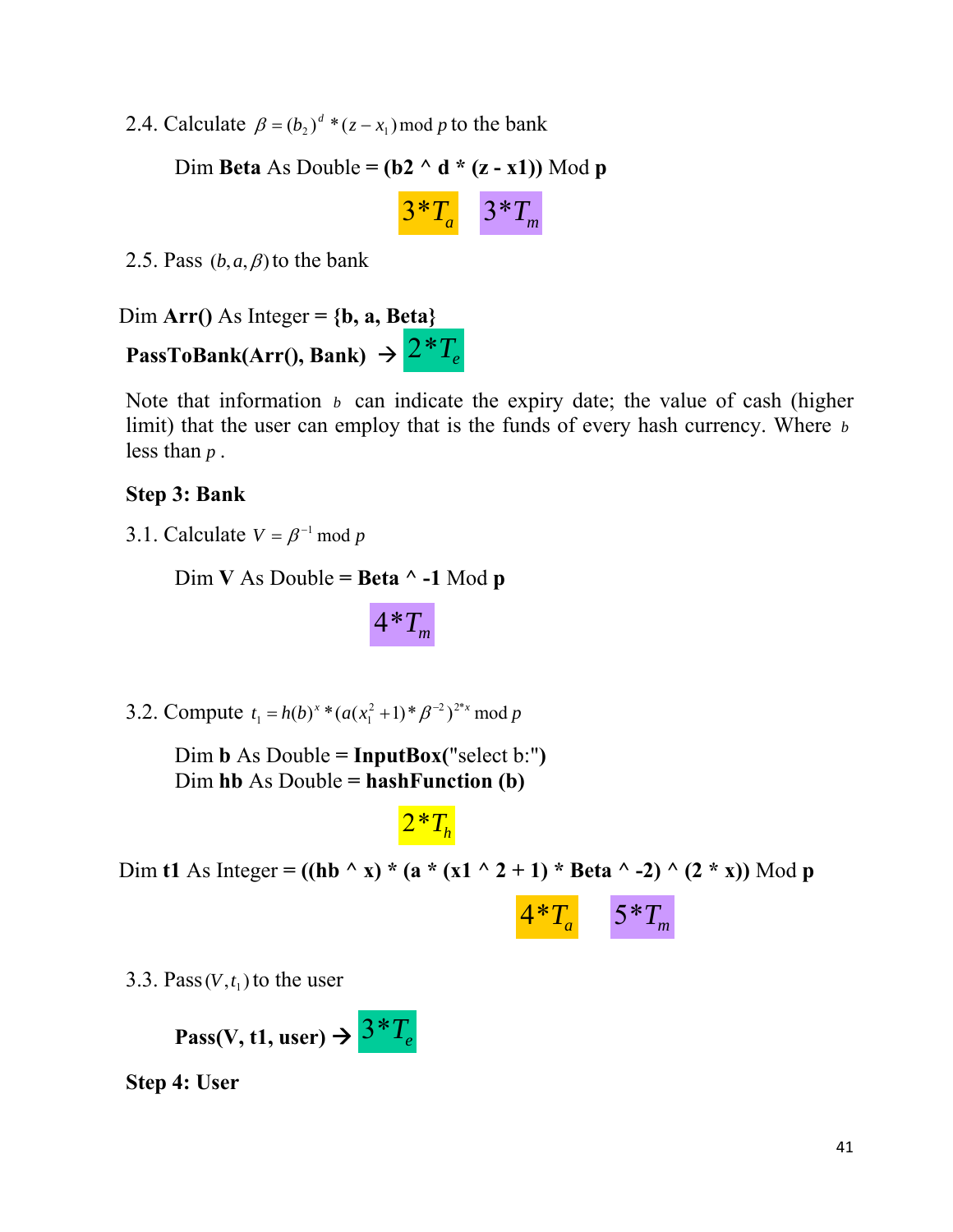4.1. Calculate  $c_1 = (z * x_1 + 1) * V * (b_2)^d = (z * x_1 + 1)(z - x_1)^{-1} \mod p$ Dim **C1** As Integer =  $((z + x1 + 1) * V * (b2) ^ d)$  Mod **p** 



4.2. Calculate  $s_1 = t_1 * e^2 * (r_1)^4 \mod p$ 

Dim **S1** As Integer **= (t1 \* e ^ 2 \* (r1) ^ 4)** Mod **p**

|  | _<br>□ |
|--|--------|
|--|--------|

• The complexity calculation is:  $2 * T_h + 6 * T_a + 7 * T_m + 3 * T_e$